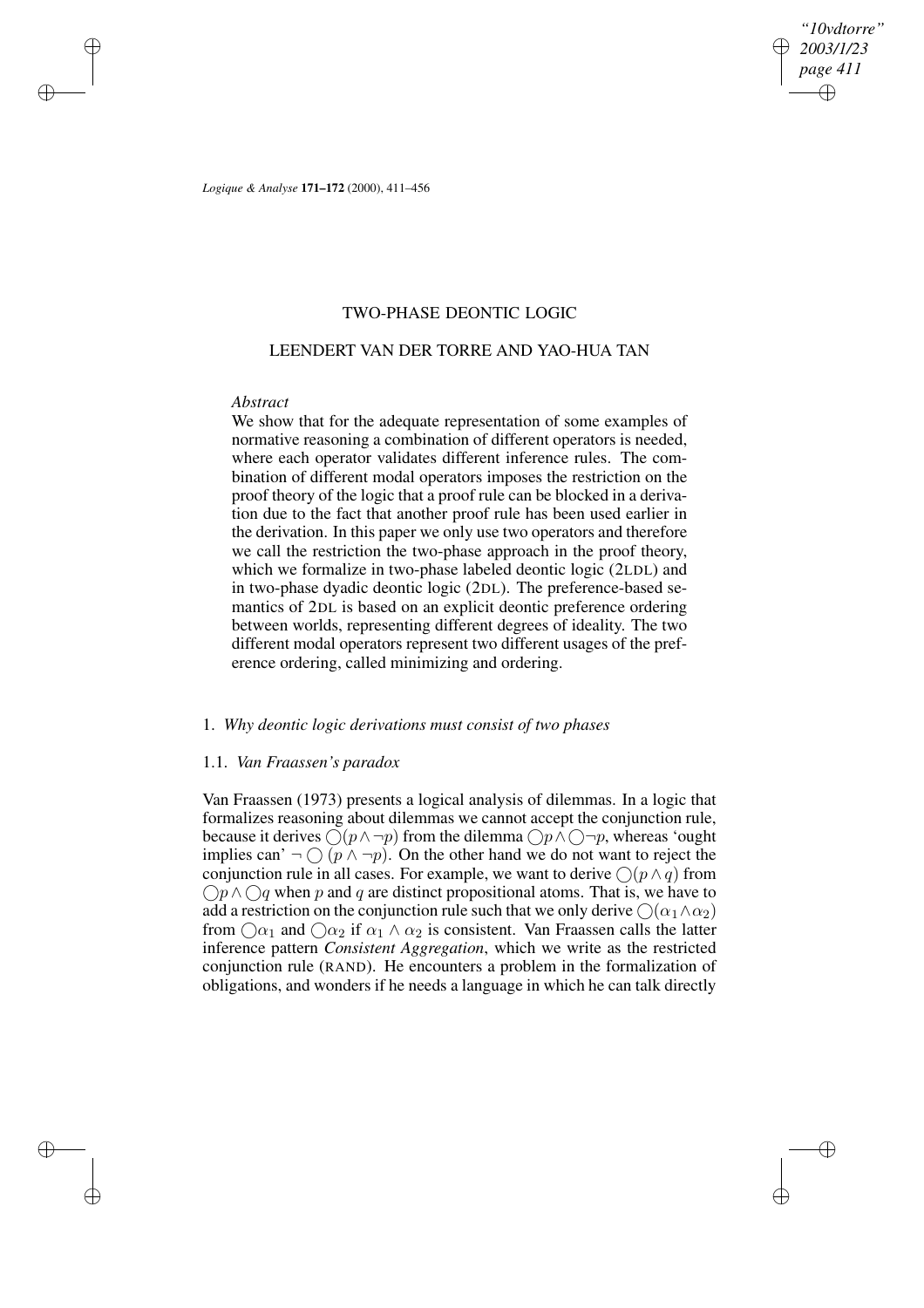## "10vdtorre" 2003/1/23 page 412 ✐ ✐

✐

✐

### 412 L. VAN DER TORRE AND Y. TAN

about the imperatives as well. A variant of this problem is illustrated in the following example.

*Example 1*: (Van Fraassen's paradox) *Assume a monadic deontic logic with-* $\phi$  *out nested modal operators<sup>1</sup> in which dilemmas like*  $\bigcirc$ p ∧  $\bigcirc$ ¬p are consis*tent, but which validates*  $\neg$   $\bigcirc$  ⊥*, where* ⊥ *stands for any contradiction like* p∧¬p*. Moreover, assume that it satisfies replacement of logical equivalents and at least the following two inference patterns* Restricted Conjunction *rule*

(RAND), *also called consistent aggregation, and Weakening (W), where*  $\overleftrightarrow{\Diamond} \phi$ *can loosely be read as*  $\phi$  *is possible* (*or propositionally consistent*).

$$
RAND: \frac{\bigcirc \alpha_1, \bigcirc \alpha_2, \stackrel{\leftrightarrow}{\Diamond} (\alpha_1 \land \alpha_2)}{\bigcirc (\alpha_1 \land \alpha_2)} \qquad W: \frac{\bigcirc \alpha_1}{\bigcirc (\alpha_1 \lor \alpha_2)}
$$

*Moreover, assume the two premises* 'Honor thy father or thy mother!'  $\bigcirc$  (f  $\vee$  *m*) *and* 'Honor not thy mother!'  $\bigcirc$  -*m. The derivation of Figure 1 illustrates how the desired conclusion* 'thou shalt honor thy father' f

$$
\frac{\bigcirc (f \vee m) \quad \bigcirc \neg m}{\bigcirc (f \wedge \neg m)} \text{ RANDOM}
$$

Figure 1. Van Fraassen's paradox (1)

*can be derived from the premises. Unfortunately, the derivation of Figure 2 illustrates that we cannot accept restricted conjunction and weakening in a*

$$
\frac{\frac{Op}{\bigcirc (f \vee p)} \mathbf{w}}{\frac{\bigcirc (f \wedge \neg p)}{\bigcirc f} \mathbf{w}}
$$

Figure 2. Van Fraassen's paradox (2)

*monadic deontic logic, because we can derive the counterintuitive obligation*  $\bigcirc$  *f from a deontic dilemma*  $\bigcirc$  *p*  $\wedge$   $\bigcirc$  -*p. The point of this paradox is that* every  $\bigcirc$  ( $\beta$ )*, of which*  $\bigcirc$  ( $f$ ) *is a special case, would be derivable.* 

 $\rightarrow$ 

 $\rightarrow$ 

✐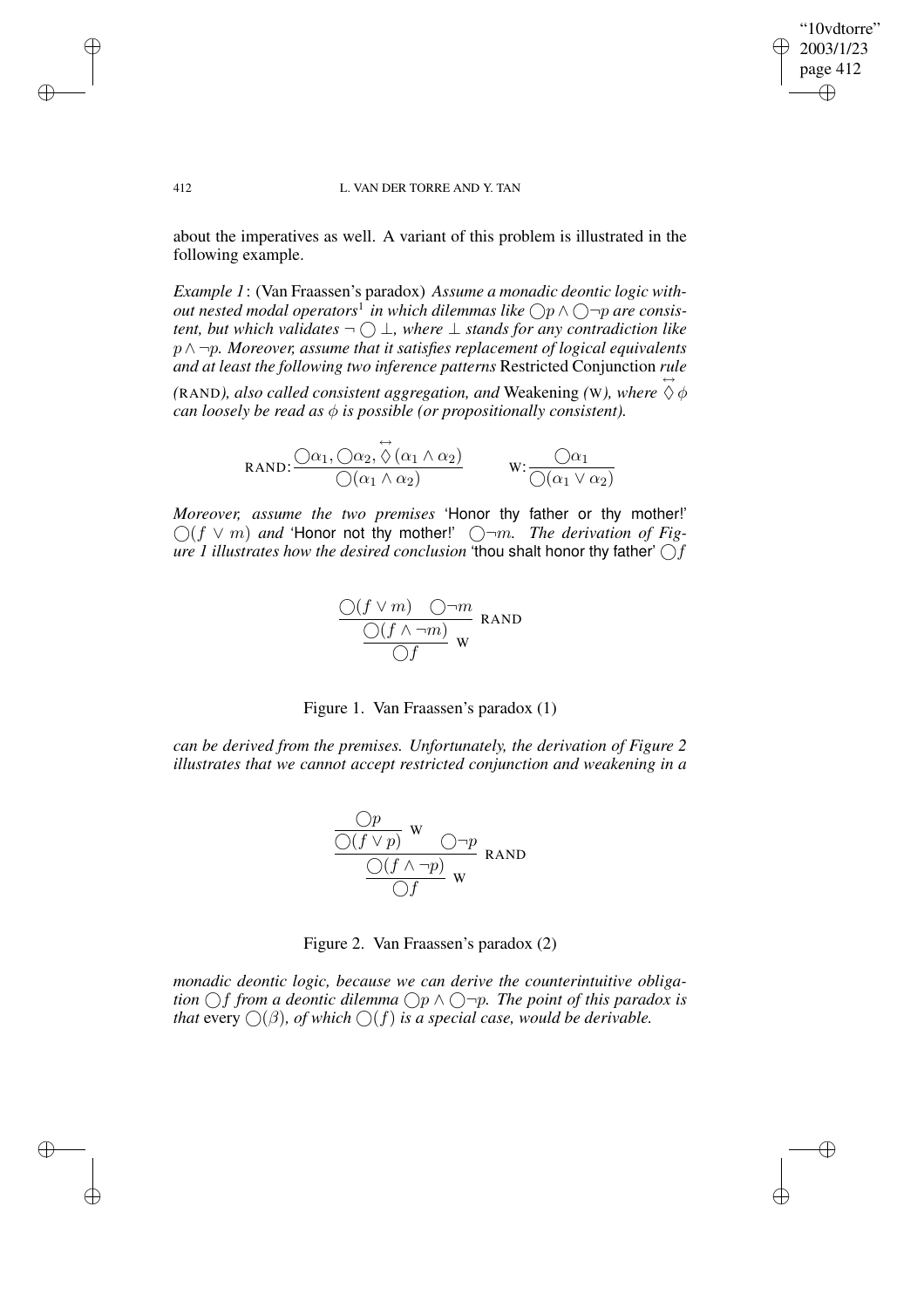$\rightarrow$ 

 $\rightarrow$ 

✐

✐

Van Fraassen asks himself whether restricted conjunction can be formalized, and he observes interesting technical questions. In this paper we pursue some of these technical questions.

'But can this happy circumstance be reflected in the logic of the ought-statements alone? Or can it be expressed only in a language in which we can talk directly about the imperatives as well? This is an important question, because it is the question whether the inferential structure of the 'ought' language game can be stated in so simple a manner that it can be grasped in and by itself. Intuitively, we want to say: there are simple cases, and in the simple cases the axiologist's logic is substantially correct even if it is not in general – but can we state precisely when we find ourselves in such a simple case? These are essentially technical questions for deontic logic, and I shall not pursue them here.' (van Fraassen, 1973)

As far as we know, there is no discussion on Van Fraassen's paradox in the deontic logic literature.<sup>2</sup> We analyze Van Fraassen's paradox in Example 1 by forbidding application of RAND after W has been applied. This blocks the counterintuitive derivation in Figure 2 and it does not block the intuitive derivation in Figure 1, as we show below. Our formalization of two-phase reasoning works as follows. In the logic, the two phases are represented by two different types of obligations, written as phase-1 obligations (1) and phase-2 obligations (2). The premises are phase-1 obligations, the conclusions are phase-2 obligations and the two phases are linked to each other with the following inference pattern REL.

$$
\mathtt{REL} : \frac{\textcircled{\textit{i}}(\alpha)}{\textcircled{\textit{2}}(\alpha)}
$$

The two-phase approach blocks the derivation of the obligation  $\bigcap f$  in Figure 1 by introducing sequencing of the derivations RAND and W, such that the former is only valid in phase-1 (i.e. for  $(1)$ ) and the latter only in phase-2 (for (2)). First of all, Figure 3 illustrates that  $(2)$  f is entailed by  $(1)$  (f  $\vee$  m) and  $(1)$   $\neg m$ . Second, the counterintuitive obligation  $(2)f$  is not entailed from a dilemma  $(1)p \wedge (1-p)$ . The blocked derivations are represented in Figure 4, where blocked derivation steps are represented by dashed lines. The counterintuitive obligation  $(2)f$  is not entailed via the obligation  $(1)(f \vee p)$ , because in the first phase there is no weakening. Moreover, the obligation  $(2)f$  is not entailed via  $(2)$ ( $f \vee p$ ) either, because in second-phase entailment (2) does not have restricted conjunction.

"10vdtorre" 2003/1/23 page 413

✐

✐

✐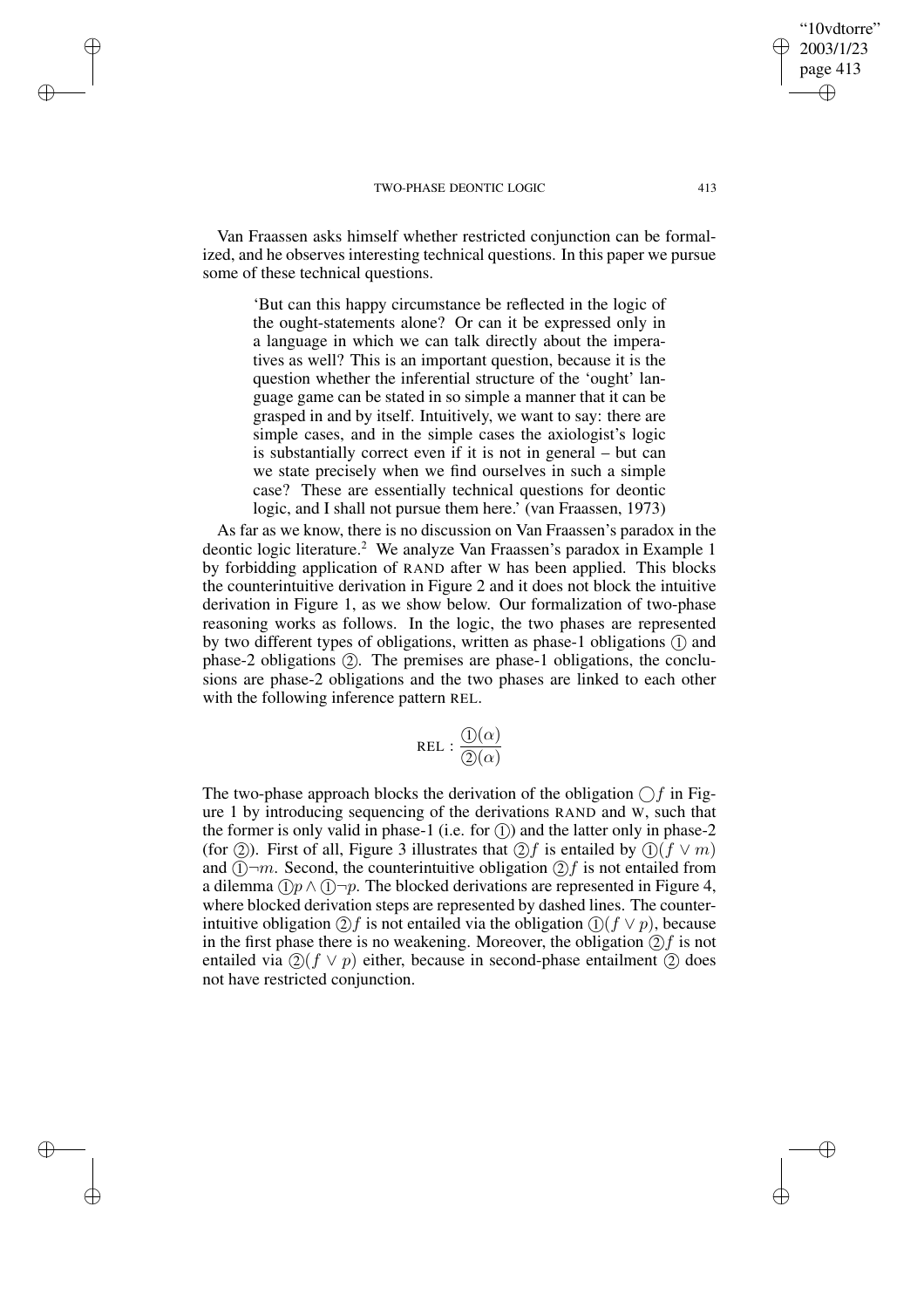*"10vdtorre" 2003/1/23 page 414* ✐ ✐

✐

✐

### 414 L. VAN DER TORRE AND Y. TAN

$$
\frac{\textcircled{1}(f \vee m) \quad \textcircled{1}\neg m}{\textcircled{1}(f \wedge \neg m)} \text{RAND}_1
$$
\n
$$
\frac{\textcircled{1}(f \wedge \neg m)}{\textcircled{2}(f \wedge \neg m)} \text{REL}
$$
\n
$$
\frac{\textcircled{2}(f \wedge \neg m)}{\textcircled{2}f} \text{W}_2
$$

# Figure 3. Analysis of Van Fraassen's paradox (1)

| Op                   |       |                      |               |           |       |     |
|----------------------|-------|----------------------|---------------|-----------|-------|-----|
| $- - - - - - (w_2)$  | $①-p$ | $②p$                 | REL           |           |       |     |
| $①(f \vee p)$        | $①-p$ | RAND <sub>1</sub>    | $②(p \vee p)$ | $w_2$     | $②-p$ | REL |
| $②(f \wedge \neg p)$ | REL   | $②(f \vee p)$        | $w_2$         | $②\neg p$ | REL   |     |
| $②(f \wedge \neg p)$ | REL   | $②(f \wedge \neg p)$ | $w_2$         |           |       |     |
| $②(f \wedge \neg p)$ | $w_2$ | $②(f \wedge \neg p)$ | $w_2$         |           |       |     |
| $②(f \wedge \neg p)$ | $w_2$ | $②(f \wedge \neg p)$ | $w_2$         |           |       |     |

Figure 4. Analysis of Van Fraassen's paradox (2)

# 1.2. *Contrary-to-duty paradoxes*

The distinction between two phases can also be used to analyze the notorious contrary-to-duty (CTD) paradoxes in dyadic deontic logic. These paradoxes contain so-called contrary-to-duty obligations, which are obligations which are only in force if another obligation has been violated. Contrary-to-duty obligations refer to sub-ideal circumstances. We discuss one paradox in both Standard Deontic Logic (SDL)<sup>3</sup> and dyadic deontic logic, and we discuss another one only in dyadic deontic logic. In SDL, a conditional obligation  $\beta \to \bigcirc$  is a contrary-to-duty (or secondary) obligation of the (primary) obligation  $\bigcap \alpha_1$  if and only if  $\beta \wedge \alpha_1$  is inconsistent. The following example is the notorious gentle murderer paradox (Forrester, 1984), a strengthened version of the Good Samaritan paradox (Åqvist, 1967).

*Example 2*: (Forrester's paradox) *Consider the following sentences of an* SDL *theory*  $T$ : 'Smith should not kill Jones'  $\bigcirc \neg k$ , 'if Smith kills Jones, then he should do it gently'  $k \to \bigcirc g$ , 'Smith kills Jones' k, and 'killing someone gently logically implies killing him'  $\vdash g \rightarrow k$ . The second obligation is a CTD *obligation of the first obligation, because* ¬k *and* k *are contradictory.* SDL

 $\rightarrow$ 

 $\rightarrow$ 

✐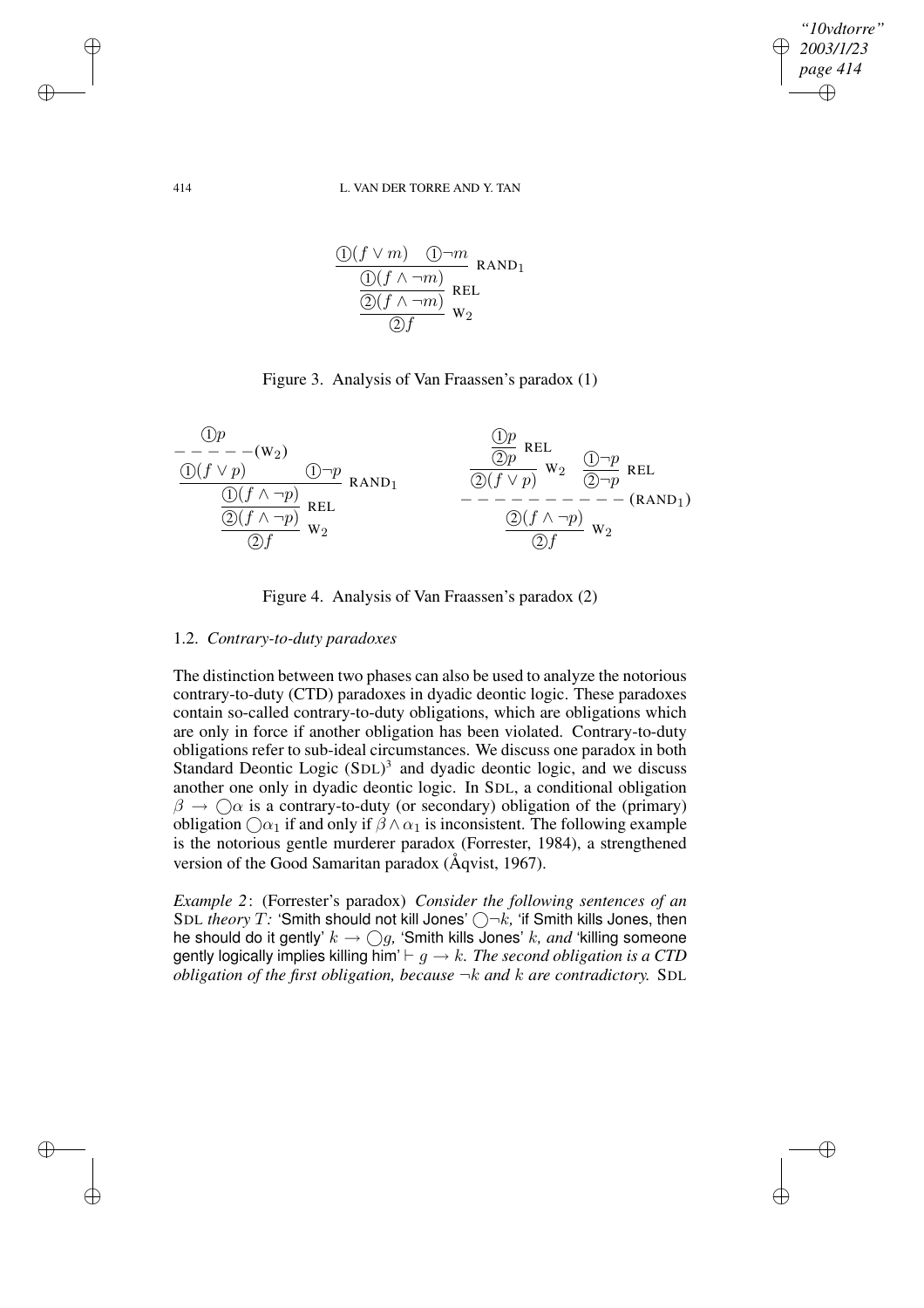*allows so-called factual detachment, i.e.*

 $\rightarrow$ 

 $\rightarrow$ 

✐

✐

$$
\models_{\mathsf{SDL}} (\beta \land (\beta \to \bigcirc \alpha)) \to \bigcirc \alpha
$$

*and therefore we have*  $T \models_{\text{SDL}} \bigcirc g$  *from the second and third sentence of*  $T$ *. From the CTD obligation*  $\bigcirc$ *g the obligation*  $\bigcirc$ *k can be derived with the* K *axiom of* SDL (weakening). Hence, we have  $T \models_{\text{SDL}} \bigcirc \neg k$  and  $T \models_{\text{SDL}} \bigcirc k$ . *The main problem of this paradox is that*  $\bigcirc$   $\neg k$  *and*  $\bigcirc$ *k are inconsistent in* SDL*, although the set of premises is intuitively consistent.*

In contrast to Van Fraassen's paradox in the previous section, Forrester's paradox raised an extensive discussion in the deontic logic literature. We first mention several consistent formalizations that have been proposed.

- Scope. Scope distinctions, which have been proposed (see e.g. (Castañeda, 1981)) to solve the Good Samaritan paradox, seem to be absent from Forrester's paradox. However, Sinnot-Armstrong (1985) argues that also Forrester's paradox rests on scope confusions. He invokes Davidson's account of the logical form of action statements (Davidson, 1967), according to which adverbial modifiers like gently in the consequent of  $k \to \bigcap g$  are represented as predicates of action-events. Hence, the obligation is translated to 'there is an event e, which is a murdering event, and it, e, is gentle' –  $\exists e$ ( $Me \wedge Ge$ ). Because of the conjunction, we can distinguish between wide scope  $\bigcirc$  ∃e(Me $\wedge$ Ge) and narrow scope ∃e(Me $\wedge \bigcirc$ Ge). The narrow scope representation consistently formalizes the paradox, because we cannot derive 'Smith ought to kill Jones' from 'the event e ought to be gentle.' 4
- Weakening. Goble (1991) argues that Forrester's paradox is caused by weakening, following a suggestion of Forrester (1984, p.196). His consistent formalization is based on rejection of the property weakening.<sup>5</sup> In his logic,  $\bigcirc \neg k \wedge \bigcirc k$  is inconsistent whereas  $\bigcirc \neg k \wedge \bigcirc g$ is consistent.<sup>6</sup>
- Defeasibility. Non-monotonic techniques can be used to consistently formalize the paradox (Ryu & Lee, 1993; McCarty, 1994; Nute & Yu, 1997). The problem of the paradox is that it is inconsistent, whereas intuitively it is consistent. Hence, a pragmatic formalization of the paradox can make use of 'restoring consistency' techniques in case of a paradox.<sup>7</sup> Non-monotonic techniques were already used by Loewer and Belzer (1983; 1986), who solve the Forrester paradox in their

"10vdtorre" 2003/1/23 page 415

✐

✐

✐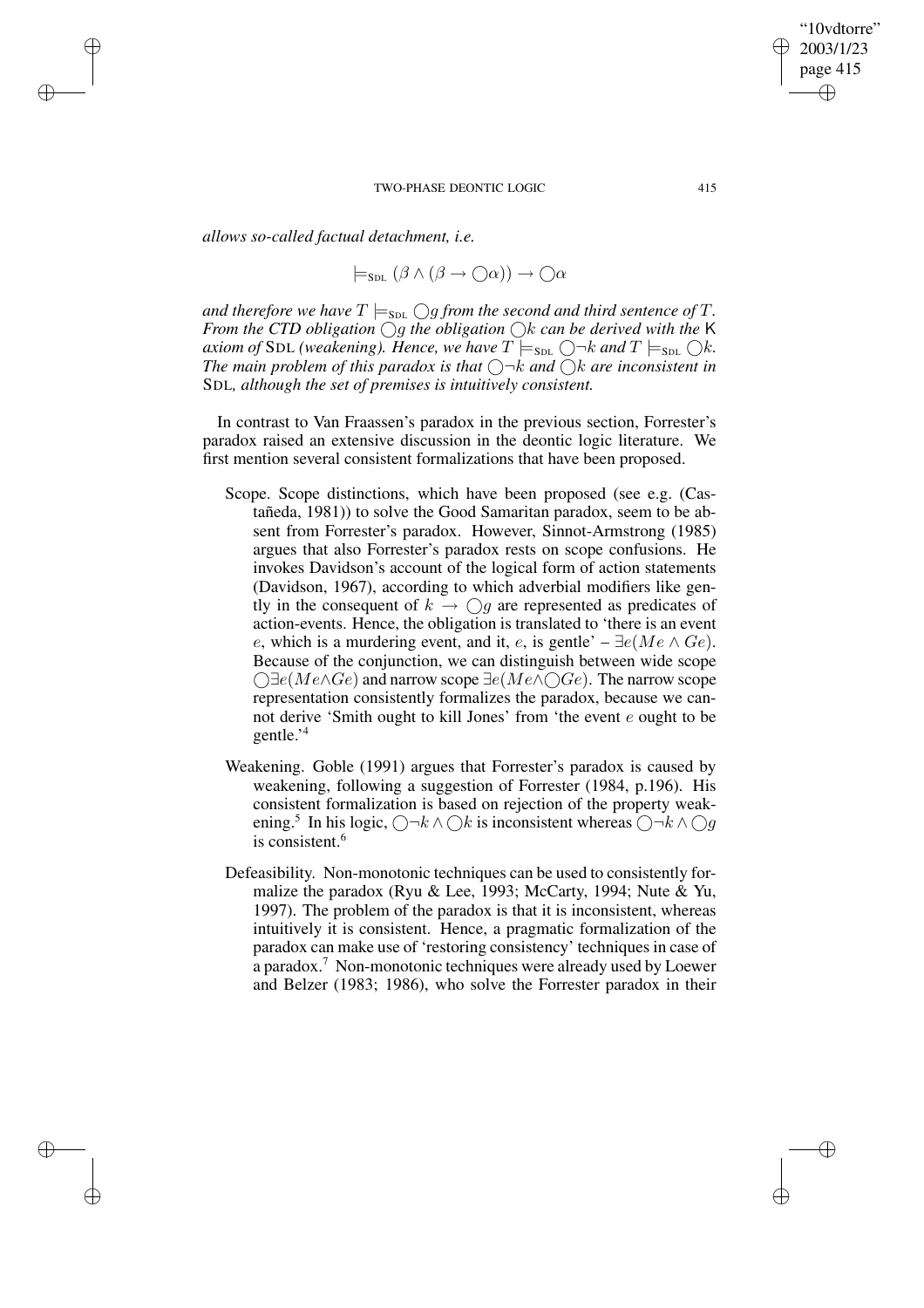*"10vdtorre" 2003/1/23 page 416* ✐ ✐

✐

✐

### 416 L. VAN DER TORRE AND Y. TAN

temporal deontic logic 'Dyadic Deontic Detachment' (3D).<sup>8</sup> Moreover, it is observed in (van der Torre & Tan, 2000) that approaches based on contextual reasoning (e.g. (Prakken & Sergot, 1996)) use non-monotonic techniques, when ' $\alpha$  ought to be (done) in context  $\gamma$ ' is defined by ' $\alpha$  ought to be (done), unless  $\neg \gamma$ .'

Dyadic operators. Dyadic deontic logics were developed to formalize contrary-to-duty reasoning (Hansson, 1971; Lewis, 1974) and to analyze the Good Samaritan paradox, and they can also be used for the formalization of the Forrester paradox (van der Torre & Tan, 1999a; Prakken & Sergot, 1997). The two obligations are simply represented by the dyadic obligations  $\bigcap (\neg k \,|\, \top)$  and  $\bigcap (q \,|\, k)$ . The second obligation is a CTD obligation of the first one, because in dyadic deontic logic an obligation  $\bigcirc$  ( $\alpha$  |  $\beta$ ) is a CTD obligation of the primary obligation  $\bigcirc$  ( $\alpha_1 | \beta_1$ ) if and only if  $\alpha_1 \wedge \beta$  is inconsistent, see Figure 5. However, the problem of this representation is

$$
\bigcirc (\alpha_1 | \beta_1)
$$
  
inconsistent  

$$
\bigcirc (\alpha | \beta)
$$

Figure 5.  $\bigcap (\alpha \mid \beta)$  is a contrary-to-duty obligation of  $\bigcap(\alpha_1|\beta_1)$ 

what properties the dyadic obligations have. For example, we obviously cannot accept the dyadic variant of factual detachment rule FD:  $\bigcirc$ ( $\alpha$ | $\beta$ )  $\land$   $\beta \rightarrow \bigcirc$  $\alpha$ , or the paradox is immediately reinstated. From the two premises  $\bigcirc(\neg k|\top)$  and  $\bigcirc(g|k)$  and the fact k we can derive the contradictory  $\bigcap -k$  and  $\bigcap q$ . Moreover, the logic cannot have strengthening of the antecedent and weakening of the consequent, as shown below.

The following formalization of Forrester's paradox in dyadic deontic logic illustrates how two-phase reasoning can be used to analyze it. The example illustrates that combining strengthening of the antecedent and weakening of the consequent is problematic. However, both properties are desirable for a dyadic deontic logic. For example, strengthening of the antecedent is used to derive 'Smith should not kill Jones in the morning'  $\bigcap (\neg k|m)$  from the obligation 'Smith should not kill Jones'  $\bigcap (\neg k \mid \top)$  and weakening of the consequent is used to derive 'Smith should not kill Jones'  $\bigcirc (\neg k \mid \top)$  from the obligation 'Smith should drive on the right side of the street and not kill Jones'  $\bigcap (r \wedge \neg k | \top)$ .

 $\rightarrow$ 

 $\rightarrow$ 

✐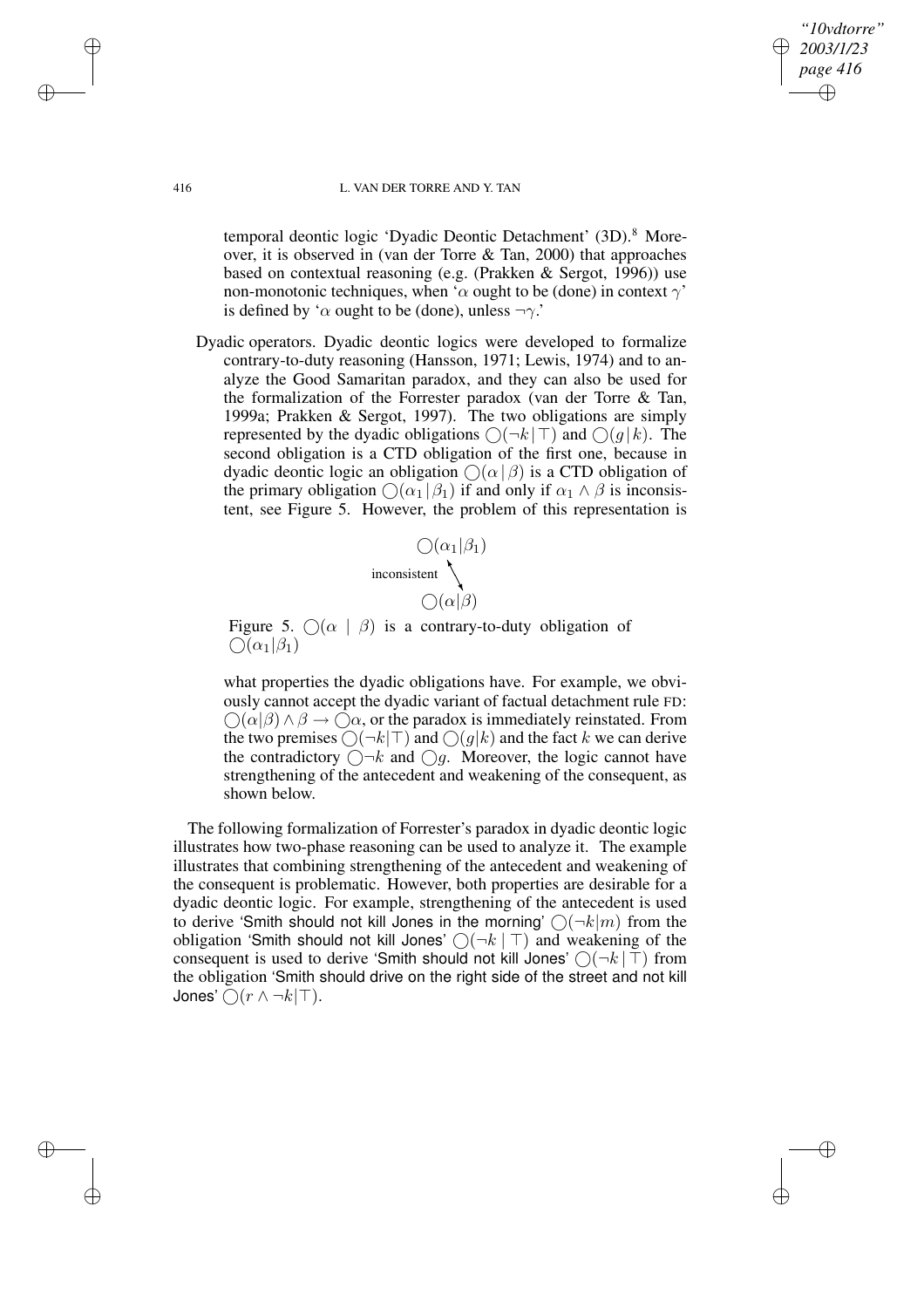$\rightarrow$ 

 $\rightarrow$ 

✐

✐

*Example 3*: (Forrester paradox, continued) *Assume a dyadic deontic logic without nested modal operatorsthat has at leastsubstitution of logical equivalents and the following inference patterns* Strengthening of the Antecedent *(*SA*), the* Conjunction rule for the Consequent *(*ANDC*) and* Weakening of the Consequent *(*WC*) .*

$$
\text{SA}: \frac{\bigcirc(\alpha|\beta_1)}{\bigcirc(\alpha|\beta_1 \land \beta_2)} \quad \text{ANDC}: \frac{\bigcirc(\alpha_1|\beta), \bigcirc(\alpha_2|\beta)}{\bigcirc(\alpha_1 \land \alpha_2|\beta)} \quad \text{WC}: \frac{\bigcirc(\alpha_1|\beta)}{\bigcirc(\alpha_1 \lor \alpha_2|\beta)}
$$

*Furthermore, assume the following premise set with background knowledge*  $\vdash g \rightarrow k.$ 

$$
S = \{ \bigcirc (\neg k | \top), \bigcirc (g | k), k \}
$$

*The set* S *represents the Forrester paradox when* k *is read as* 'Smith kills Jones' *and* g *as* 'Smith kills Jones gently.' *Figure 6 below illustrates how the counterintuitive obligation* ○ (¬k  $\land$  g|k), *i.e.* ○ ( $\bot$ |k), *can be derived from* S *by* SA *and* ANDC*. The derivation is blocked when* SA *is replaced by*

$$
\frac{\bigcirc (\neg k|\top)}{\bigcirc (\neg k|k)} \text{SA} \bigcirc (g|k)
$$
ANDC



*the following inference pattern* Restricted Strengthening of the Antecedent *(*RSA*).*

$$
\text{RSA}: \frac{\bigcirc(\alpha|\beta_1), \overset{\leftrightarrow}{\Diamond}(\alpha \land \beta_1 \land \beta_2)}{\bigcirc(\alpha|\beta_1 \land \beta_2)}
$$

*Unfortunately, the counterintuitive obligation*  $\bigcap (\perp k)$  *can still be derived from* S *by* WC*,* RSA *and* ANDC*. This paradoxical derivation from the set of obligations is represented in Figure 7. Moreover, in many dyadic deontic logics* the *obligation*  $\bigcap (\perp k)$  *is inconsistent because 'ought implies can'*  $\neg$   $\bigcap$   $(\bot | \alpha)$ , whereas the premise set S is intuitively consistent.

Forrester's paradox in Example 3 shows that combining strengthening of the antecedent and weakening of the consequent is problematic for *any* deontic logic. The underlying problem of the counterintuitive derivation in Figure 7 is the derivation of  $\bigcirc(\neg g|k)$  from the first premise  $\bigcirc(\neg k|\top)$  by WC and RSA, because it derives a contrary-to-duty obligation from its own primary obligation. Note that the fulfillments of the two obligations are respectively  $\neg k$  and  $\neg q \land k$ . Hence, the derived obligation cannot be fulfilled

"10vdtorre" 2003/1/23 page 417

✐

✐

✐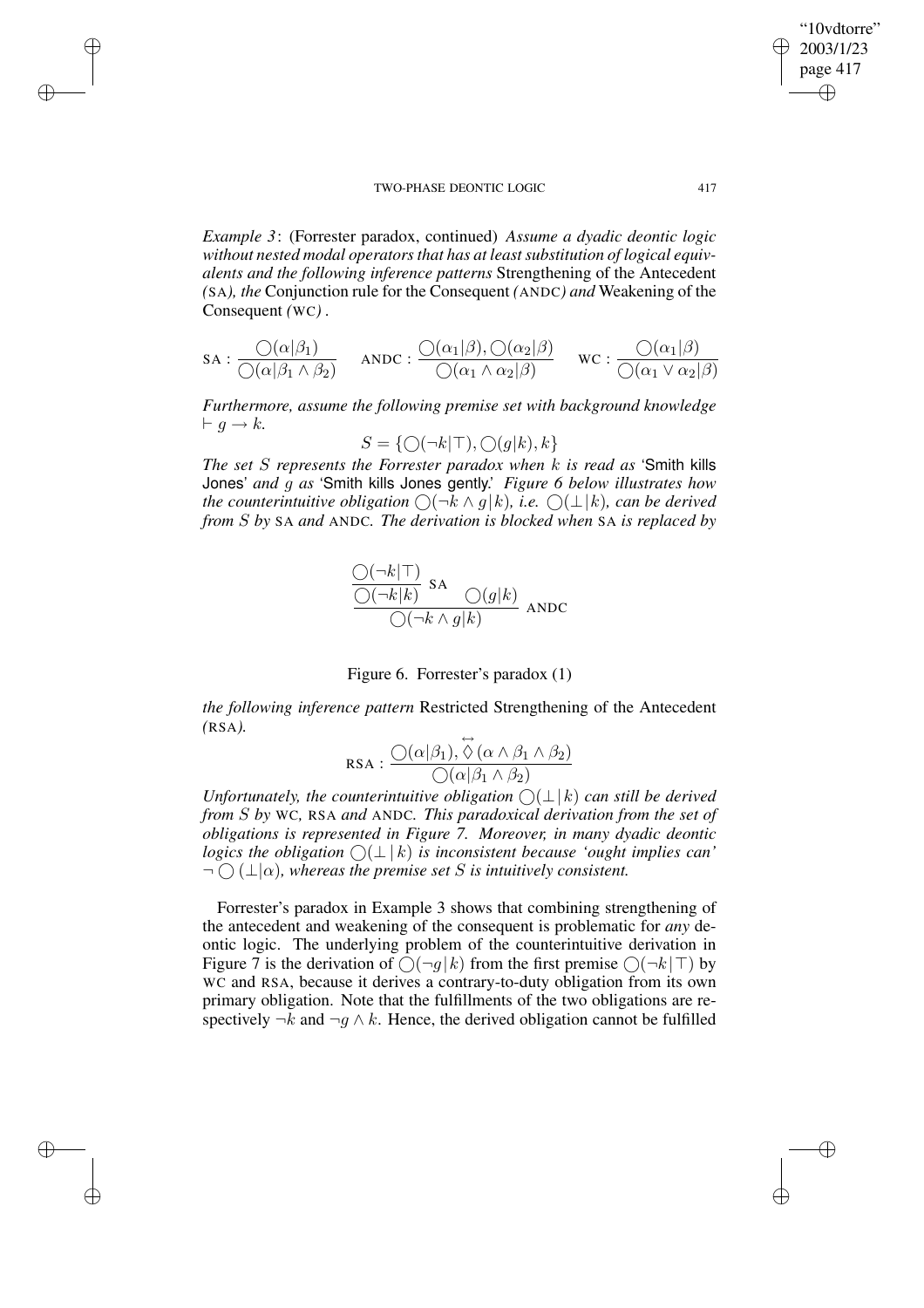✐

✐

### 418 L. VAN DER TORRE AND Y. TAN

$$
\frac{\frac{\bigcirc (\neg k|\top)}{\bigcirc (\neg g|\top)} \text{wc}}{\frac{\bigcirc (\neg g|k)}{\bigcirc (\neg g|k)} \text{RSA}} \frac{\bigcirc (g|k)}{\bigcirc (\neg g \land g|k)} \text{ANDC}
$$

Figure 7. Forrester's paradox (2)

together with the premise it is derived from, which is counterintuitive. The two-phase approach blocks the derivation of the obligation  $\bigcirc(\perp k)$  in Figure 6 and 7 by introducing sequencing of the derivations RSA and WC, such that the former is only valid in phase-1 and the latter is only valid in phase-2. In dyadic deontic logic the two phases are linked to each other with the following inference pattern REL.

$$
REL: \frac{\mathbb{O}(\alpha|\beta)}{\mathbb{O}(\alpha|\beta)}
$$

The blocked derivations are represented in Figure 8. First of all, the obligation  $(1)(\neg k \mid k)$  is not entailed by  $(1)(\neg k \mid \top)$  due to the restriction in RSA. Secondly,  $(2)(\neg q|k)$  is not entailed via the obligation  $(1)(\neg q|\top)$ , because in the first phase there is no weakening of the consequent. Finally, the obligation  $\mathcal{Q}(\neg g|k)$  is not entailed via  $\mathcal{Q}(\neg g | \top)$  either, because in second-phase entailment  $(2)$  does not have strengthening of the antecedent.

$$
\begin{array}{ccc}\n & \textcircled{1}(\neg k|\top) \\
-\neg & - - - - - - \\
\hline\n0(\neg k|\top) & \text{REL} \\
\hline\n0(\neg k|\top) & & \textcircled{1}(\neg g|\top) \\
-\neg & - - - - \\
\hline\n0(\neg k|k) & & \textcircled{2}(\neg g|k) \\
\hline\n\textcircled{2}(\neg g|k) & & \text{REL} \\
\hline\n0(\neg k|k) & & & \textcircled{2}(\neg g|k)\n\end{array}\n\quad\n\begin{array}{ccc}\n & \textcircled{1}(\neg k|\top) & \text{REL} \\
\hline\n\textcircled{2}(\neg g|\top) & & \text{WC}_2 \\
\hline\n\textcircled{2}(\neg g|k) & & & \textcircled{2}(\neg g|k)\n\end{array}
$$

Figure 8. Analysis of Forrester's paradox

The second CTD paradox we consider is Chisholm's paradox (Chisholm, 1963). It consists of the three obligations of a certain man 'to go to his neighbors assistance,' 'to tell them that he comes if he goes,' and 'not to tell them that he comes if he does not go,' together with the fact 'he does not go.' In particular, Chisholm shows that in SDL the sentences are either

 $\rightarrow$ 

 $\rightarrow$ 

✐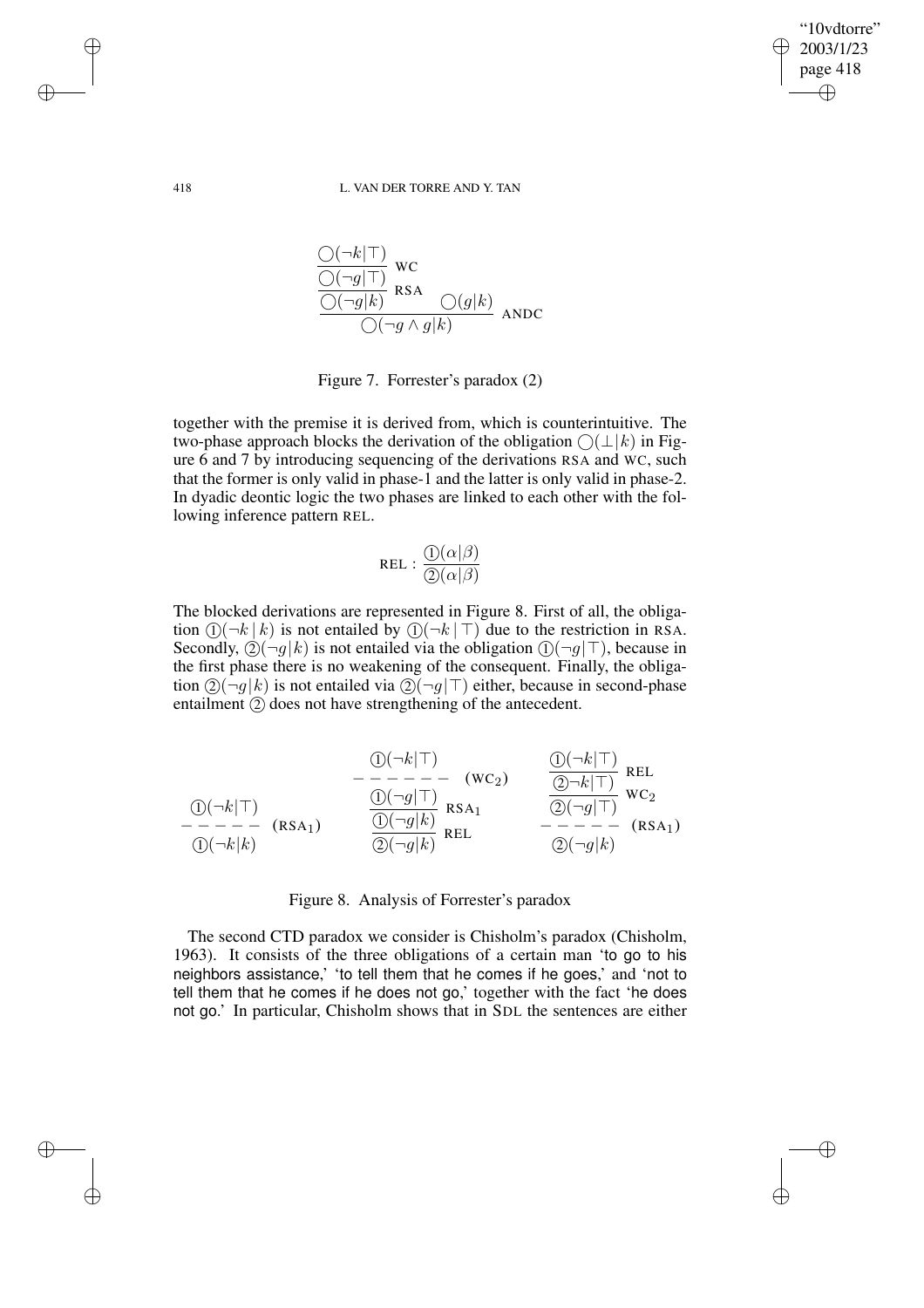$\rightarrow$ 

 $\rightarrow$ 

✐

✐

inconsistent or logically dependent. There is no example in deontic logic literature that provoked so much discussion as Chisholm's paradox. Monadic modal logic was extended with additional semantic features, such as time and actions.

- Time. *Variants* of Chisholm's paradox have been formalized in temporal deontic logic (van Eck, 1982; Loewer & Belzer, 1983), which usually assume a temporal lag between antecedent and consequent. However, additional machinery has to be introduced to represent the paradox itself (van der Torre & Tan, 1998).<sup>9</sup>
- Action. A related formalization distinguishes two (propositional) base languages, one for the antecedent and one for the consequent (Meyer, 1988; Alchourrón, 1993), following Castañeda's distinction between assertions and actions (Castañeda, 1981).<sup>10</sup>

Moreover, the formalizations we mentioned already at the discussion of Forrester's paradox were also proposed for Chisholm's paradox. In this paper we only consider the paradox in dyadic deontic logic, see e.g. (Tomberlin, 1981) for a discussion. Example 4 illustrates that the unrestricted combination of strengthening of the antecedent and weakening of the consequent again causes problems. Chisholm's paradox is more complicated than Forrester's paradox, because it also contains an *According-To-Duty* (ATD) obligation. Figure 9 illustrates that a conditional obligation  $\bigcirc(\alpha|\beta)$  is an ATD obligation of  $\bigcirc$  ( $\alpha_1|\beta_1$ ) if and only if  $\beta$  logically implies  $\alpha_1$ . The condition

$$
\bigcirc (\alpha_1 | \beta_1)
$$
  
implies  

$$
\bigcirc (\alpha | \beta)
$$

Figure 9.  $\bigcap (\alpha \mid \beta)$  is an according-to-duty obligation of  $\overline{\bigcirc}(\alpha_1|\beta_1)$ 

of an ATD obligation is satisfied only if the primary obligation is fulfilled. The definition of ATD is analogous to the definition of CTD in the sense that an ATD obligation is an obligation conditional to a fulfillment of an obligation and a CTD obligation is an obligation conditional to a violation.

It is well known (see e.g. (Prakken & Sergot, 1996; van der Torre & Tan, 1998)) that the main problem of Chisholm's paradox is caused by deontic detachment, or deontic transitivity, formalized by the following inference pattern DD<sup>0</sup>.

$$
\text{DD}^0: \frac{\bigcirc(\alpha|\beta), \bigcirc(\beta|\gamma)}{\bigcirc(\alpha|\gamma)}
$$

"10vdtorre" 2003/1/23 page 419

✐

✐

✐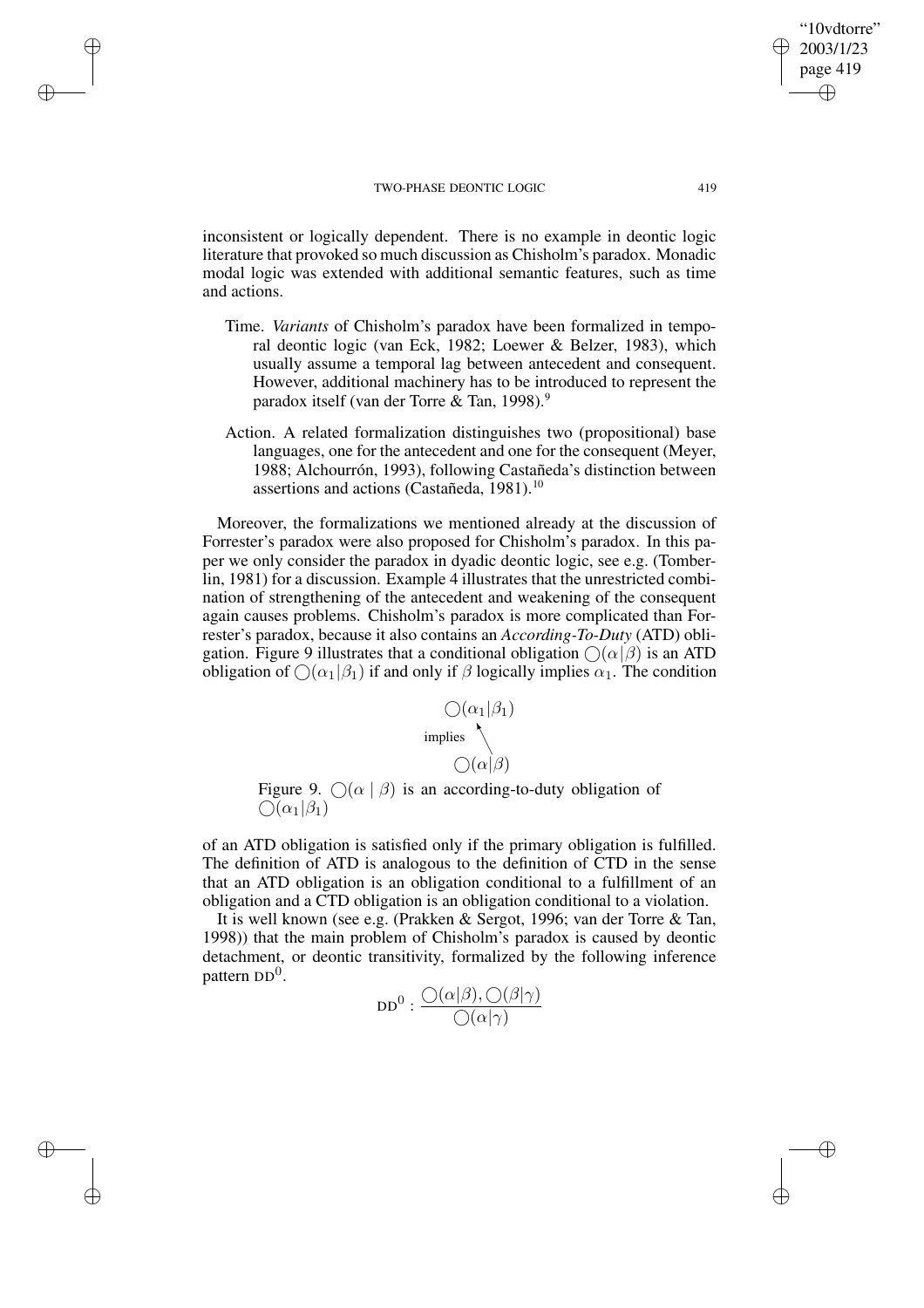"10vdtorre" 2003/1/23 page 420 ✐ ✐

✐

✐

### 420 L. VAN DER TORRE AND Y. TAN

We split the inference pattern in the three derivation steps SA, DD and WC.

$$
\text{SA}: \frac{\bigcirc(\alpha|\beta)}{\bigcirc(\alpha|\beta \land \gamma)} \qquad \text{DD}: \frac{\bigcirc(\alpha|\beta \land \gamma), \bigcirc(\beta|\gamma)}{\bigcirc(\alpha \land \beta|\gamma)} \qquad \text{WC}: \frac{\bigcirc(\alpha \land \beta|\gamma)}{\bigcirc(\alpha|\gamma)}
$$

Notice that ANDC can be derived from SA and DD as follows. RANDC can be derived analogously from RSA and DD.

$$
\frac{\mathcal{O}(\alpha_1|\beta)}{\mathcal{O}(\alpha_1|\beta \wedge \alpha_2)} \text{SA} \frac{\mathcal{O}(\alpha_2|\beta)}{\mathcal{O}(\alpha_1 \wedge \alpha_2|\beta)} \text{DD}
$$

Now we have split deontic detachment in three inference steps, we can use our two-phase technique to block the counterintuitive derivation of Chisholm's paradox in the following example.

*Example 4*: (Chisholm's Paradox) *Assume a dyadic deontic logic that validates at least substitution of logical equivalents and the (intuitively valid) inference patterns* RSA*,* ANDC*,* WC *and* DD*. Furthermore, consider the following premise set* S*.*

$$
S = \{ \bigcirc (a|\top), \bigcirc (t|a), \bigcirc (\neg t|\neg a), \neg a \}
$$

*The set* S *formalizes Chisholm's paradox (Chisholm, 1963) when* a *is read as* 'a certain man goes to the assistance of his neighbors' *and* t *as* 'the man tells his neighbors that he will come.' *The second obligation is an ATD obligation and the third obligation is a CTD obligation of the first obligation, see* Figure 10. Figure 11 illustrates how the counterintuitive  $\bigcap (\perp | \neg a)$  can



*be derived from* S*.*

 $\rightarrow$ 

 $\rightarrow$ 

✐

✐

The blocked derivation in Figure 12 shows how the two-phase approach analyzes Chisholm's paradox. The problematic proof rule  $DD<sup>0</sup>$  is split into SA, DD and WC, where SA and DD are phase-1 rules and WC is a phase-2 rule. Hence, we can first apply DD and then WC, but not vice versa. Moreover,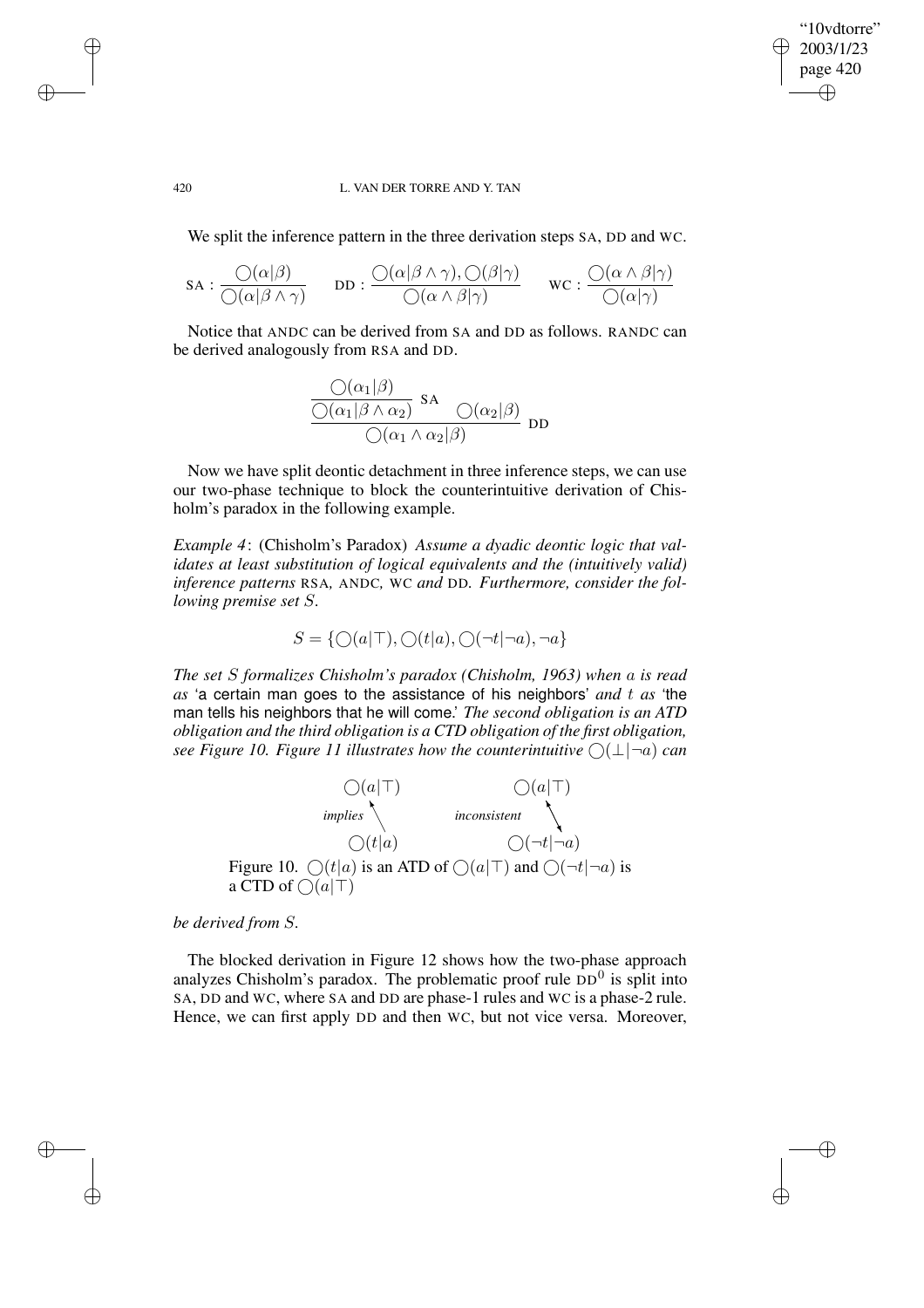$\rightarrow$ 

 $\rightarrow$ 

✐

✐

$$
\frac{\frac{O(t|a) O(a|\top)}{O(a \land t|\top)}}{\frac{O(t|\top)}{O(t|\neg a)} \text{ RS}} \text{wc}
$$
\n
$$
\frac{\frac{O(t|\top)}{O(t|\neg a)} \text{ RSA}}{\frac{O(t \land \neg t|\neg a)}{O(t \land \neg t|\neg a)}} \text{AND}
$$

Figure 11. Chisholm's paradox

if we have applied DD and WC, then we can no longer use other phase-1 rules like SA. This blocks the counterintuitive derivation of  $(2)(t|\neg a)$  from  $(2)(t|\top)$ .

$$
\frac{\frac{\mathbb{O}(t|a) \quad \mathbb{O}(a|\top)}{\mathbb{O}(a \land t|\top)} \text{DD}_1}{\frac{\mathbb{O}(a \land t|\top)}{\mathbb{O}(a \land t|\top)} \text{REL}}\n\frac{\mathbb{E}L}{\mathbb{O}(t|\top)}\n\frac{\mathbb{E}L}{\mathbb{O}(t|\top)}\n-\frac{\mathbb{E}L}{\mathbb{O}(t|\neg a)}
$$

Figure 12. Analysis of Chisholm's paradox

When we compare the two derivations of the contrary-to-duty paradoxes in dyadic deontic logic, we find the following similarity. The underlying problem of the counterintuitive derivations is the derivation of the obligation  $\bigcirc$ ( $\alpha_1$  |  $\neg \alpha_2$ ) from  $\bigcirc$ ( $\alpha_1 \wedge \alpha_2$  |  $\top$ ) by WC and RSA. It is respectively the derivation of  $\bigcirc(\neg g \mid k)$  from  $\bigcirc(\neg k \mid \top)$  in Figure 7 and  $\bigcirc(t \mid \neg a)$  from  $\bigcirc$ ( $a \wedge t$ |T) in Figure 11. Moreover, similar derivations of  $\bigcirc$ ( $\neg$ ( $r \wedge g$ )|r) from  $\bigcirc (\neg r \wedge \neg g | \top)$  and  $\bigcirc (p | a)$  from  $\bigcirc (\neg a \wedge p | \top)$  can be made from the following two sets of premises.

$$
S = \{ \bigcirc (\neg r \land \neg g | \top), \bigcirc (r \land g | r), \bigcirc (r \land g | g) \}
$$

$$
S' = \{ \bigcirc (\neg a | \top), \bigcirc (a \lor p | \top), \bigcirc (\neg p | a) \}
$$

The set S formalizes a variant of the Reykjavik Scenario (Belzer, 1986), when r is read as 'telling the secret to Reagan' and  $g$  as 'telling the secret to Gorbatchov,' see e.g. (van der Torre, 1994).  $S'$  formalizes an extension of the

"10vdtorre" 2003/1/23 page 421

✐

✐

✐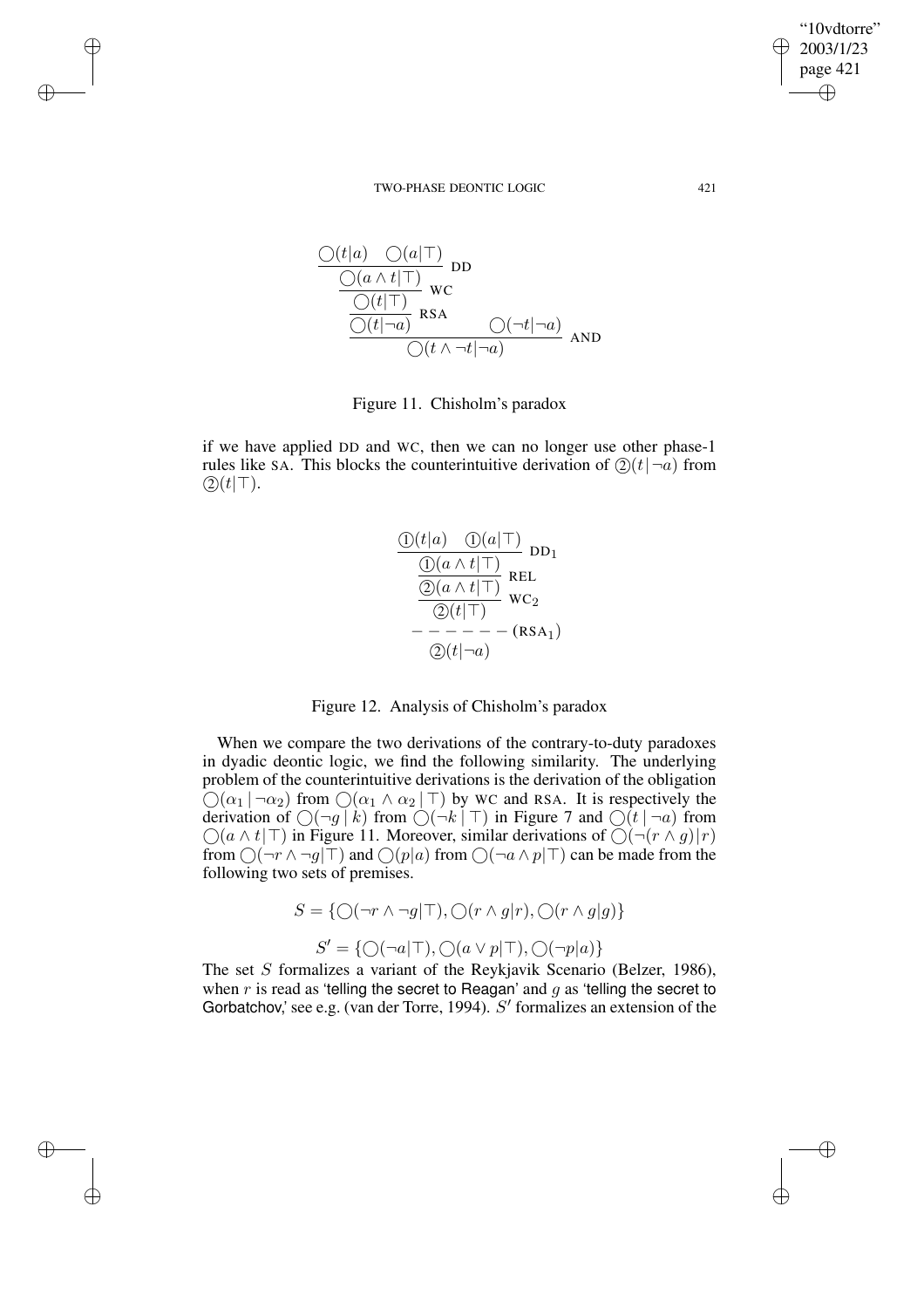*"10vdtorre" 2003/1/23 page 422* ✐ ✐

✐

✐

### 422 L. VAN DER TORRE AND Y. TAN

apples-and-pears example introduced in (Tan & van der Torre, 1996), when  $\overline{a}$  is read as 'buying apples' and  $\overline{p}$  as 'buying pears.'

The underlying problem of the contrary-to-duty paradoxes is that a contrary-to-duty obligation can be derived from its primary obligation. It is no surprise that this derivation causes paradoxes. The derivation of a secondary obligation from a primary obligation clearly confuses the different contexts found in contrary-to-duty reasoning.<sup>11</sup> The context of primary obligation is the ideal state, whereas the context of a contrary-to-duty obligation is a violation state. Preference-based deontic logics were developed to semantically distinguish the different violation contexts in a preference ordering. In this paper we show that in the preference-based two-phase framework 2DL it is not possible to derive secondary obligations from primary obligations. However, first we discuss a third phenomena — besides dilemmas and contrary-to-duty reasoning — which can be analyzed with a two-phase approach.

# 1.3. *Reasoning by cases*

Reasoning by cases is a desirable property of reasoning with conditionals. In this reasoning scheme, a certain fact is proven by proving it for a set of mutually exclusive and exhaustive circumstances. For example, assume that you want to know whether you want to go to the beach. If you desire to go to the beach when it rains, and you desire to go to the beach when it does not rain, then you may conclude by this scheme 'reasoning by cases' that you desire to go to the beach under all circumstances. The two cases considered here are rain and no rain. This kind of reasoning schemes can be formalized by the following derivation: *If* ' $\alpha$  if  $\beta$ ' *and* ' $\alpha$  if not  $\beta$ ,' *then* ' $\alpha$  regardless of  $\beta$ .' Formally, if we write the conditional ' $\alpha$  if  $\beta$ ' by  $\beta > \alpha$ , then it is represented by the following disjunction rule for the antecedent.

$$
\text{ORA:} \frac{\beta > \alpha, \neg \beta > \alpha}{\top > \alpha}
$$

The following example illustrates that the disjunction rule for the antecedent combined with strengthening of the antecedent derives counterintuitive consequences in dyadic deontic logic.<sup>12</sup>

*Example 5*: (Disarmament paradox) *Assume a dyadic deontic logic that validates at least substitution of logical equivalents and the two inference patterns* RSA *and the* Disjunction rule for the Antecedent *(*ORA*),*

$$
\text{ORA}: \frac{\bigcirc(\alpha|\beta_1), \bigcirc(\alpha|\beta_2)}{\bigcirc(\alpha|\beta_1 \vee \beta_2)}
$$

 $\rightarrow$ 

 $\rightarrow$ 

✐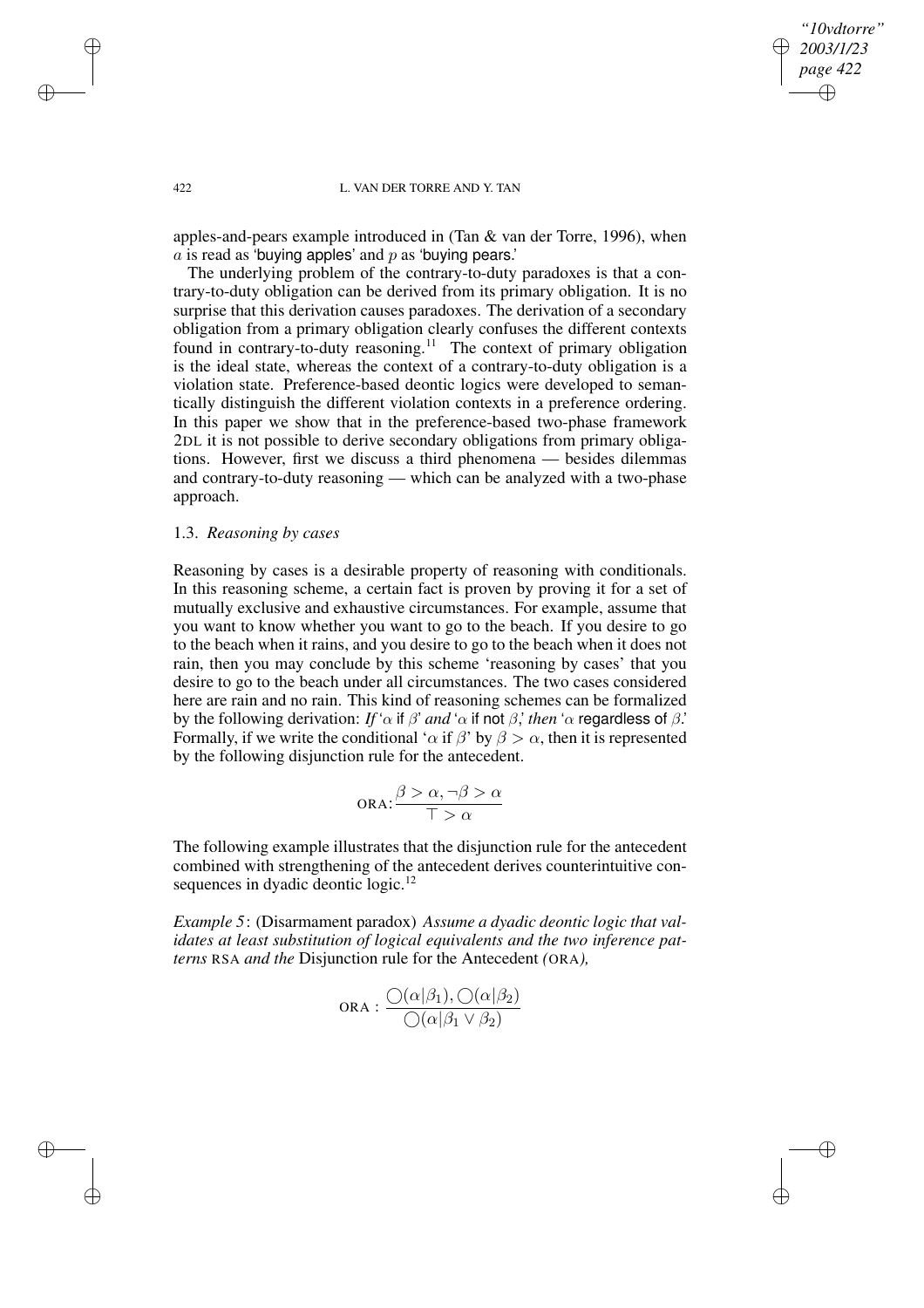$\rightarrow$ 

 $\rightarrow$ 

✐

✐

*and assume as premises the obligations* 'we ought to be disarmed if there will be a nuclear war'  $\bigcirc$  (d|w), 'we ought to be disarmed if there will be no war'  $\bigcirc$  (d| $\neg$ w), *and* 'we ought to be armed if we have peace if and only if we are armed'  $\bigcap \left(\neg d \middle| d \leftrightarrow w\right)$ . *The derivation in Figure 13 shows how we can derive the counterintuitive*  $\bigcirc$   $(d \wedge \neg d | d \leftrightarrow w)$ *. The derived obligation is* 

$$
\frac{\bigcirc(d|w) \quad \bigcirc(d|\neg w)}{\bigcirc(d|d \leftrightarrow w)} \text{ or a}
$$
\n
$$
\frac{\bigcirc(d|\top)}{\bigcirc(d|d \leftrightarrow w)} \text{ RSA} \qquad \bigcirc(\neg d|d \leftrightarrow w)} \text{ and }
$$
\n
$$
\bigcirc(d \land \neg d|d \leftrightarrow w) \qquad \text{and}
$$

## Figure 13. The disarmament paradox

*inconsistent in most deontic logics, whereas intuitively the set of premises is consistent. The derivation of*  $\bigcirc$   $(d|d \leftrightarrow w)$  *is counterintuitive, because it is not* possible to fulfill this obligation together with the obligation  $\bigcap (d | \neg w)$ *it is derived from. The contradictory fulfillments are respectively* d ∧ w *and*  $d \wedge ∎w$ <sup>13</sup>

Reasoning by cases has not been discussed in deontic logic, but it has received some attention in conditional logic and default logic. However, as far as we know the problem above has not been discussed before. The blocked derivations in Figure 14 show how the two-phase approach analyzes the paradox. We can first apply RSA and then ORA, but not vice versa.

$$
\frac{\textcircled{1}(d|w)}{\textcircled{2}(d|w)} \text{REL} \quad \frac{\textcircled{1}(d|\neg w)}{\textcircled{2}(d|\neg w)} \text{REL} \quad \textcircled{1}
$$
\n
$$
\overline{\textcircled{2}(d|\top)} \qquad \text{ORA}_2
$$
\n
$$
\overline{\textcircled{2}(d|\bot)} \qquad \overline{\textcircled{2}(d|d\leftrightarrow w)}
$$

Figure 14. Analysis of the disarmament paradox

Table 1 below summarizes the distinctions we made in the four examples above. If strengthening of the antecedent and the conjunction rule for the consequent are formalized as properties of phase-1 obligations, and weakening of the consequent and the disjunction rule for the antecedent are formalized as properties of phase-2 obligations, then all counterintuitive derivations discussed so far are blocked.

"10vdtorre" 2003/1/23 page 423

✐

✐

✐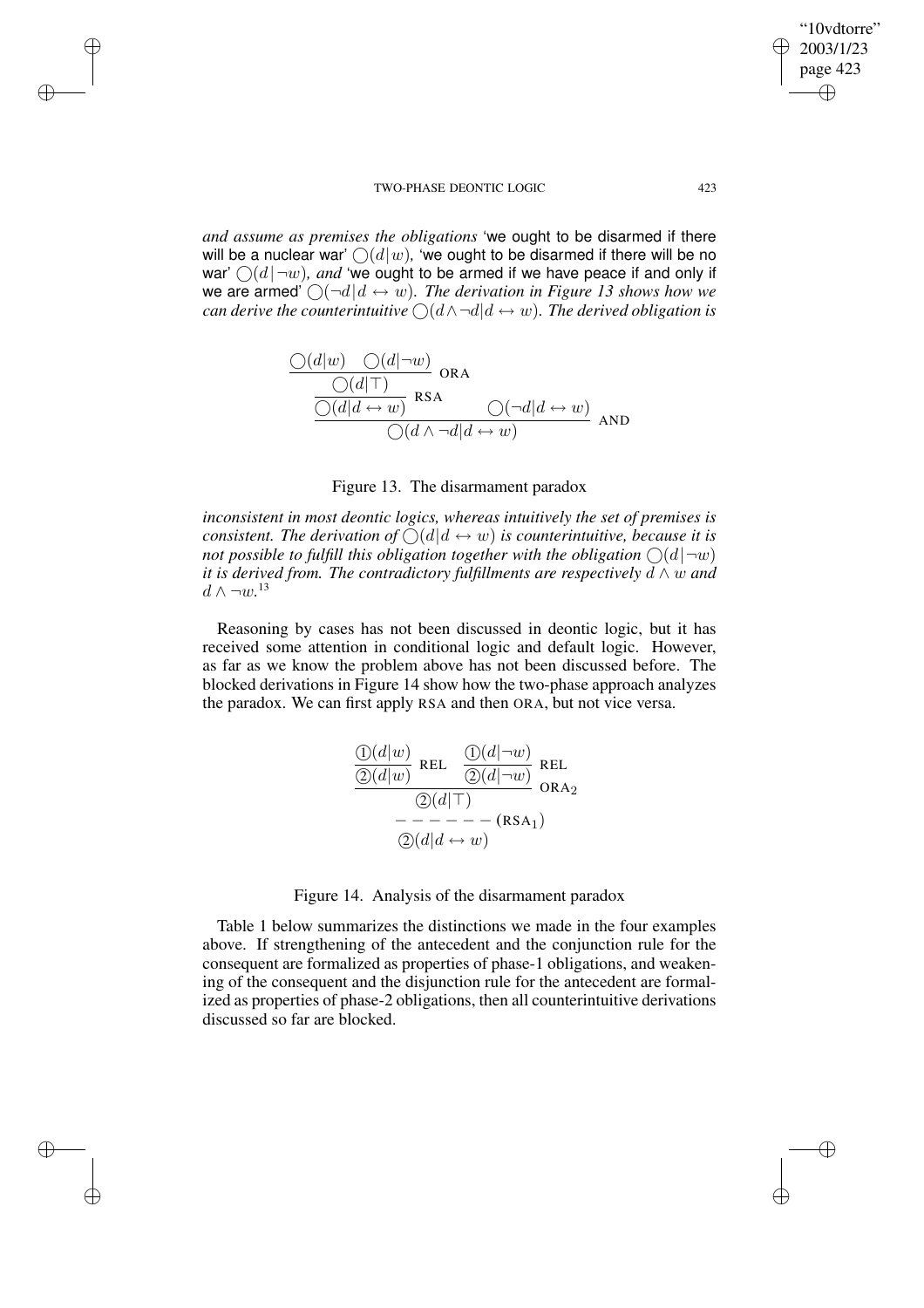✐

✐

## 424 L. VAN DER TORRE AND Y. TAN

| Phase-1                             | Phase-2                                                                                 |  |  |
|-------------------------------------|-----------------------------------------------------------------------------------------|--|--|
| Strengthening of the antecedent     | Weakening of the consequent                                                             |  |  |
| SA:                                 | WC: $\frac{\bigcirc}{\bigcirc} \frac{(\alpha_1 \beta)}{(\alpha_1 \vee \alpha_2 \beta)}$ |  |  |
| Conjunction rule for the consequent | Disjunction rule for the antecedent                                                     |  |  |
| $(\alpha_2 \beta)$<br>ANDC:         | ORA:                                                                                    |  |  |

Table 1. Inference patterns

SDL has all the properties shown in the table, which suggests that all inference patterns are intuitive and in principle an ideal deontic logic has to validate all of them. However, it is well-known that SDL has only one phase and that it has many paradoxes. The standard approach to formalize the paradoxes is to argue that SDL is too strong. Hence, in dyadic deontic logic not all of SDL's inference patterns like SA and WC, ORA and ANDC are accepted, but some of them are rejected. However, we think that SDL has so many paradoxes *because* it only has one phase. In this paper we show that the inference patterns can all be accepted if the distinction between two phases is introduced.

In this paper we consider two two-phase deontic logics. First we discuss phased labeled deontic logic (PLDL). This logic illustrates that two phases are necessary to ensure that it is always possible to fulfill an obligation together with the obligations it is derived from. Moreover, the preferencebased two-phase deontic logic (2DL) shows that the two phases correspond to two different uses of a deontic preference ordering. The logic 2DL has a possible worlds semantics that, in contrast to PLDL, can also represent disjunctions and negations of obligations, as well as facts and therefore violations.

## 2. *Phased labeled deontic logic*

In this section we introduce phased labeled deontic logic (PLDL). We only use logics in which dilemmas like  $\bigcap p \land \bigcap \neg p$  are consistent, because Van Fraassen's paradox can only be analyzed in such logics. However, the PLDLanalyses of the contrary-to-duty paradoxes and the disarmament paradox is completely analogous to the analyses in a two-phase logic in which dilemmas are inconsistent.<sup>14</sup> Drawbacks of PLDL are that it does not have a (possible worlds) semantics, which has been very useful in the development of

 $\rightarrow$ 

 $\rightarrow$ 

✐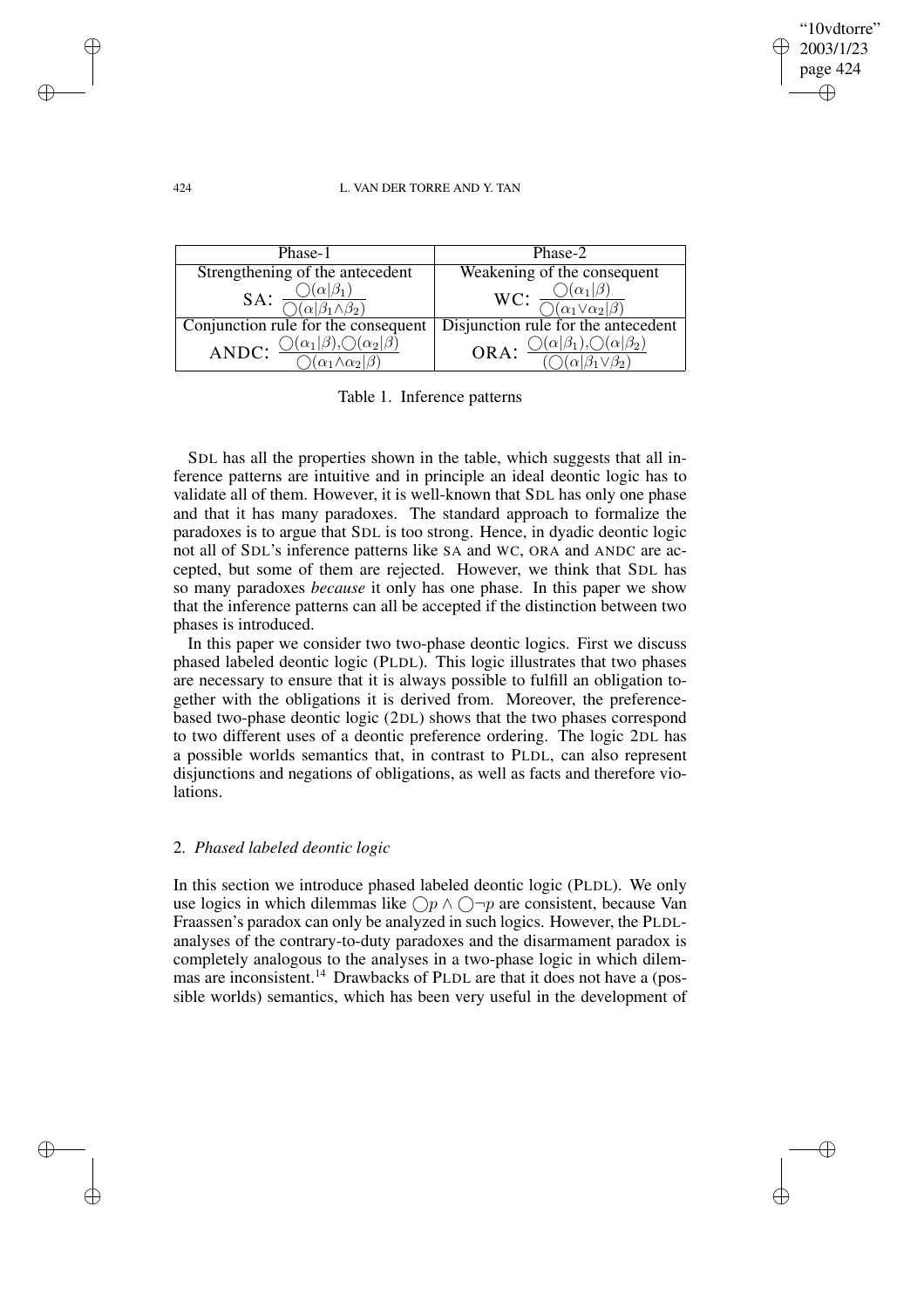$\rightarrow$ 

 $\rightarrow$ 

✐

✐

deontic logic, and that its language does not contain facts (and it therefore cannot represent violations) and negations and disjunctions of obligations.

Phased labeled deontic logics are versions of a labeled deductive system as it was introduced by Gabbay (1996) and extensions of the labeled deontic logics introduced in (van der Torre & Tan, 1995; van der Torre & Tan, 1997; Makinson, 1999). Labels are used to impose restrictions on the proof theory of the logic. In PLDL, a proof rule can be blocked in a derivation due to the fact that another proof rule has been used earlier in the derivation. We call a set of proof rules that may be used simultaneously a phase in the proof theory. Roughly speaking, the label L of an obligation  $\bigcap (\alpha|\beta)_L$  consists of a record of the fulfillments  $(F)$  of the premises that are used in the derivation of  $\bigcap (\alpha | \beta)$ , and the phase  $(p)$  in which it is derived. Where there is no application of reasoning by cases,  $F$  can be taken to be a set of boolean formulas, that grows by joining sets as premises are combined. But in general, to cover the parallel tracks created through reasoning by cases, we need to consider sets of sets of boolean formulas (Makinson, 1999).

*Definition 1*: (Language) *Let* L *be a propositional base logic. The language of* PLDL *consists of the labeled dyadic obligations*  $\bigcap (\alpha | \beta)$ <sub>L</sub>, *with*  $\alpha$  *and*  $\beta$ *sentences of* L*, and* L *a pair* (F, p) *that consists of a set of sets of sentences of*  $\mathcal{L}$  (fulfillments) and an integer (the phase). We write  $\models$  for entailment in L*.*

Each formula occurring as a premise has a label that consists of its own fulfillment and phase 0.

 $D$ efinition 2: (Premise) *A formula*  $\bigcirc$ ( $\alpha$ | $\beta$ )<sub>({{ $\alpha \wedge \beta$ }},0) *is called a premise of*</sub> PLDL when  $\alpha \wedge \beta$  *is consistent in L.* 

The phase of an obligation is determined by the proof rule used to derive the obligation, and the set of fulfillments is the union (ORA) or the product (SA, DD) of the labels of the premises used in this inference rule, where the product is defined by

 $\{S_1, \ldots, S_n\} \times \{T_1, \ldots, T_m\} = \{S_1 \cup T_1, \ldots, S_1 \cup T_m, \ldots, S_n \cup T_m\}.$ 

The labels are used to check that fulfillments are consistent and that the phase of reasoning is non-decreasing. The consistency check realizes a variant of the *Kantian principle* that '*ought implies can*.'

*Definition 3*: (PLDL) *Let* ρ *be a phasing function that associates with each proof rule below an integer called its phase. The phased labeled deontic*

*"10vdtorre" 2003/1/23 page 425*

✐

✐

✐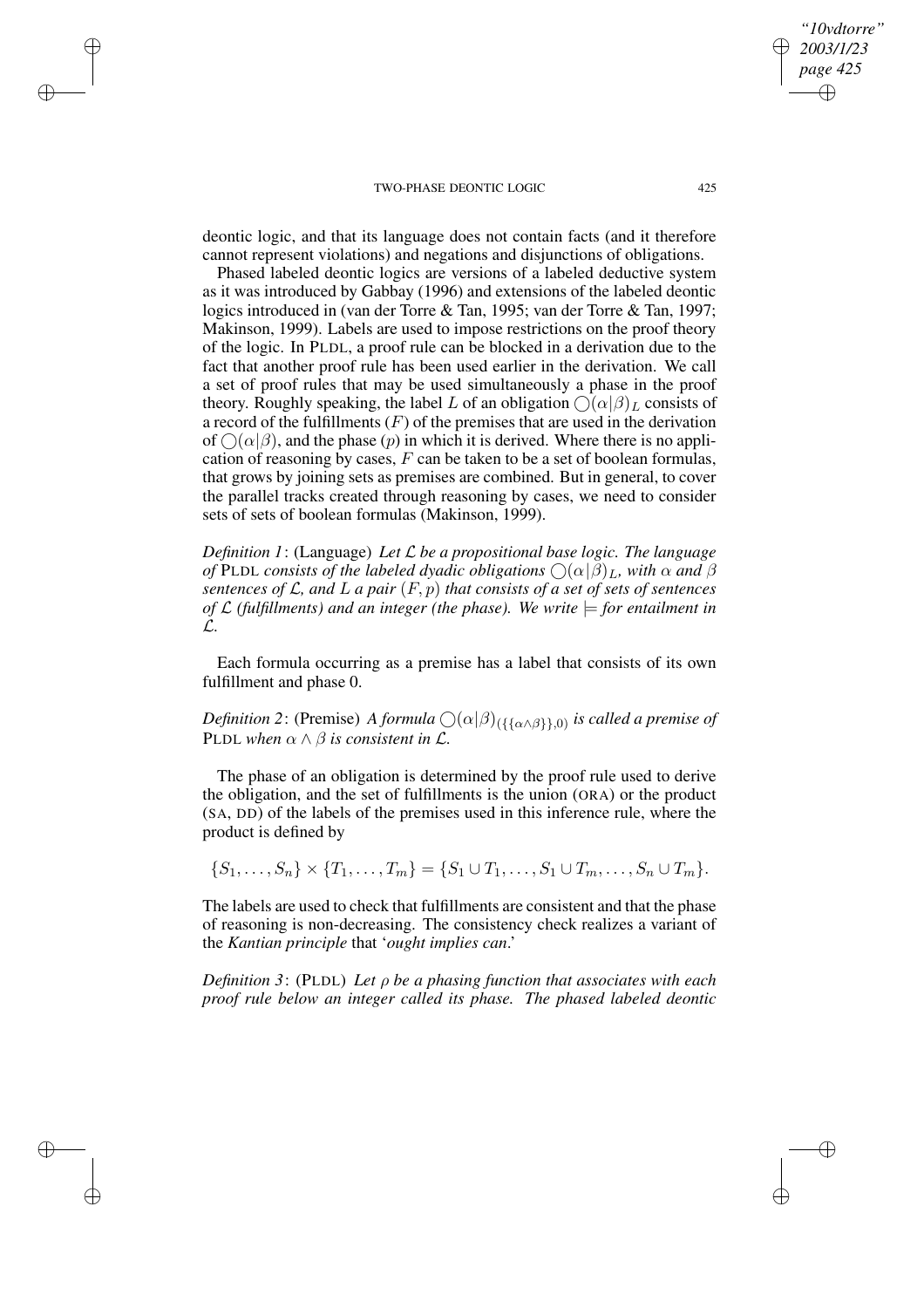✐

✐

### 426 L. VAN DER TORRE AND Y. TAN

*logic* PLDL *for* ρ *consists of the inference rules below, extended with the following two conditions*  $R = R_F + R_p$ *.* 

- $R_F: \bigcirc (\alpha | \beta)_{(F,p)}$  *may only be derived if each*  $F_i \in F$  *is consistent: it must always be possible to fulfill a derived obligation and each of the obligations it is derived from, though not necessarily all of them at the same time.*
- $R_p$ :  $\bigcirc$   $(\alpha \mid \beta)_{(F,p)}$  may only be derived if  $p \geq p_i$  for all obligations  $\bigcirc$   $(\alpha_i|\beta_i)_{(F_i,p_i)}$  *it is derived from.*

*The inference rules of* PLDL *are replacements by logical equivalents and the following four rules.*

$$
RSA_L: \frac{\bigcirc(\alpha \mid \beta_1)_{(F,p)}, R}{\bigcirc(\alpha \mid \beta_1 \land \beta_2)_{(F \times \{\beta_2\}, \rho(SA))}}
$$

$$
RDD_L: \frac{\bigcirc(\alpha \mid \beta \land \gamma)_{(F_1, p_1)}, \bigcirc(\beta \mid \gamma)_{(F_2, p_2)}, R}{\bigcirc(\alpha \land \beta \mid \gamma)_{(F_1 \times F_2, \rho(TRANS))}}
$$

$$
WC_L: \frac{\bigcirc(\alpha_1 \mid \beta)_{(F,p)}, R}{\bigcirc(\alpha_1 \lor \alpha_2 \mid \beta)_{(F,\rho(WC))}}
$$

$$
ORA_L: \frac{\bigcirc(\alpha \mid \beta_1)_{(F_1, p_1)}, \bigcirc(\alpha \mid \beta_2)_{(F_2, p_2)}, R}{\bigcirc(\alpha \mid \beta_1 \lor \beta_2)_{(F_1 \cup F_2, \rho(QRA))}}
$$

We say  $\{\bigcirc$   $(\alpha_i | \beta_i) | 1 \le i \le n\}$   $\vdash_{\text{PLDL}} \bigcirc$   $(\alpha | \beta)$  *if there is a labeled obligation*  $\bigcirc$   $(\alpha | \beta)$ <sub>L</sub> that can be derived from the set of obligations  $\{\bigcirc (\alpha_i|\beta_i)_{(\{\{\alpha_i \wedge \beta_i\}\},0)} \mid 1 \leq i \leq n\}.$ 

In this paper, we are interested in the following two phased labeled deontic logics.

*Definition 4*: (LDL, 2LDL) *Two labeled deontic logics* LDL *and* 2LDL *(with*  $\vdash$ <sub>LDL</sub> and  $\vdash$ <sub>2LDL</sub>) are defined as follows.

- *The logic* LDL *is the* PLDL *with the phasing function* ρ *defined by*  $\rho(\text{RSA}) = 1$ ,  $\rho(\text{RDD}) = 1$ ,  $\rho(\text{WC}) = 1$ ,  $\rho(\text{ORA}) = 1$ .
- *The logic* 2LDL *is the* PLDL *with the phasing function* ρ *defined by*  $\rho(\text{RSA}) = 1, \rho(\text{RDD}) = 1, \rho(\text{WC}) = 2, \rho(\text{ORA}) = 2.$

 $\rightarrow$ 

 $\rightarrow$ 

✐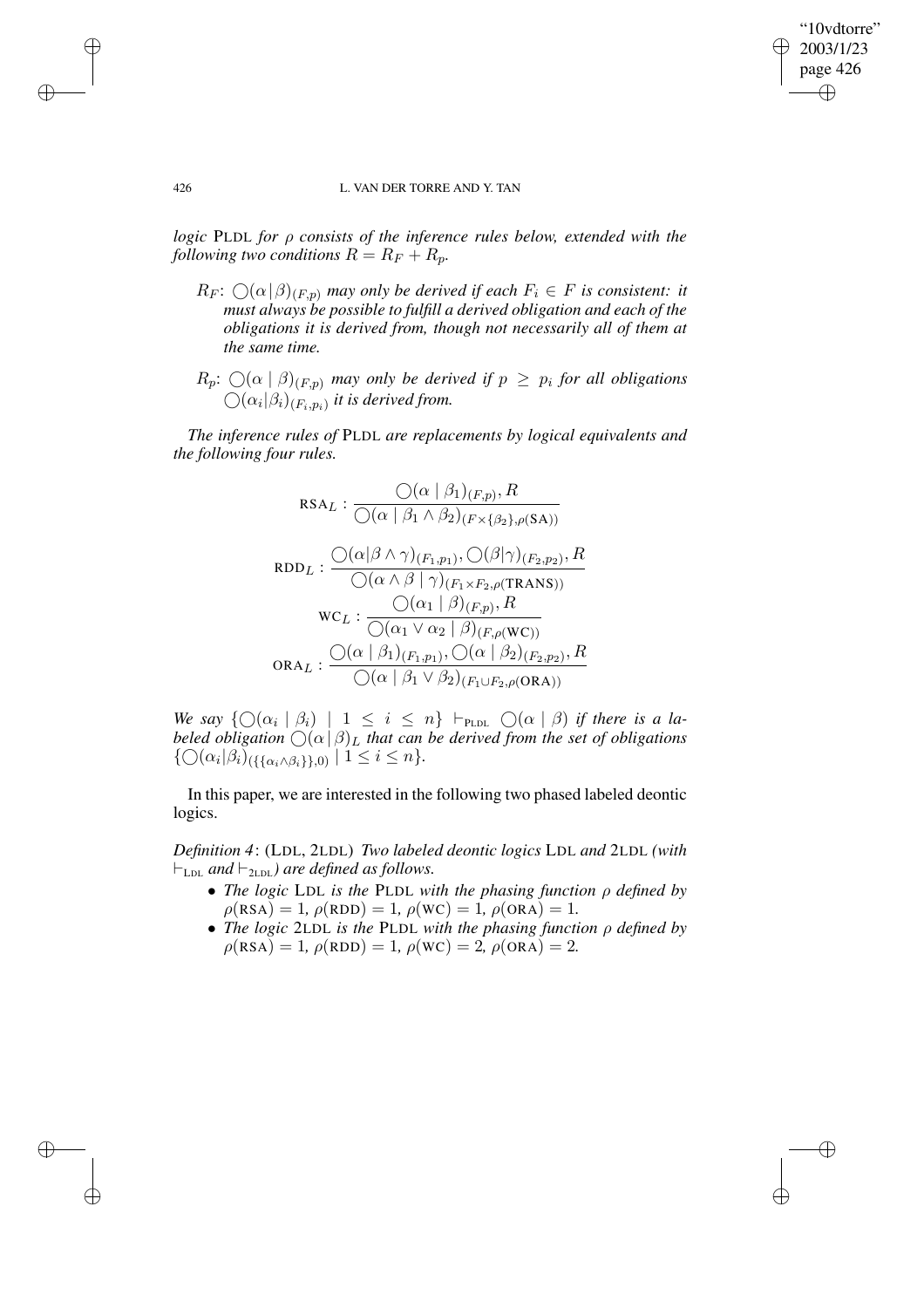Notice that the following phase-1 conjunction rule for the consequent

$$
RANDC_L: \frac{\bigcirc(\alpha_1 \mid \beta)_{(F_1,p_1)}, \bigcirc(\alpha_2 \mid \beta)_{(F_2,p_2)}, R}{\bigcirc(\alpha_1 \land \alpha_2 \mid \beta)_{(F_1 \times \{\alpha_2\} \times F_2,1)}}
$$

is implied by LDL and 2LDL, because we can first strengthen  $\bigcap (\alpha_1 | \beta)$  to  $\bigcap (\alpha_1 | \beta \wedge \alpha_2)$ , and then apply RDD to derive  $\bigcap (\alpha_1 \wedge \alpha_2 | \beta)$ .

$$
\frac{\mathcal{O}(\alpha_1|\beta)_{(F_1,p_1)}}{\mathcal{O}(\alpha_1|\beta \wedge \alpha_2)_{(F_1 \times {\{\alpha_2\}},1)}} \text{ RSA}_L \frac{\mathcal{O}(\alpha_2|\beta)_{(F_2,p_2)}}{\mathcal{O}(\alpha_1 \wedge \alpha_2|\beta)_{(F_1 \times {\{\alpha_2\}} \times F_2,1)}} \text{RDD}_L
$$

The following example illustrates that the two-phase technique can be seen as a device to effect a complex inductive definition with several arguments. It discusses the PLDL-variant of the notorious SDL theorem

$$
\bigcirc p \land \bigcirc q \leftrightarrow \bigcirc (p \land q),
$$

see e.g. (von Wright, 1971).

 $\rightarrow$ 

 $\rightarrow$ 

✐

✐

*Example* 6: Let  $S_1 = \{ \bigcirc (p | \top), \bigcirc (q | \top) \}$  *and*  $S_2 = \{ \bigcirc (p \land q | \top) \}$ *. We have*  $S_1 \vdash_{2LD} \bigcirc (p \wedge q \mid \top)$ *,*  $S_2 \vdash_{2LD} \bigcirc (p \mid \top)$  and  $S_2 \vdash_{2LD} \bigcirc (q \mid \top)$ *. Hence,*  $S_1$  *derives the obligations from*  $S_2$  *and vice versa, but*  $S_1$  *and*  $S_2$  *are not* equivalent. The first set derives  $\bigcirc$   $(p|\neg q)$ , whereas the latter does not.<sup>15</sup>

The following example illustrates the PLDL analysis of the disarmament paradox. For further examples see (van der Torre & Tan, 1995; van der Torre & Tan, 1997; Makinson, 1999; van der Torre, 1998a; van der Torre, 1998b).

*Example 7*: (Disarmament, continued) *The derivation in Figure 15 illustrates* why we have  $\bigcirc (d \mid w), \bigcirc (d \mid \neg w) \nleftrightarrow_{2LDL} \bigcirc (d \mid d \leftrightarrow w)$ . It is not *possible to fulfill*  $\bigcirc$   $(d \mid \neg w)$  *and*  $\bigcirc$   $(d \mid d \leftrightarrow w)$  *at the same time, and the latter can therefore not be derived from the former.*

In (van der Torre, 1998b) the following Theorem 1 and 2 are proven. The first theorem shows that for each LDL derivation there is an equivalent 2LDL derivation. In other words, the two phases are already implicit in LDL due to the condition  $R_F$  and the construction of new sets of fulfillments F by the proof rules. Consequently, deontic logic derivations must consist of two phases to ensure that it is always possible to fulfill an obligation together with the obligations it is derived from. The derivation in Van Fraassen's

"10vdtorre" 2003/1/23 page 427

✐

✐

✐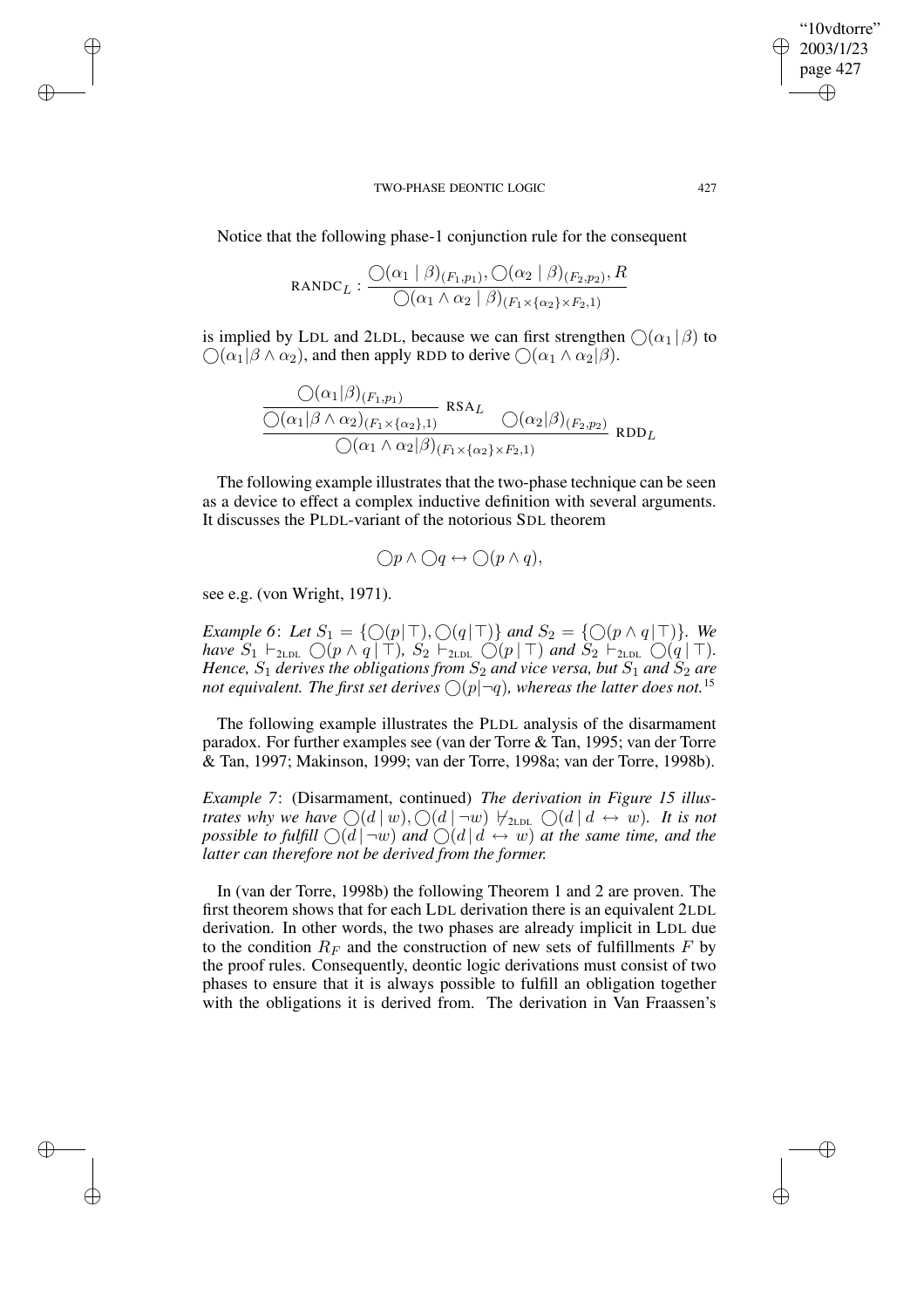### 428 L. VAN DER TORRE AND Y. TAN

*"10vdtorre" 2003/1/23 page 428*

✐

✐

✐

✐

$$
\frac{\bigcirc(d|w)_{(\{\{d\w\},0\}}\bigcirc(d|\neg w)_{(\{\{d\wedge\neg w\}\},0)}}{\bigcirc(d|\top)_{(\{\{d\w\},\{d\wedge\neg w\}\},2)}} \text{ ORA}_{L}
$$
\n
$$
-\frac{\neg(\neg(\neg(\neg w))_{(\{\{d\w\},\{d\w\}\},2)}}{\bigcirc(d|d\leftrightarrow w)_{(\{\{d\w\},\{d\w\}\},1)}} - (\text{RSA}_{L})}
$$

## Figure 15. Analysis of the disarmament paradox

paradox is blocked, because it is not possible to fulfill the two obligations of a dilemma. Moreover, in the contrary-to-duty paradoxes it is not possible to fulfill a primary obligation together with one of its secondary obligations. Finally, in the disarmament paradox it is not possible to fulfill the derived obligation together with one of the cases it is derived from. We start with a lemma.

*Lemma 1: For each obligation*  $\bigcirc$   $(\alpha|\beta)_{(F,p)}$  *derived in* PLDL *we have for each*  $F_i \in F$  *that*  $F_i \models \alpha \land \beta$ *.* 

*Proof By induction on the structure of the proof tree. The property trivially holds for the premises, and it is easily seen that the proof rules retain the property.*

*Theorem 1*: (Equivalence LDL and 2LDL) *Let* S *be a set of conditional obligations.* We have  $S \vdash_{\text{LDL}} \bigcirc (\alpha | \beta)$  *if and only if*  $S \vdash_{\text{2LDL}} \bigcirc (\alpha | \beta)$ *.* 

*Proof (outline) It is shown in (van der Torre, 1998b) that we can take any* LDL *derivation and construct an equivalent* 2LDL *derivation, by iteratively replacing two subsequent steps in the wrong order by several steps in the right order. The six relevant replacements are given in Figure 16. From Lemma 1 follows that the replacements do not violate the consistency check*  $R_F$ .<sup>16</sup>

The second theorem shows that in 2LDL we can replace the consistency check on the fulfillments  $F$  by a consistency check on antecedent and consequent. Consequently, the set  $F$  is superfluous in the label of 2LDL obligations. The theorem also explains why we restrict ourselves to a consistency check on the conjunction of the antecedent and consequent in the preferencebased deontic logic 2DL developed later in this paper.

 $\rightarrow$ 

 $\rightarrow$ 

✐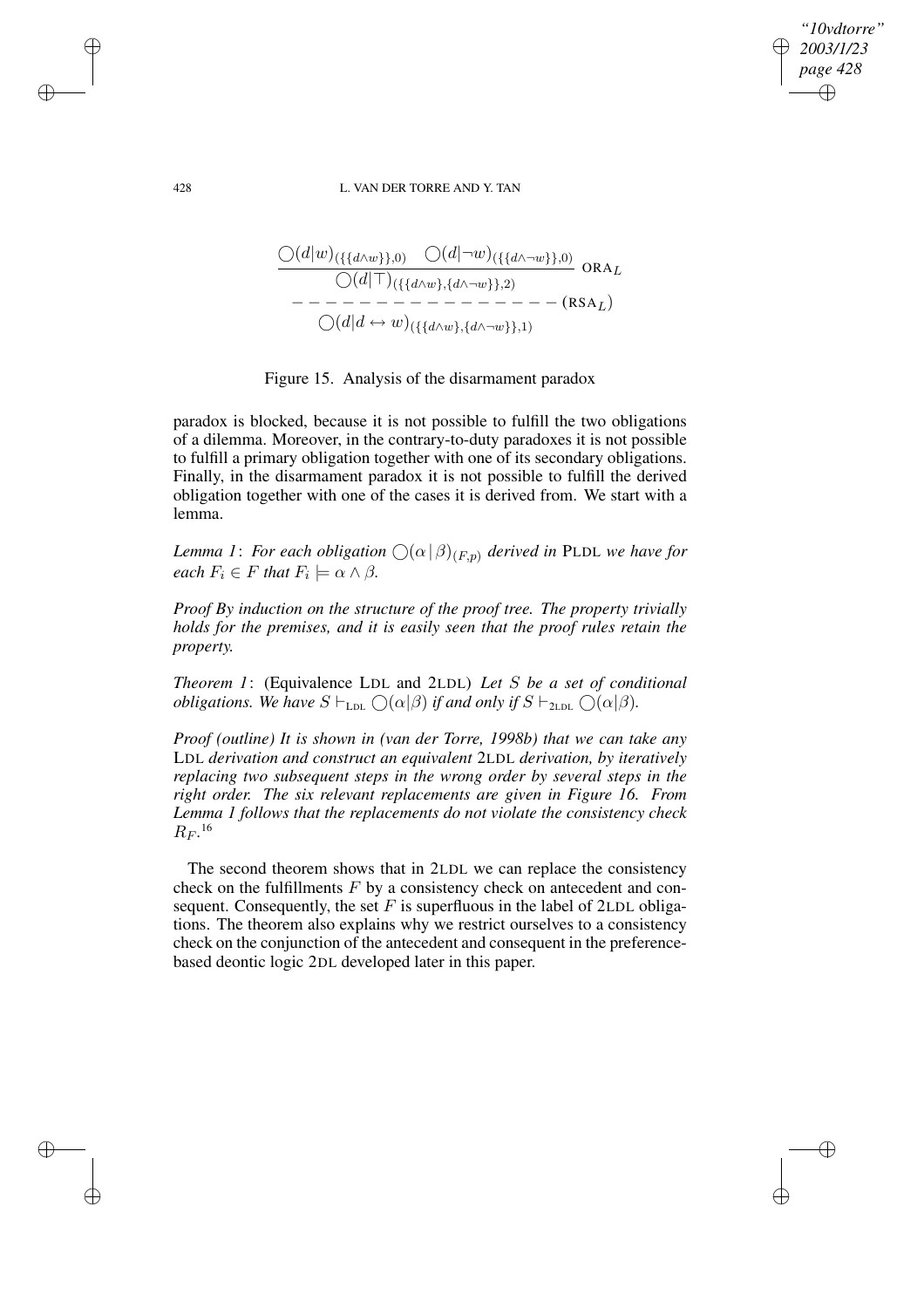*"10vdtorre" 2003/1/23 page 429* ✐ ✐

✐

✐

### TWO-PHASE DEONTIC LOGIC 429

 $\rightarrow$ 

 $\rightarrow$ 

✐

✐



Figure 16. Reversing the order

*Theorem 2*: *Consider any potential derivation of* 2LDL*, satisfying the condition*  $R_p$  *but not necessarily*  $R_F$ *. Then the following four conditions are equivalent:*

- (1) *The derivation satisfies condition*  $R_F$  *throughout phase* 1,
- (2) *The derivation satisfies*  $R_F$  *everywhere,*
- (3) *Each consequent is consistent with its antecedent throughout phase 1,*
- (4) *Each consequent is consistent with its antecedent everywhere.*

*Proof* (*outline*) *Clearly* (2)  $\Rightarrow$  (1) *and* (4)  $\Rightarrow$  (3)*. Through phase 1, for each formula the conjunction of consequent and antecedent is equivalent to*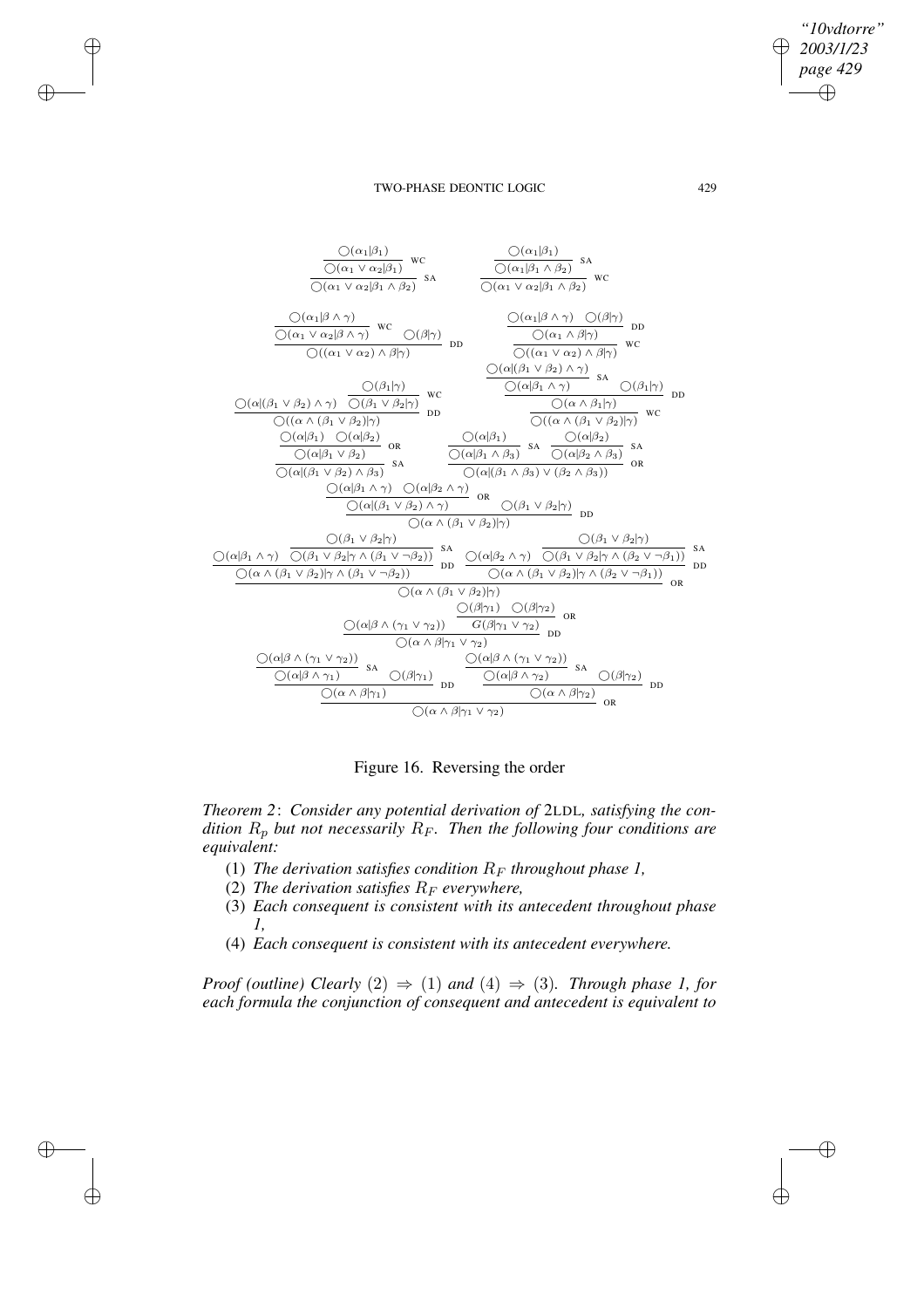"10vdtorre" 2003/1/23 page 430 ✐ ✐

✐

✐

### 430 L. VAN DER TORRE AND Y. TAN

*the unique element of its label. Hence*  $(1) \Leftrightarrow (3)$ *. In phase* 2 *the rules preserve the consistency of consequent and antecedent, and that they also preserve the property that each element of the label is consistent. From this* we have  $(3) \Rightarrow (4)$  and  $(1) \Rightarrow (2)$ . Putting this together gives us  $(1) \Leftrightarrow (2) \Leftrightarrow (3) \Leftrightarrow (4)$  *and we are done.* 

Phasing has been studied in a more general setting in input/output logics (Makinson & van der Torre, 2000; Makinson & van der Torre, 2001). One of the drawbacks of labelled deontic logic is the lack of a semantics. In the following section we consider phasing in preference-based semantics.

## 3. *Preference-based two-phase deontic logic* 2DL

In this section we give a preference-based semantics for the two-phase deontic logic 2DL. A preference ordering can be used in two ways to evaluate formulas, which we call *ordering* and *minimizing*. Ordering uses all preference relations between relevant worlds, whereas minimizing uses the most preferred worlds only. We show that ordering corresponds to the inference pattern strengthening of the antecedent and the conjunction rule for the consequent, and minimizing to the inference pattern weakening of the consequent and the disjunction rule for the antecedent. In the first phase the preference ordering is constructed, and in the second phase the ordering is used for minimization.

In preference-based deontic logics dyadic obligations are defined by  $\bigcirc$ ( $\alpha$ | $\beta$ ) =  $_{def}$   $\alpha \wedge \beta$  >  $\neg$  $\alpha \wedge \beta$ . An example of a preference-based deontic logic is the well-known Hansson-Lewis dyadic deontic logic (Hansson, 1971; Lewis, 1974), in which an obligation  $\bigcirc(\alpha|\beta)$  is defined by (a variant of) 'the (deontically) preferred  $\beta$  worlds are  $\alpha$  worlds' in a suitably defined preference-based logic, as discussed below. This is equivalent to 'the preferred  $\beta \wedge \alpha$  worlds are preferred to the preferred  $\beta \wedge \neg \alpha$  worlds.' It is easily checked that the definition of preference-based obligations implies the theorem  $\bigcap (\alpha \mid \beta \land \gamma) \leftrightarrow \bigcap (\alpha \land \beta \mid \beta \land \gamma)$ , regardless of the interpretation and properties of the preference operator  $\succ$ . The theorem is counterintuitive on first reading, and it has also been discussed in the deontic logic literature following the Hansson-Lewis logics. For example, Hansson (1971) argues that the theorem represents that circumstances are fixed. As a consequence of this theorem, the logic 2DL developed in this section is stronger than the logic 2LDL developed in the previous section.

 $\rightarrow$ 

 $\rightarrow$ 

✐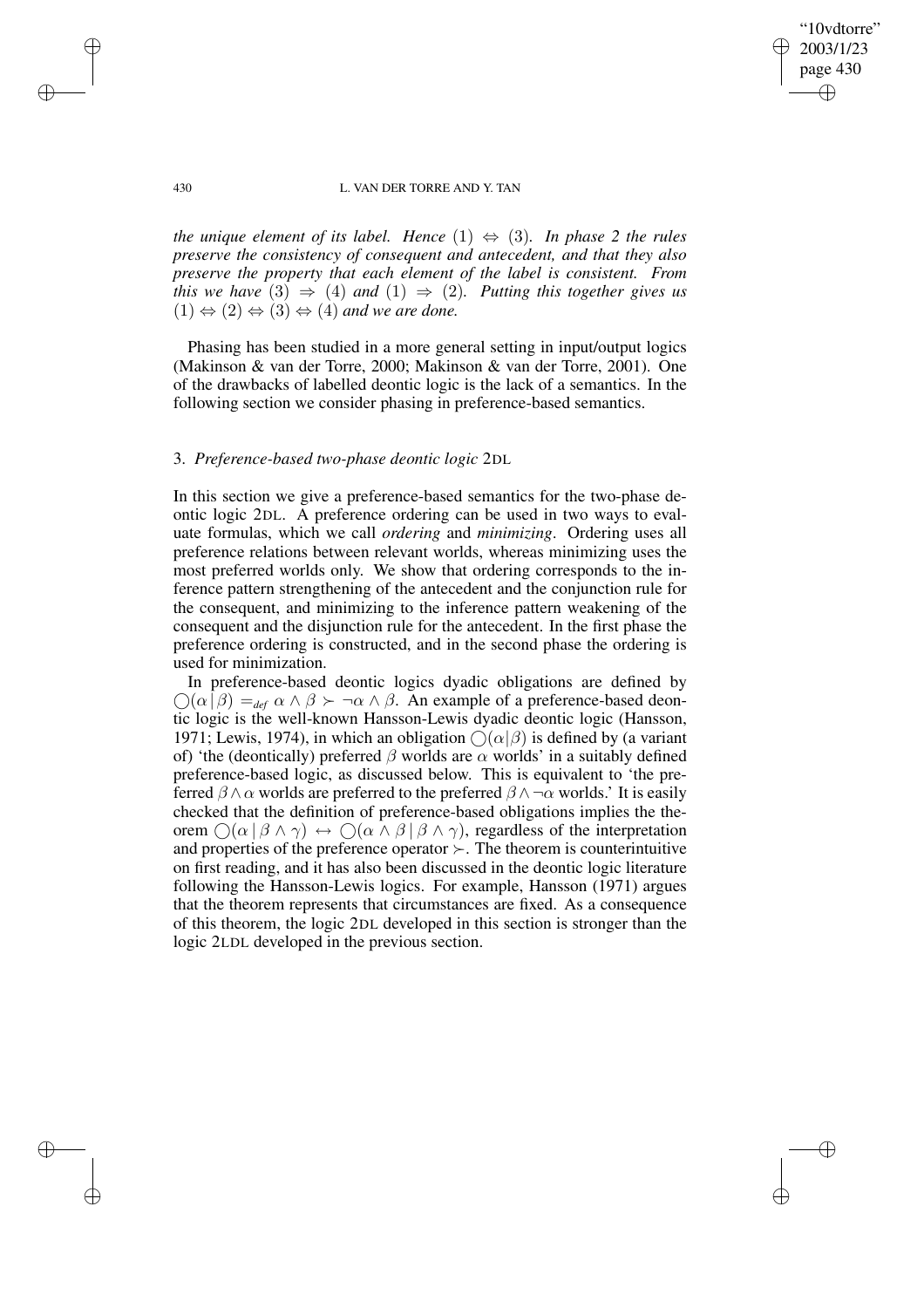## 3.1. *Preference-based semantics*

 $\rightarrow$ 

 $\rightarrow$ 

✐

✐

We first discuss how obligations can be defined in terms of deontic preferences. Preference-based deontic logics are deontic logics of which the semantics contains a deontic preference ordering (usually on worlds of a Kripke style possible worlds model). This preference ordering reflects different degrees of 'ideality': a world is deontically preferred to another world if it is, in some sense, more ideal than the other world. We can distinguish three different levels of preference-based deontic logics.

- Ideality (deontic preference) ordering on worlds. The semantics of a preference-based logic contains a preference ordering, representing different degrees of ideality. For example, consider possible worlds models  $M = \langle W, \leq, V \rangle$  that consist of a set of worlds W, a binary accessibility relation  $\leq$  on the worlds of W and a valuation function V for the atomic propositions relative to the worlds. The expression  $w_1 \leq w_2$  expresses that world  $w_1 \in W$  is at least as ideal as world  $w_2 \in W$ , or that world  $w_2$  is not more ideal than world  $w_1$ . The two most discussed properties of preference relations are transitivity and connectedness.
	- *Transitivity.* Probably the most popular relation is a partial preordering or quasi-ordering, which has a reflexive (for all worlds w we have  $w \leq w$ ) and transitive (for all worlds  $w_1, w_2, w_3 \in W$ with  $w_1 \leq w_2$  and  $w_2 \leq w_3$  we have  $w_1 \leq w_3$ ) accessibility relation. Transitivity is a necessary property to define 'most preferred' worlds.<sup>17</sup>
	- *Connectedness.* A partial pre-ordering is totally connected if for all worlds  $w_1$  and  $w_2$  we have  $w_1 \leq w_2$  or  $w_2 \leq w_1$ . With transitive totally connected orderings, we have that there is no world preferred to a certain world  $w$  if and only if world  $w$  is at least as preferred as all other worlds. It represents that there are no dilemmas (van Fraassen, 1973), because the agent can always choose between any two alternatives. For example, the dilemma  $\bigcap p \wedge \bigcap \neg p$  is inconsistent.

An example of a preference-based semantics is an utilitarian semantics (Jennings, 1974; Pearl, 1993), in which a real number (its utility) is associated with each world. Connectedness is a property of the preference ordering associated with probability theory and utility theory (von Neumann & Morgenstern, 1944; Keeney & Raiffa, 1976). If forced, the rational agent can choose (based on probability and utility) between each two possibilities.

"10vdtorre" 2003/1/23 page 431

✐

✐

✐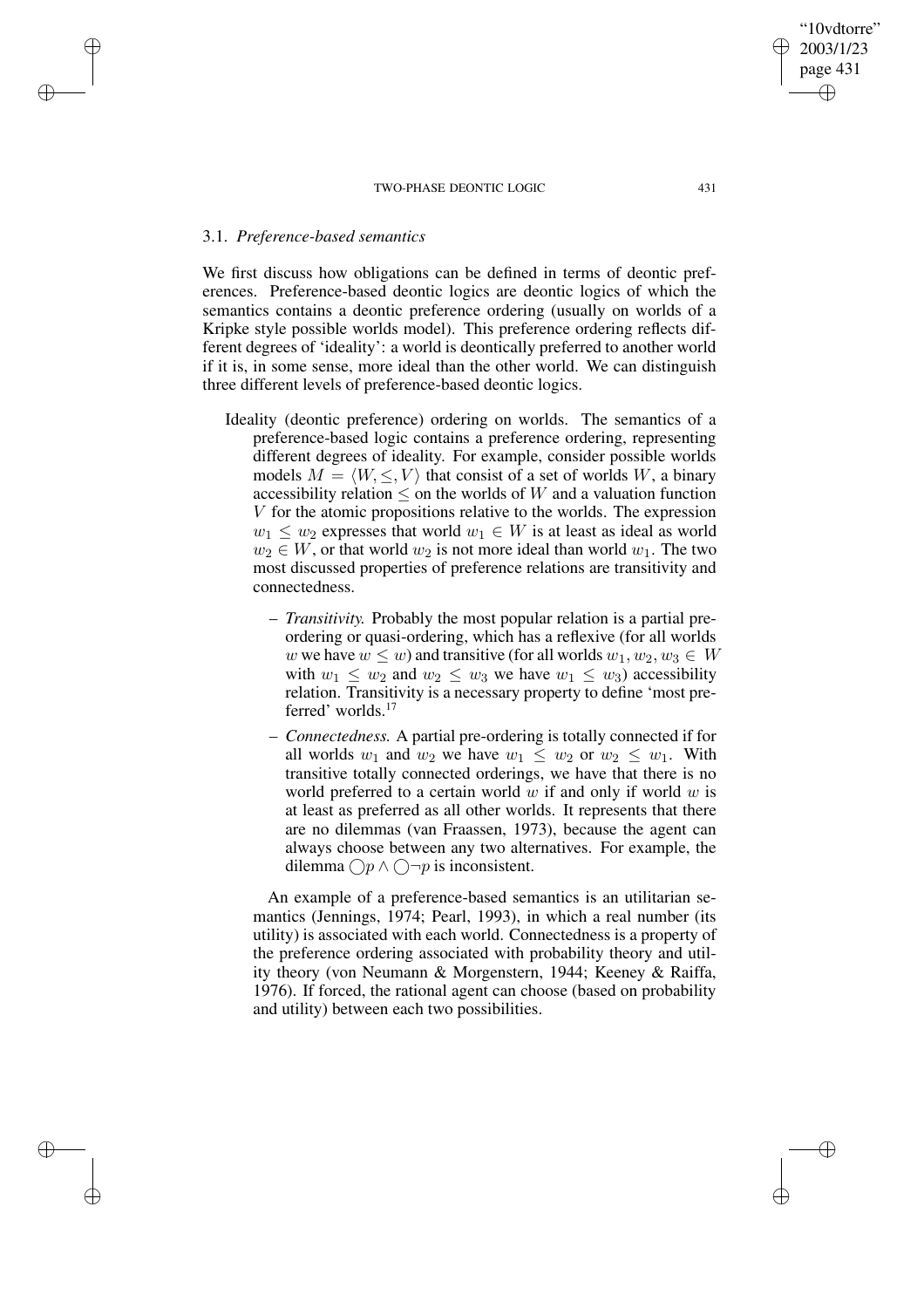### 432 L. VAN DER TORRE AND Y. TAN

"10vdtorre" 2003/1/23 page 432

✐

✐

✐

✐

- Deontic betterness relation on propositions. Different kinds of deontic betterness relations between propositions — sets of worlds — can be derived from the deontic preferences between worlds. We write  $\alpha_1 \succ \alpha_2$  for ' $\alpha_1$  is better than  $\alpha_2$ .' There are many different ways to lift preferences between worlds to preferences between sets of worlds. We say that a betterness relation  $\succ$  formalizes strong preferences when a preference  $\alpha_1 \succ \alpha_2$  logically implies  $\alpha'_1 \succ \alpha'_2$  when  $\alpha'_1$  logically implies  $\alpha_1$  and  $\alpha'_2$  logically implies  $\alpha_2$ . We call them weak preferences otherwise.<sup>18</sup> In this paper, ordering obligations are defined by strong preferences, and minimizing obligations are defined by weak preferences. It is generally accepted that the deontic betterness relation, in contrast to the ideality relation, is *not* transitive, see e.g. (Goble, 1989; Goble, 1993).
- Obligations defined in terms of the betterness relation. The deontic betterness relations between propositions are used to formalize different kinds of obligations:  $\bigcirc \alpha$  is some kind of deontic preference of  $\alpha$ over  $\neg \alpha$ , and  $\bigcirc$  ( $\alpha | \beta$ ) is some kind of deontic preference of  $\alpha \wedge \beta$ over  $\neg \alpha \wedge \beta$ .

 $\bigcap(\alpha|\beta) =_{def} \alpha \wedge \beta \succ \neg \alpha \wedge \beta$ 

A crucial idea in the formalization of the two-phase deontic logic is that the two modal operators  $(1)$  and  $(2)$  represent two different ways in which the deontic betterness relation is defined in the underlying deontic preference relation on worlds. One way, which we call *ordering*, is to use the whole ordering to evaluate a formula. The other way, which we call *minimizing*, is to use the ordering to select the minimal elements that satisfy a formula. The crucial distinction between the two logics is that ordering obligations have different properties than minimizing obligations. Ordering obligations have the inference pattern strengthening of the antecedent and the conjunction rule for the consequent,<sup>19</sup> and minimizing have the inference pattern weakening of the consequent and the disjunction rule for the antecedent.<sup>20</sup> We loosely say that phase-1 obligations construct a deontic preference ordering and phase-2 obligations minimize in the constructed preference ordering.

In this paper we show that typical 2DL-models of the examples are given in Figure 17. This figure represents preference models  $\langle W, \leq, V \rangle$  that should be read as follows. A circle represents a nonempty set of worlds, that satisfy the propositions written within them. An arrow from a circle to another one represent that the worlds represented by the first circle are strictly preferred to the worlds represented by the second circle. The transitive closure is left

 $\rightarrow$ 

 $\rightarrow$ 

✐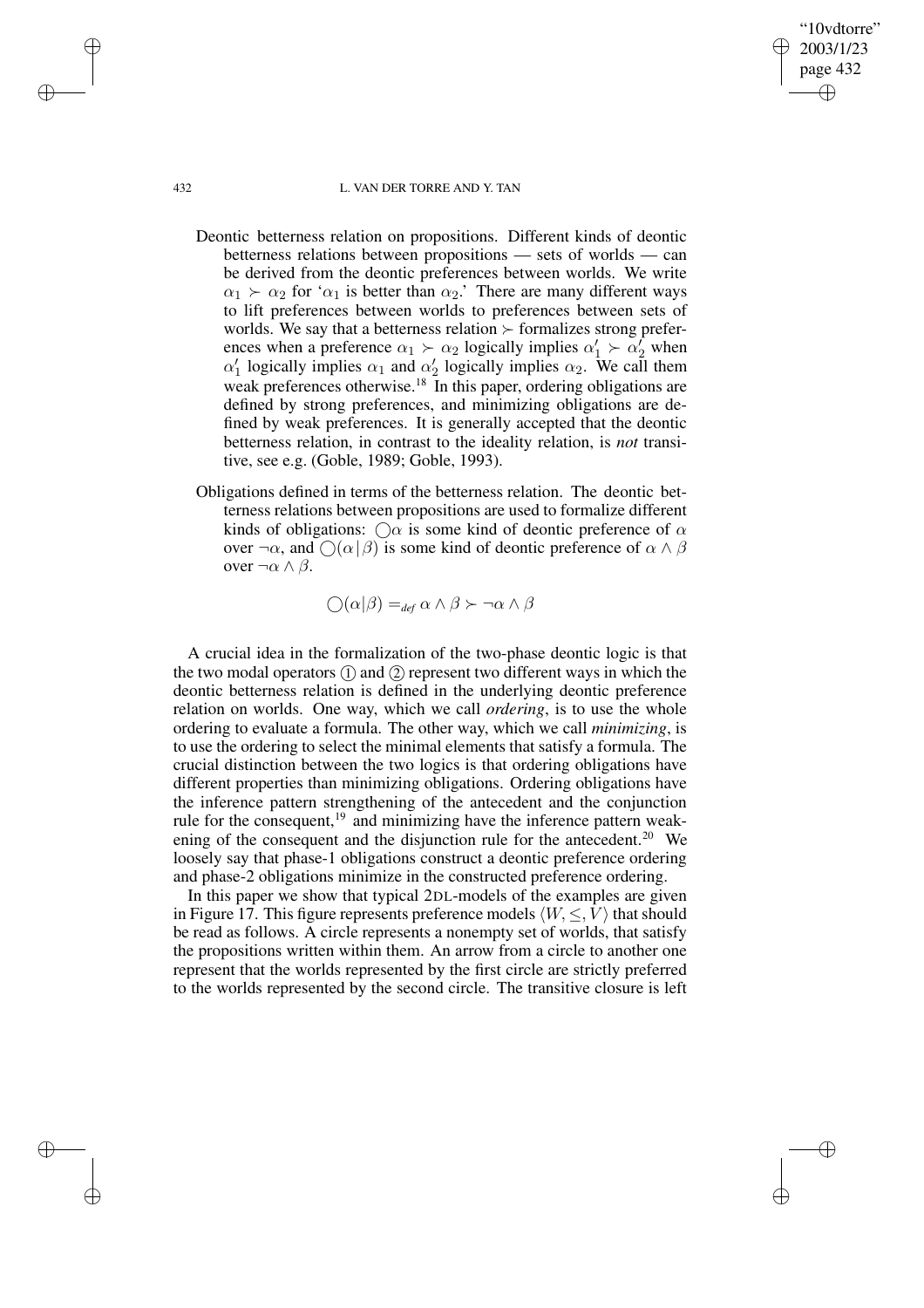$\rightarrow$ 

 $\rightarrow$ 

✐

✐

implicit. The first phase of 2DL constructs the orderings and the second phase of 2DL uses the ordering for minimization.

- Van Fraassen's paradox. The set  $S = \{(\hat{\theta}, \hat{\theta}, \hat{\theta})\}$  represents a dilemma, because the consequents of the obligations are contradictory. The model in Figure 17.a illustrates that the dilemma  $S$  corresponds semantically to incomparable  $p$  and  $\neg p$  worlds. The ordering consists of two states. The optimal states consist of respectively p or  $\neg p$ worlds, both associated with a violation of a premise.
- Forrester's paradox. The ordering of the model of the set of 2DL-formulas  $S = \{ (i)(\neg k | \top), (i)(g|k), k, \vdash g \rightarrow k \}$  in Figure 17.b consists of three states. The ideal state consists of  $\neg k$  worlds and represents that ideally Smith does not kill Jones. The sub-ideal states are ordered such that gentle killing is preferred to non-gentle killing.
- Chisholm's paradox. The ordering of the model of the set of 2DL-formulas  $\overline{S} = \{ (i) (a | \top), (i) (t | a), (i) (\neg t | \neg a), \neg a \}$  in Figure 17.c consists of four states. The ideal state consists of  $\alpha \wedge t$  worlds and represents that ideally the man goes to the assistance of his neighbors and he tells them that he will come. The sub-ideal states are ordered such that not going and not telling  $\neg a \land \neg t$  is preferred to not going and telling  $\neg a \wedge t$ .
- Disarmament paradox. The ordering of the model of the set of 2DLformulas  $S = \{ \mathbb{O}(d|w), \mathbb{O}(d|\neg w), \mathbb{O}(\neg d|d \leftrightarrow w) \}$  in Figure 17.d consists of four states. The ideal state consists of  $d \wedge \neg w$  worlds and represents that ideally you are disarmed and there is no war. (Unfortunately, this is an unlikely state!) The three sub-ideal states are ordered such that not disarmed and no war is preferred to disarmed and war.

## 3.2. *The two-phase deontic logic* 2DL

In this section we introduce the modal preference-based deontic logic 2DL. The binary accessibility relation of the Kripke models of modal logic is interpreted as a deontic preference relation. In (van der Torre & Tan, 1999a) we showed in Prohairetic Deontic Logic how ordering conditionals can be formalized in modal logic and in (Lamarre, 1991; Boutilier, 1994b) it has been shown how minimizing conditionals can be formalized in modal logic. $2<sup>1</sup>$ 

"10vdtorre" 2003/1/23 page 433

✐

✐

✐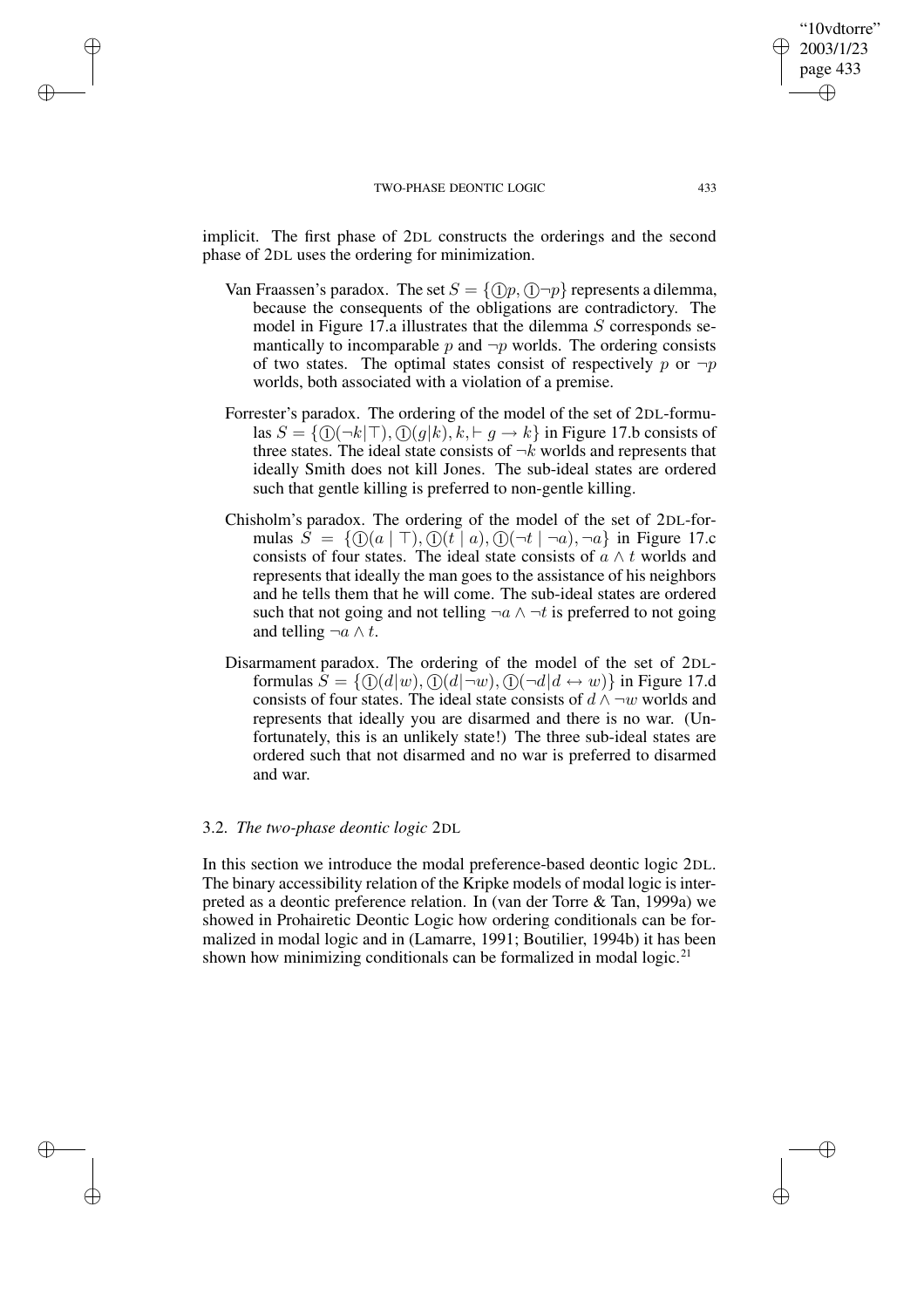

✐

✐

## 434 L. VAN DER TORRE AND Y. TAN



d. the disarmament paradox

Figure 17. Preference-based models

# 3.2.1. *Modal preference logic*

Dyadic obligations are formalized in a bimodal logic, that contains an S5 operator  $\overrightarrow{a}$  and an S4 operator  $\overrightarrow{a}$ , where the relation between the two operators is axiomatized by  $\overleftrightarrow{\Box} \alpha \rightarrow \overrightarrow{\Box} \alpha$ . As is well-known, the standard system S4 is characterized by a partial pre-ordering: the axiom T:  $\square \alpha \rightarrow \alpha$  characterizes reflexivity and the axiom 4:  $\square \alpha \rightarrow \square \square \alpha$  characterizes transitivity (Hughes

✐

✐

✐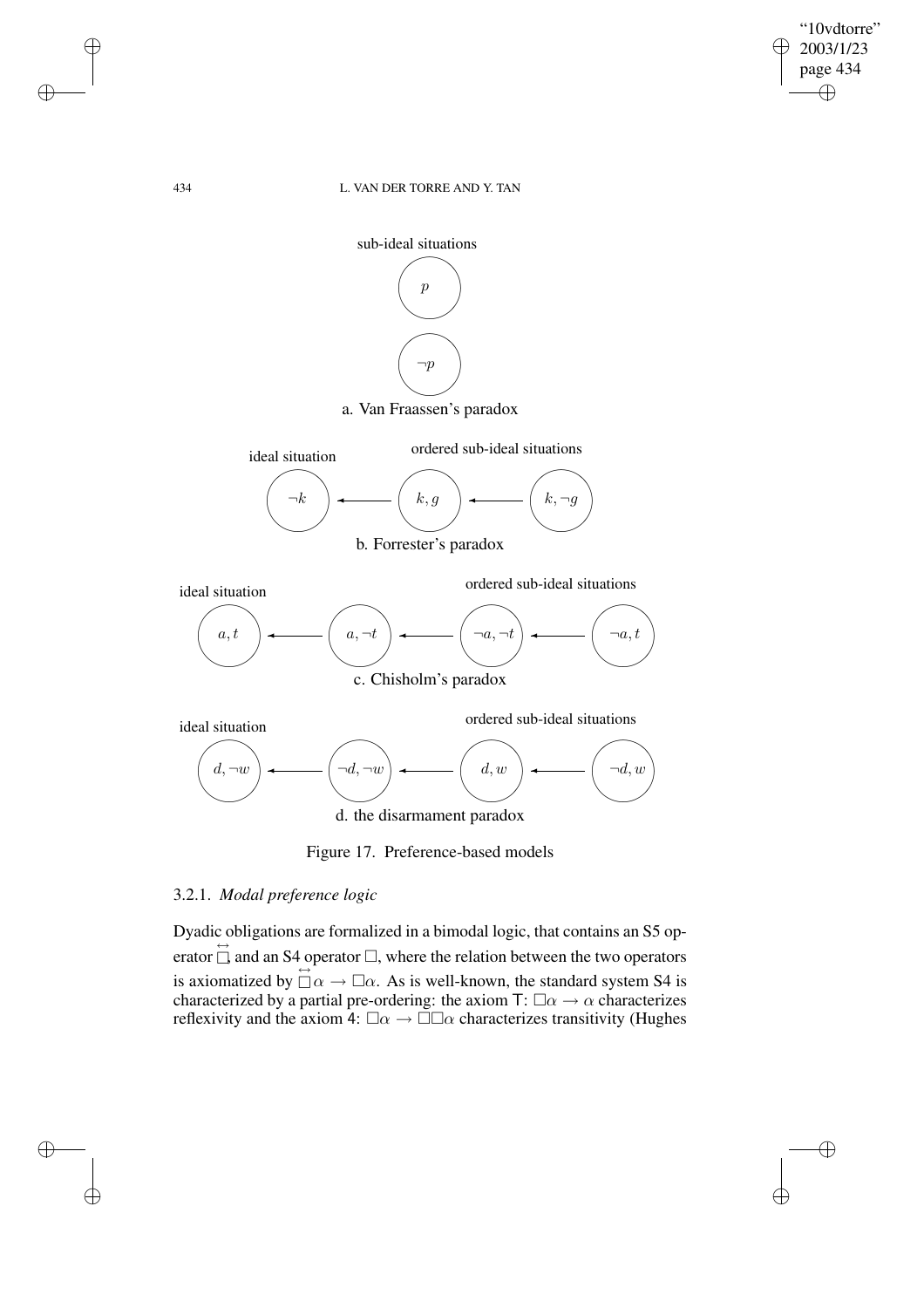$\rightarrow$ 

 $\rightarrow$ 

✐

✐

& Creswell, 1984; Chellas, 1980). Moreover, S5 is characterized by an equivalence relation and additionally contains the axiom  $\neg$   $\overleftrightarrow{\Box} \alpha \rightarrow \overleftrightarrow{\Box} \neg$   $\overleftrightarrow{\Box} \alpha$ . The Kripke models  $M = \langle W, \leq, V \rangle$  contain a binary accessibility relation ≤, that is interpreted as a reflexive and transitive *preference relation*.

*Definition 5*: (2DL) *The bimodal language* L *is formed from a denumerable set of propositional variables together with the connectives* ¬*,* →*, and the two* normal modal connectives  $\Box$  and  $\Box$ . Dual 'possibility' connectives  $\diamondsuit$  $\overleftrightarrow{\alpha}$  *are defined as usual by*  $\Diamond \alpha =_{def} \neg \Box \neg \alpha$  *and*  $\overleftrightarrow{\Diamond} \alpha =_{def} \neg \overleftrightarrow{\Box} \neg \alpha$ .

*The logic* 2DL *is the smallest*  $S \subset \mathcal{L}$  *such that*  $S$  *contains classical logic and the following axiom schemata, and is closed under the following rules of inference.*

| K $\square(\alpha \to \beta) \to (\square \alpha \to \square \beta)$ K' $\square(\alpha \to \beta) \to (\square \alpha \to \square \beta)$ |                                                                                                                          |
|--------------------------------------------------------------------------------------------------------------------------------------------|--------------------------------------------------------------------------------------------------------------------------|
| $\Box \alpha \rightarrow \alpha$                                                                                                           | $T' \overset{\leftrightarrow}{\Box} \alpha \rightarrow \alpha$                                                           |
| 4 $\square \alpha \rightarrow \square \square \alpha$                                                                                      | $4' \quad \Box \alpha \rightarrow \Box \Box \alpha$                                                                      |
| R $\stackrel{\leftrightarrow}{\Box} \alpha \rightarrow \Box \alpha$                                                                        | $5'$ $\neg$ $\overrightarrow{\cap}$ $\alpha$ $\rightarrow \overrightarrow{\cap}$ $\neg$ $\overrightarrow{\cap}$ $\alpha$ |
| Nes From $\alpha$ infer $\overleftrightarrow{\Box} \alpha$<br>MP From $\alpha \rightarrow \beta$ and $\alpha$ infer $\beta$                |                                                                                                                          |

*Definition* 6: (2DL Semantics) *Kripke models*  $M = \langle W, \leq, V \rangle$  *for* 2DL *consist of W*, *a set of worlds*,  $\leq$ , *a binary transitive and reflexive accessibility relation, and* V *, a valuation of the propositional atoms in the worlds. The partial pre-ordering*  $\leq$  *expresses preferences:*  $w_1 \leq w_2$  *if and only if*  $w_1$  *is at* least as preferable as  $w_2$ . The modal connective  $\Box$  refers to accessible worlds and the modal connective  $\Box$  to all worlds.

 $M, w \models \Box \alpha \text{ iff } \forall w' \in W \text{ if } w' \leq w \text{, then } M, w' \models \alpha$  $M, w \models \Box \alpha \text{ iff } \forall w' \in W \text{ we have } M, w' \models \alpha \qquad (i.e. \text{ iff } M \models \alpha)$ 

As a consequence of the definition in a standard bimodal logic, the soundness and completeness of 2DL are trivial.

*Proposition 1*: (Soundness and completeness of 2DL) Let  $\vdash_{2DL}$  and  $\models_{2DL}$ *stand for derivability and logical entailment in the logic* 2DL*. We have*  $\vdash$ <sub>2DL</sub>  $\alpha$  *if and only if*  $\models$ <sub>2DL</sub>  $\alpha$ *.* 

*"10vdtorre" 2003/1/23 page 435*

✐

✐

✐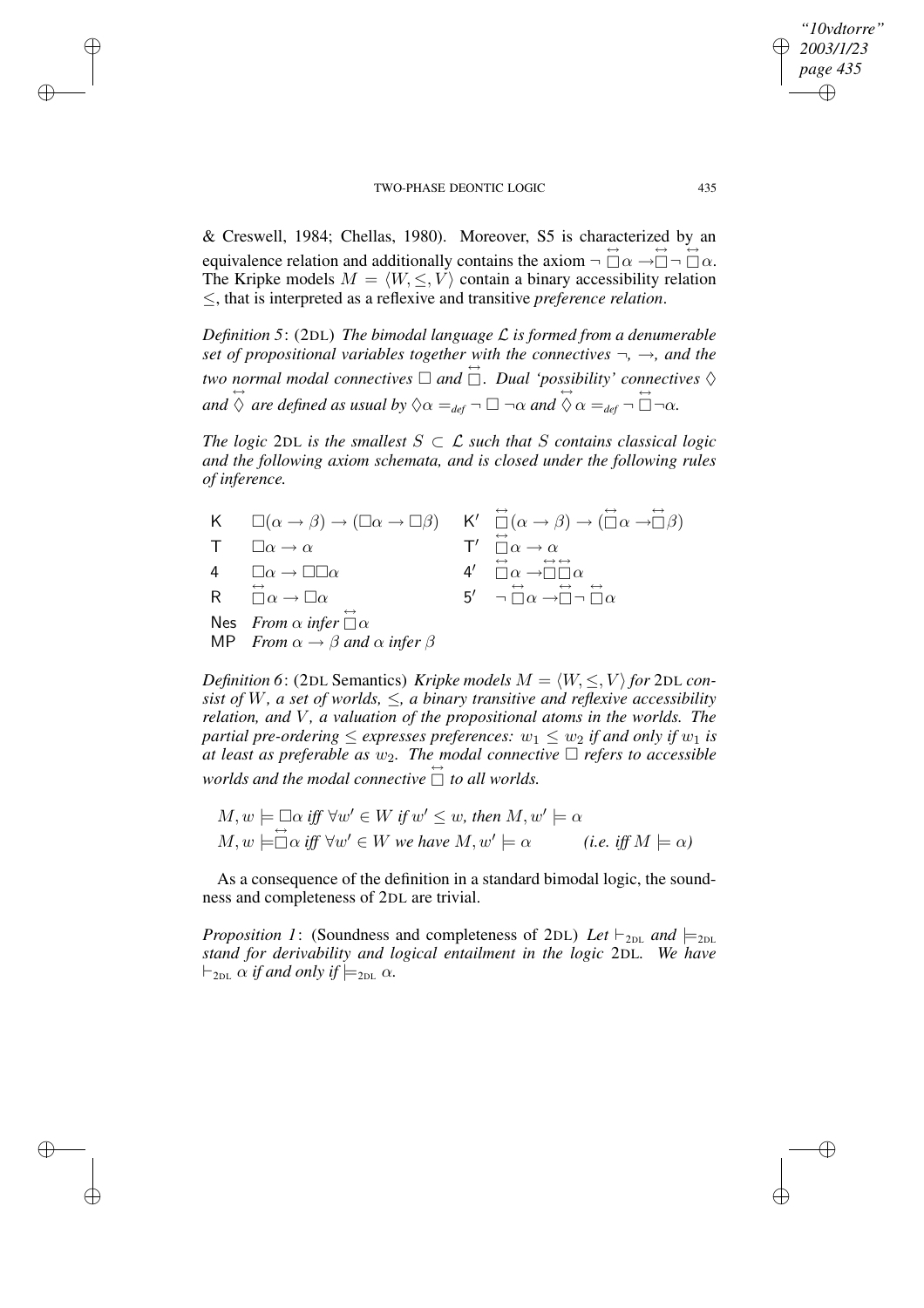## *"10vdtorre" 2003/1/23 page 436* ✐ ✐

✐

✐

### 436 L. VAN DER TORRE AND Y. TAN

# *Proof Follows directly from standard modal soundness and completeness proofs (Hughes & Creswell, 1984; Chellas, 1980; Fagin* et al.*, 1995).*

The advantages of our formalization in a modal framework are twofold. First, when a dyadic operator is given by a definition in an underlying logic, then we get an axiomatization for free! We do not have to look for a sound and complete set of inference rules and axiom schemata, because we simply take the axiomatization of the underlying logic together with the new definition. In other words, the problem of finding a sound and complete axiomatization is translated into the problem of finding a definition of a dyadic obligation in terms of a monadic modal preference logic. The second advantage of a modal framework in which all operators are defined, is that relations between operators are expressed as theorems of the logic, which can thus be analyzed in the preference-based semantics. Finally, it facilitates the combining of the operators in the two-phase approach. We formalize ordering and minimizing in a two-phase deontic logic that consists of a weakened version of Prohairetic Deontic Logic (van der Torre & Tan, 1999a) and a weakened version of Hansson-Lewis logic (Hansson, 1971; Lewis, 1974). We call the modal preference logic with the definitions of the different types of conditionals the two-phase deontic logic 2DL.<sup>22</sup>

## 3.2.2. *Ordering: a weak variant of Prohairetic Deontic Logic*

In this subsection we only consider the ordering approach to deontic logic. In evaluating formulas, the whole ordering is taken into account. The ordering obligations are defined in two steps. First, we define a preference ordering on propositions. We write  $\alpha_1 \succ \alpha_2$  for ' $\alpha_1$  is deontically better than  $\alpha_2$ ' and according to von Wright's expansion principle, a preference  $\alpha_1 \succ_1 \alpha_2$  is only defined for  $\alpha_1 \wedge \neg \alpha_2$  and  $\neg \alpha_1 \wedge \alpha_2$ . We have  $\alpha_1 \succ_1 \alpha_2$  if and only if for each pair of  $\alpha_1 \wedge \neg \alpha_2$  and  $\alpha_2 \wedge \neg \alpha_1$  worlds we have either that the  $\alpha_1 \wedge \neg \alpha_2$ world is preferred to the  $\alpha_2 \wedge \neg \alpha_1$  world, or that the two are incomparable. In other words, for every  $\alpha_1 \wedge \neg \alpha_2$  world there is not an  $\alpha_2 \wedge \neg \alpha_1$  world that is as preferable.

We first show how a certain, predictable, definition for conditional obligation will not work. Assume for this purpose the following provisional notation  $[$ <sup>-</sup> $(\alpha|\beta) =_{def} (\alpha \wedge \beta) \succ_1 (\neg \alpha \wedge \beta)$ . The logic 2DL has the two counterintuitive theorems  $(1)$ <sup>-</sup> $(1 | \alpha)$  and  $(1)$ <sup>-</sup> $( \alpha | \alpha)$ . For this reason, we define two other types of obligations in the preference logic. In the following definition,  $\mathcal{D}(\alpha | \beta)$  has an additional condition that tests whether the obligation can be fulfilled, i.e. whether  $\alpha \wedge \beta$  is logically possible ('ought implies can'). The obligation  $\mathbb{O}^{c}(\alpha \mid \beta)$  also has the additional condition that tests whether the obligation can be violated, i.e. whether  $\neg \alpha \wedge \beta$  is logically possible.<sup>23</sup> The two conditions formalize von Wright's contingency

 $\rightarrow$ 

 $\rightarrow$ 

✐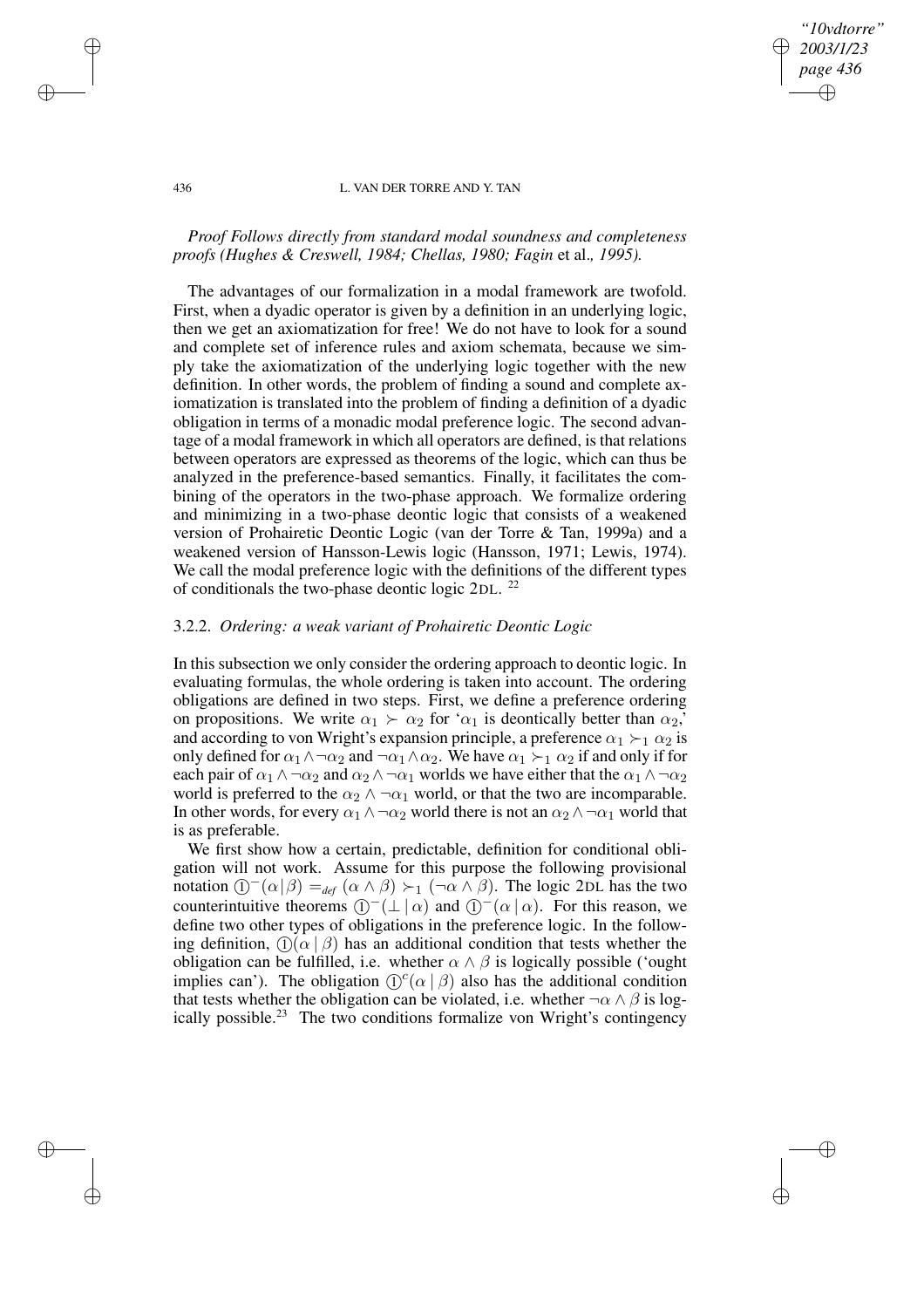$\rightarrow$ 

 $\rightarrow$ 

✐

✐

principle (von Wright, 1981), and we therefore write  $c'$  in the obligation  $\mathbb{O}^c$ .

*Definition 7*: (Dyadic ordering obligation) *The dyadic ordering obligations '* $\alpha$  *should be (done) if*  $\beta$  *is (done)', written as*  $\mathcal{D}(\alpha | \beta)$  *and*  $\mathcal{D}^c(\alpha | \beta)$ *, are defined as strong preferences of* α ∧ β *over* ¬α ∧ β*. A strong preference of*  $\alpha_1$  *over*  $\alpha_2$ *, written as*  $\alpha_1 \succ_1 \alpha_2$ *, is defined as follows.* 

$$
\alpha_1 \succ_1 \alpha_2 =_{def} \overrightarrow{\Box}(\alpha_1 \land \neg \alpha_2 \rightarrow \Box \neg (\alpha_2 \land \neg \alpha_1))
$$
  
\n
$$
\textcircled{1}(\alpha|\beta) =_{def} (\alpha \land \beta) \succ_1 (\neg \alpha \land \beta) \land \Diamond (\alpha \land \beta)
$$
  
\n
$$
= \overrightarrow{\Box}((\alpha \land \beta) \rightarrow \Box \neg (\neg \alpha \land \beta)) \land \Diamond (\alpha \land \beta)
$$
  
\n
$$
\leftrightarrow \overrightarrow{\Box}((\alpha \land \beta) \rightarrow \Box (\beta \rightarrow \alpha)) \land \overrightarrow{\Diamond}(\alpha \land \beta)
$$
  
\n
$$
\textcircled{1}(\alpha|\beta) =_{def} (\alpha \land \beta) \succ_1 (\neg \alpha \land \beta) \land \overrightarrow{\Diamond}(\alpha \land \beta) \land \overrightarrow{\Diamond}(\neg \alpha \land \beta)
$$

We conjecture that the logic can be axiomatized in terms of dyadic systems as follows.

*Definition 8*: (PDL 0 ) *The logic* PDL 0 *is the smallest set closed under modus ponens and necessitation that satisfies the propositional theorems and the following axiom schemata specialize, generalize 1 and 2, and introducing exceptions:*

 $\alpha \succ_1 \perp$  $\perp$   $\succ_1 \alpha$ spec  $\alpha_1 \succ_1 \alpha_2 \rightarrow (\alpha_1 \wedge \beta_1) \succ_1 (\alpha_2 \wedge \beta_2)$ gen1  $(\alpha \succ \beta_1 \land \alpha \succ \beta_2) \rightarrow \alpha \succ_1 (\beta_1 \lor \beta_2)$  $gen2 \quad (\alpha_1 \succ_1 \beta) \land (\alpha_2 \succ_1 \beta) \rightarrow (\alpha_1 \lor \alpha_2) \succ_1 \beta$ 

*Which are equivalent to the following deontic formulas.*

 $\bigcap(\alpha\vee\beta|\beta)$  $\bigcirc(\alpha \wedge \neg \beta|\beta)$  $\bigcirc(\alpha|\beta_1\wedge\beta_2)\leftrightarrow\bigcirc(\alpha\wedge\beta_1|\beta_1\wedge\beta_2)$  $spec \quad \tilde{\bigcirc}(\alpha|\beta_1) \to \tilde{\bigcirc}(\alpha|\tilde{\beta_1} \wedge \beta_2)$ gen $1 \quad \bigcirc (\alpha | \alpha \vee \beta_1) \wedge \bigcirc (\alpha | \alpha \vee \beta_2) \rightarrow \bigcirc (\alpha | \alpha \vee \beta_1 \vee \beta_2)$  $gen2 \quad \bigcirc (\alpha_1 | \alpha_1 \vee \beta) \wedge \bigcirc (\alpha_2 | \alpha_2 \vee \beta) \rightarrow \bigcirc (\alpha_1 \vee \alpha_2 | \alpha_1 \vee \alpha_2 \vee \beta)$ 

The deontic betterness relation  $\succ_1$  is quite weak. For example, it is not anti-symmetric (we cannot derive  $\neg(\alpha_2 \succ_1 \alpha_1)$  from  $\alpha_1 \succ_1 \alpha_2$ ) and it is not transitive (we cannot derive  $\alpha_1 \succ_1 \alpha_3$  from  $\alpha_1 \succ_1 \alpha_2$  and  $\alpha_2 \succ_1 \alpha_3$ ).

"10vdtorre" 2003/1/23 page 437

✐

✐

✐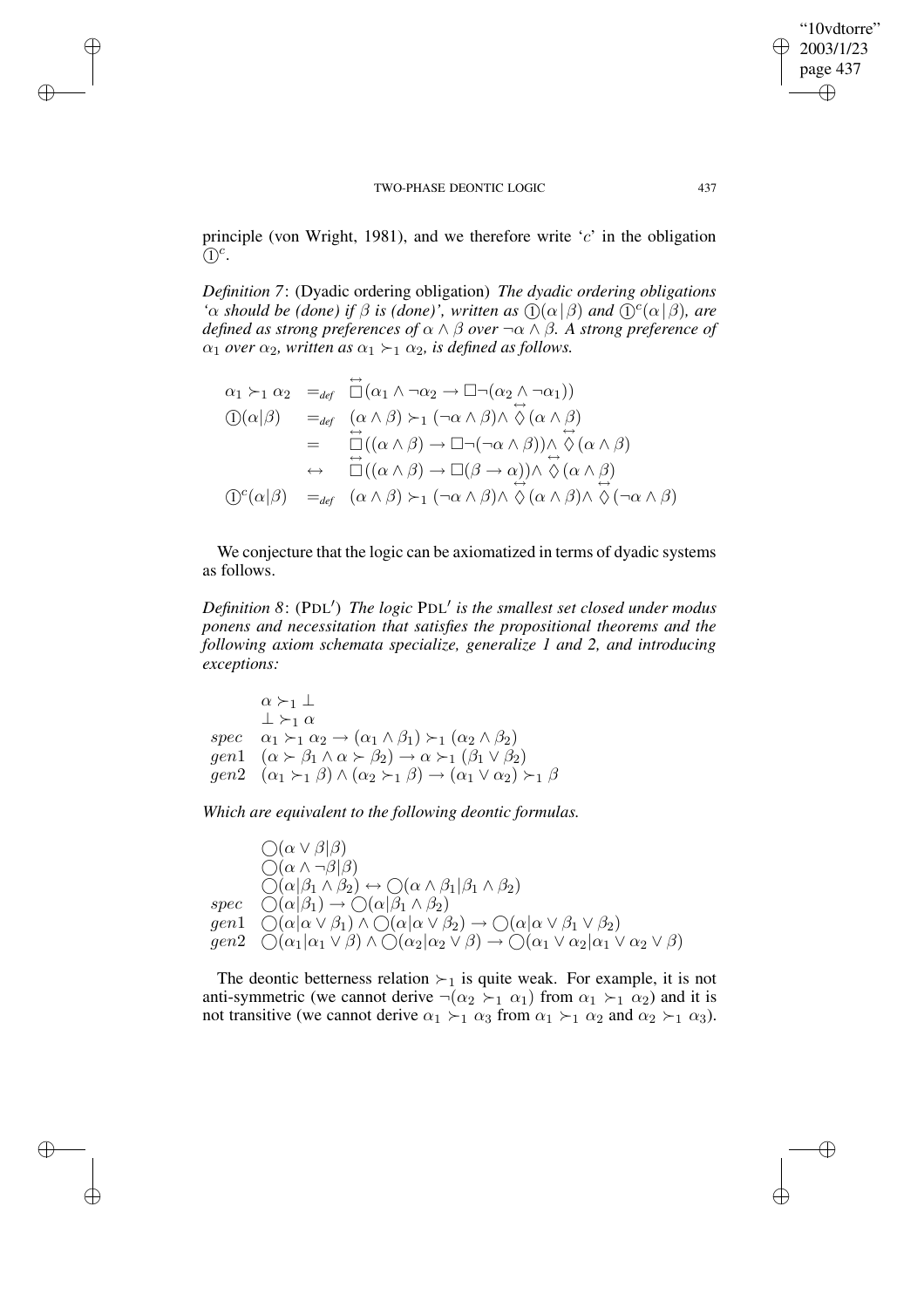*"10vdtorre" 2003/1/23 page 438* ✐ ✐

✐

✐

438 L. VAN DER TORRE AND Y. TAN

The lack of these properties is the result of the fact that we do not have totally connected orderings. In this section we do not further discuss the properties of  $\succ_1$ , but we focus on the properties of the dyadic ordering obligations. Intuitively, an obligation  $\mathcal{D}(\alpha | \beta)$  expresses a strict deontic preference of all  $\alpha \wedge \beta$  over  $\neg \alpha \wedge \beta$ . An  $\alpha \wedge \beta$  world is preferred to an  $\neg \alpha \wedge \beta$  world, or they are incomparable (in case of conflicting obligations). The following proposition shows that this preference is equivalent to the 'negative' condition that  $\neg \alpha \wedge \beta$  worlds are not as preferable as  $\alpha \wedge \beta$  worlds.<sup>24</sup>

*Proposition* 2: Let  $M = \langle W, \leq, V \rangle$  *be a* 2DL *model*,  $|\alpha|$  *be the set of worlds of* W that satisfy  $\alpha$ , and  $|\alpha_1| \leq |\alpha_2|$  denote that  $\forall w_1 \in |\alpha_1|$  and  $\forall w_2 \in |\alpha_2|$ , *we* have  $w_1 \nleq w_2$ *. For a world*  $w \in W$ *, we have*  $M, w \models \bigoplus (\alpha | \beta)$  *iff*  $(M \models \textcircled{1}(\alpha|\beta)$  *iff*)  $|\neg \alpha \wedge \beta| \leq |\alpha \wedge \beta|$  *and*  $|\alpha \wedge \beta|$  *is nonempty.* 

*Proof*  $\Rightarrow$  *By contraposition. If*  $\alpha \wedge \beta$  *is empty then the proof is trivial.* Assume a model  $M = \langle W, \leq, V \rangle$  with worlds  $w_1, w_2 \in W$  such that  $M, w_1 \models \neg \alpha \land \beta, M, w_2 \models \alpha \land \beta \text{ and } w_1 \leq w_2$ . We have  $M, w_2 \not\models \beta$  $(\alpha \wedge \beta) \rightarrow \Box(\beta \rightarrow \alpha)$ *).*  $M, w \models \Box \alpha$  *for a world*  $w \in W$  *iff for all worlds*  $w' \in W$  we have  $M, w' \models \alpha$ . Hence,  $M, w \not\models \textcircled{1}(\alpha|\beta)$ .

 $\Leftrightarrow$  *By contraposition.* Assume  $M, w \not\models \textcircled{1}(\alpha|\beta)$  *for some world* w. Hence, *there is no*  $\alpha \wedge \beta$  *world* (*trivial*) *or there is a world*  $w_2 \in W$  *such that*  $M, w_2 \not\models (\alpha \land \beta) \rightarrow \Box(\beta \rightarrow \alpha)$ *). In the latter case, it follows that*  $M, w_2 \models$  $\alpha \wedge \beta$  and  $M, w_2 \not\models \Box(\beta \rightarrow \alpha)$ . Hence, there is a world  $w_1 \in W$  such that  $M, w_1 \models \neg \alpha \land \beta \text{ and } w_1 \leq w_2$ .

The following proposition shows that ordering obligations can be used as phase-1 obligations, because they validate variants of SA and DD, but they do not validate WC and ORA. 25

*Proposition 3*: *The logic* 2DL *has the following theorems.*

$$
\begin{array}{ll}\n\text{RSA}_1: & (\mathbb{O}(\alpha|\beta_1) \land \overset{\leftrightarrow}{\Diamond} (\alpha \land \beta_1 \land \beta_2)) \to \mathbb{O}(\alpha|\beta_1 \land \beta_2) \\
\text{DD}_1: & (\mathbb{O}(\alpha|\beta \land \gamma) \land \mathbb{O}(\beta|\gamma) \to \mathbb{O}(\alpha \land \beta|\gamma)\n\end{array}
$$

*The logic* 2DL *does* not *have the following theorems.*

 $WC_1$ :  $\bigoplus (\alpha_1 | \beta) \rightarrow \bigoplus (\alpha_1 \vee \alpha_2 | \beta)$ ORA<sub>1</sub>:  $( \bigcirc ( \alpha | \beta_1) \wedge \overline{ \bigcirc } (\alpha | \beta_2) ) \rightarrow ( \bigcirc ( \alpha | \beta_1 \vee \beta_2) )$ 

*Proof The (non)theorems can be proven by proving (un)satisfiability in the preference-based semantics. First, consider the validity of strengthening of the antecedent*  $\text{RSA}_1$ *. The validity of strengthening obligation*  $\left(\frac{\Omega}{\theta_1}\right)$  *to* 

 $\rightarrow$ 

 $\rightarrow$ 

✐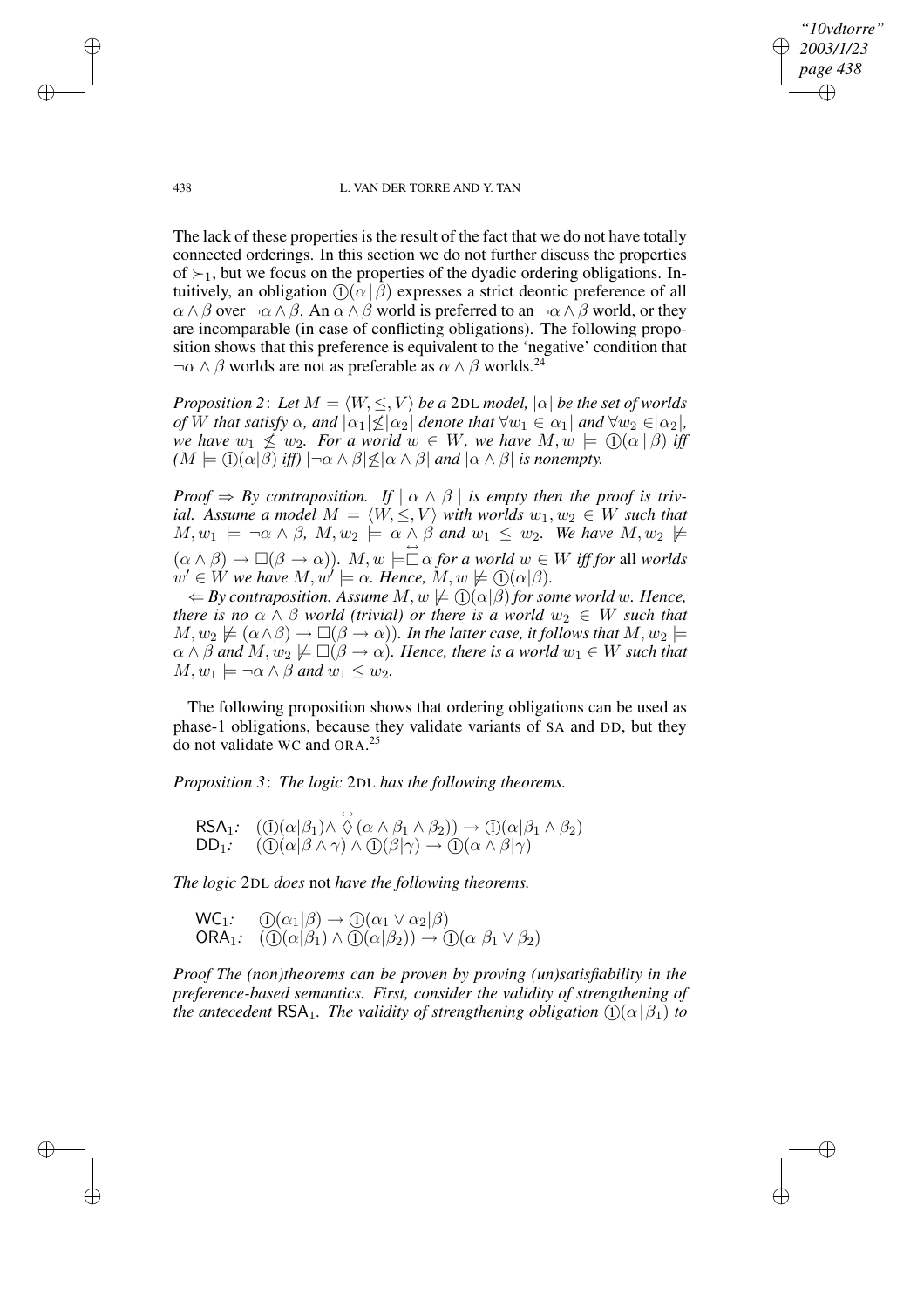$\rightarrow$ 

 $\rightarrow$ 

✐

✐

 $\Omega(\alpha|\beta_1 \wedge \beta_2)$  *follows directly from the fact that a strong preference of*  $\alpha \wedge \beta_1$ *over*  $\neg \alpha \wedge \beta_1$  *implies a strong preference of*  $\alpha \wedge \beta_1 \wedge \beta_2$  *over*  $\neg \alpha \wedge \beta_1 \wedge \beta_2$ *. Secondly, consider the non-theorem*  $WC_1$ .  $(1)(\alpha_1 | \beta)$  *is not weakened to*  $\Omega(\alpha_1 \vee \alpha_2 | \beta)$ , *because*  $\Omega(\alpha_1 | \beta)$  *expresses a preference of* every  $\alpha_1 \wedge \beta$ *worlds over any*  $\neg \alpha_1 \land \beta$  *world, and from such a preference does not follow that every*  $(\alpha_1 \vee \alpha_2) \wedge \beta$  *world is preferred to any*  $\neg \alpha_1 \wedge \neg \alpha_2 \wedge \beta$  *world. For a counterexample, consider the preference-based model* M *in Figure 17.c. We have*  $M \models (\mathcal{T})(a|\mathcal{T})$  *and*  $M \not\models (\mathcal{T})(a \vee t | \mathcal{T})$ *, because*  $|\neg a \wedge \neg t| \leq |\neg a \wedge t|$ *. Hence, the ordering obligations do not have weakening of the consequent. Verification of the other (non)theorems is left to the reader. Alternatively, the theorems can be proven in the logic* 2DL*.*

In this section we introduced a logic of ordering obligations. It is a weak variant of Prohairetic Deontic Logic, because dilemmas like  $(1)(p \mid \top) \land$  $(1)(\neg p|\top)$  are consistent, whereas they are inconsistent in Prohairetic Deontic Logic. In the next section we discuss 'standard' minimizing obligations and we compare them with the ordering obligations.

## 3.2.3. *Minimizing: a weak variant of Hansson-Lewis dyadic deontic logic*

In the dyadic deontic logic of Bengt Hansson, an obligation  $\bigcap (\alpha | \beta)$  is true if and only if  $\alpha$  is true in all minimal (preferred)  $\beta$  worlds (Hansson, 1971). We therefore say that his logic is based on minimizing. Boutilier (1994b) gave a reconstruction of B. Hansson's logic in a modal preference structure. In this section we give a related but weaker logic, in which an obligation  $(2)(\alpha|\beta)$  is true if and only if  $\alpha$  is true in an *equivalence class* of minimal (preferred)  $\beta$  worlds.<sup>26</sup> To discriminate between the two types of minimizing conditionals we call the Hansson-Lewis type universal-minimizing.

The minimizing obligation is defined in a weak deontic betterness relation, written as  $\alpha_1 \succ_2 \alpha_2$ . As we discussed in the Section 3.1, we say that a preference ordering  $\succ$  formalizes weak preferences when a preference  $\alpha_1 \succ \alpha_2$ does not logically imply a preference for  $\alpha'_1 \succ \alpha'_2$  when  $\alpha'_1$  implies  $\alpha_1$  and  $\alpha'_2$  implies  $\alpha_2$ . We say that  $\alpha_1$  is weakly preferred to  $\alpha_2$  if and only if there is an  $\alpha_1$  world such that there is no  $\alpha_2$  world which is as preferable. That is, there is a preferred  $\alpha_1$  world such that for all preferred  $\alpha_2$  worlds we have either that the  $\alpha_1$  world is preferred to the  $\alpha_2$  world, or that the two worlds are incomparable.

*Definition 9*: (Dyadic minimizing obligation) *The dyadic minimizing obligation '* $\alpha$  *should be the case if*  $\beta$  *is the case', written as*  $(2)(\alpha | \beta)$  *and*  $\mathbb{Q}^c(\alpha | \beta)$ , *is defined as a weak preference of*  $\alpha \wedge \beta$  *over*  $\neg \alpha \wedge \beta$ *. A weak preference of*  $\alpha_1$  *over*  $\alpha_2$ *, written as*  $\alpha_1 \succ_2 \alpha_2$ *, is defined as follows.* 

*"10vdtorre" 2003/1/23 page 439*

✐

✐

✐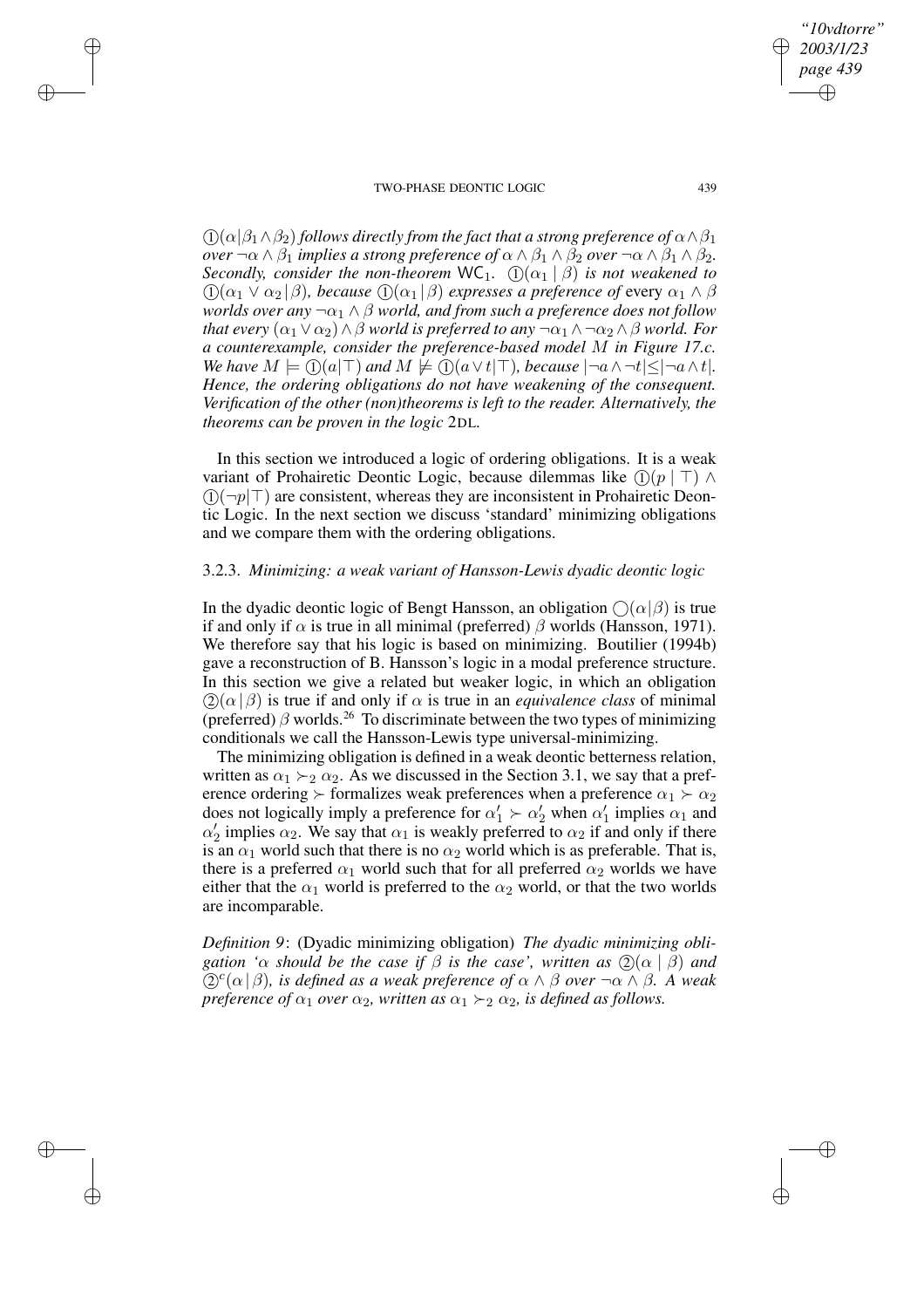*"10vdtorre" 2003/1/23 page 440* ✐ ✐

✐

✐

440 L. VAN DER TORRE AND Y. TAN

$$
\alpha_1 \succ_2 \alpha_2 =_{def} \overset{\leftrightarrow}{\Diamond} (\alpha_1 \land \neg \alpha_2 \land \Box \neg (\alpha_2 \land \neg \alpha_1))
$$
  
\n
$$
\textcircled{2}(\alpha|\beta) =_{def} (\alpha \land \beta) \succ_2 (\neg \alpha \land \beta)
$$
  
\n
$$
= \overset{\leftrightarrow}{\Diamond} ((\alpha \land \beta) \land \Box \neg (\neg \alpha \land \beta))
$$
  
\n
$$
\leftrightarrow \overset{\leftrightarrow}{\Diamond} (\beta \land \Box(\beta \to \alpha))
$$
  
\n
$$
\textcircled{2}^c(\alpha|\beta) =_{def} (\alpha \land \beta) \succ_2 (\neg \alpha \land \beta) \land \overset{\leftrightarrow}{\Diamond} (\neg \alpha \land \beta)
$$

The following proposition shows that the obligation  $(2)(\alpha|\beta)$  refers to the optimal  $β$  worlds, and that  $\mathcal{Q}(α | T)$  refers to the ideal worlds.

*Proposition* 4: Let  $M = \langle W, \leq, V \rangle$  *be a* 2DL *model and* let  $|\alpha|$  *be the set of worlds that satisfy*  $\alpha$ *. For a world*  $w \in W$ *, we have*  $M, w \models \mathcal{Q}(\alpha|\beta)$  *if and only if there is a world*  $w_2 \in |\alpha \wedge \beta|$  *such that for all worlds*  $w_1 \in |\neg \alpha \wedge \beta|$ *it is true that*  $w_1 \nleq w_2$ *. Hence, we have*  $M, w \models \mathcal{Q}(\alpha | \beta)$  *if and only if* 

- (1)  $\alpha$  *is true in an equivalence class of most preferred*  $\beta$  *worlds of M, or*
- (2) *there is an infinite descending chain in which there is a*  $\beta$  *world*  $w_2$ *such that*  $\alpha$  *is true in all*  $\beta$  *worlds*  $w_1$  *with*  $w_1 \leq w_2$ *.*

*Proof Analogous to the proof of Proposition 2 (see also (Boutilier, 1994a)).*  $\Rightarrow$  *By contraposition.* Assume a model  $M = \langle W, \leq, V \rangle$  such that for all  $w$  worlds  $w_2 \in W$  such that  $M, w_2 \models \alpha \wedge \beta$  there is a world  $w_1 \in W$  such that  $M, w_1 \models \neg \alpha \land \beta$  and  $w_1 \leq w_2$ . We have  $M, w_2 \not\models (\alpha \land \beta) \land \Box(\beta \to \alpha)$ ).  $M, w \models \bigcirc \alpha$  *for a world*  $w \in W$  *if and only if there is a world*  $w' \in W$  *such that*  $M, w' \models \alpha$ *. Hence,*  $M, w \not\models \mathcal{Q}(\alpha | \beta)$ *.* 

 $\Leftrightarrow$  *By contraposition.* Assume  $M, w \not\models (2)(\alpha|\beta)$  *for some world* w. Hence, *for all worlds*  $w_2 \in W$  *we have*  $M, w_2 \not\models \beta \wedge \Box(\beta \rightarrow \alpha)$ *. It follows that for all worlds*  $w_2$  *such that*  $M, w_2 \models \alpha \land \beta$  *we have*  $M, w_2 \not\models \Box(\beta \to \alpha)$ *. Hence, there is a world*  $w_1 \in W$  *such that*  $M, w_1 \models \neg \alpha \land \beta$  *and*  $w_1 \leq w_2$ *.* 

The following proposition shows that minimizing obligations can be used as phase-2 obligations, because they do not validate SA, ANDC or DD, but they do validate WC and ORA.<sup>27</sup>

*Proposition 5*: *The logic* 2DL *has the following theorems.*

 $WC_2$   $\mathcal{Q}(\alpha_1|\beta) \rightarrow \mathcal{Q}(\alpha_1 \vee \alpha_2|\beta)$  $\overline{\textsf{ORA}}_2$ :  $\overline{(\textsf{Q})}(\alpha|\beta_1) \wedge \overline{\textsf{Q}}(\alpha|\beta_2)) \rightarrow \overline{\textsf{Q}}(\alpha|\beta_1 \vee \beta_2)$ 

*The logic* 2DL *does not have the following theorems.*

 $\rightarrow$ 

 $\rightarrow$ 

✐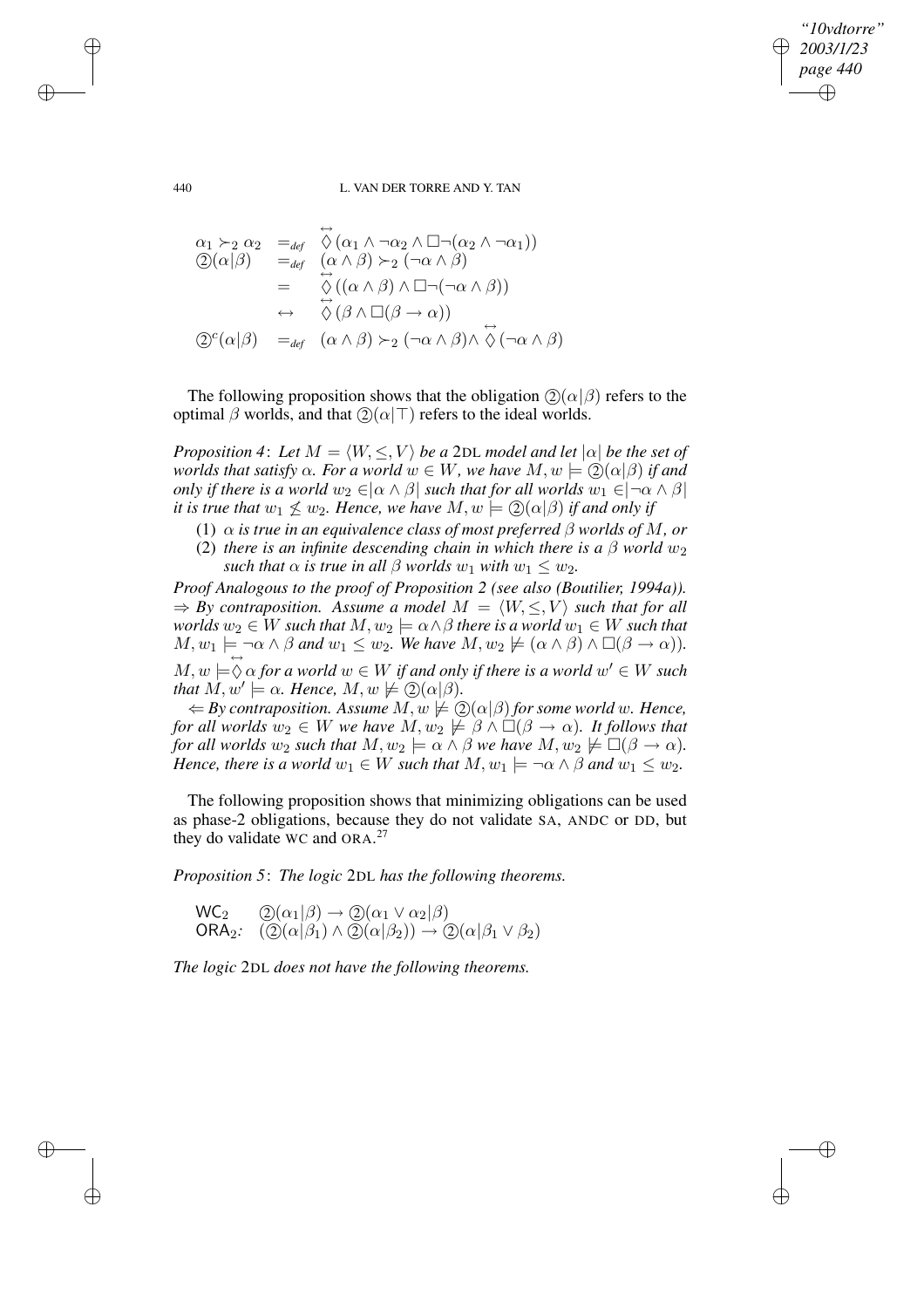$$
\begin{array}{ll}\mathsf{SA}_2:&\bigcircled{2}(\alpha|\beta_1)\rightarrow\bigcircled{2}(\alpha|\beta_1\wedge\beta_2)\\ \mathsf{AND}_2:&\bigcircled{2}(\alpha_1|\beta)\wedge\bigcircled{2}(\alpha_2|\beta)\rightarrow\bigcircled{2}(\alpha_1\wedge\alpha_2|\beta)\\ \mathsf{DD}_2:&\bigcircled{2}(\alpha|\beta)\wedge\bigcircled{2}(\beta|\gamma)\rightarrow\bigcircled{2}(\alpha|\gamma)\end{array}
$$

 $\rightarrow$ 

 $\rightarrow$ 

✐

✐

*Proof The (non)theorems can be proven by proving (un)satisfiability in the preference-based semantics. Consider first the validity of weakening of the consequent* WC<sub>2</sub>*. The logic has weakening of the consequent of*  $(2)(\alpha_1 | \beta)$ *to*  $(2)(\alpha_1 \vee \alpha_2 | \beta)$ *, because the most preferred*  $\beta$  *worlds that satisfy*  $\alpha_1$  *also satisfy*  $\alpha_1 \vee \alpha_2$ *. Secondly, consider strengthening of the antecedent*  $SA_2$ *. The logic does not have strengthening of the antecedent of*  $(2)(\alpha | \beta_1)$  *to*  $(2)(\alpha | \beta_1 \wedge \beta_2)$ , *because the preferred*  $\beta_1$  *worlds may be different from the preferred*  $\beta_1 \wedge \beta_2$  *worlds. For a counterexample, consider the Kripke model* M in Figure 17.c. We have  $M \models \mathcal{Q}(t | \top)$  and  $M \not\models \mathcal{Q}(t | \neg a)$ . We do *not* have  $M \models Q(t|\neg a)$ *, because the preferred*  $\neg a$  *worlds are the*  $\neg a \wedge \neg t$ *worlds. Hence,* 2 *does not have strengthening of the antecedent. Verification of the other (non)theorems is left to the reader.*

## 3.2.4. *Relation between ordering and minimizing obligations*

In this section we discuss several relations between ordering and minimizing. First, from Proposition 3 and 5 follows that ordering and minimizing obligations are duals when we consider the inference patterns strengthening of the antecedent and weakening of the consequent, because the former only validates the first inference pattern whereas the latter only validates the second one. Moreover, they are also duals when we consider the conjunction rule for the consequent and the disjunction rule for the antecedent, although universal-minimizing logics (e.g. Hansson-Lewis logics) combine these two inference patterns. The second relation is given by the following proposition.

*Proposition 6*: *The logic* 2DL *has the following theorems.*

Rel:  $\mathbb{O}(\alpha|\beta) \rightarrow \mathbb{O}(\alpha|\beta)$  $\mathsf{Rel}^c$ :  $\widetilde{\mathbb{O}}^c(\alpha|\beta) \to \widetilde{\mathbb{O}}^c(\alpha|\beta)$ 

*Proof The theorems can easily be proven by proving satisfiability in the preference-based semantics. For example, consider the theorem* Rel.  $\langle 1 \rangle (\alpha | \beta)$  *is true in a model if and only if we have*  $| \neg \alpha \wedge \beta | \leq | \alpha \wedge \beta |$  *and*  $| \alpha \wedge \beta |$  *is nonempty. Then any world*  $w \in [\alpha \wedge \beta]$  *is part of a preferred*  $\beta$  *equivalence class (or infinite descending chain) or they can see one. Hence, there is at least one preferred* β *equivalence class (or infinite descending chain) of which the worlds satisfy* α ∧ β*. The other theorems follow directly from this result and the definitions of the obligations. Alternatively, the theorems can be proven*

*"10vdtorre" 2003/1/23 page 441*

✐

✐

✐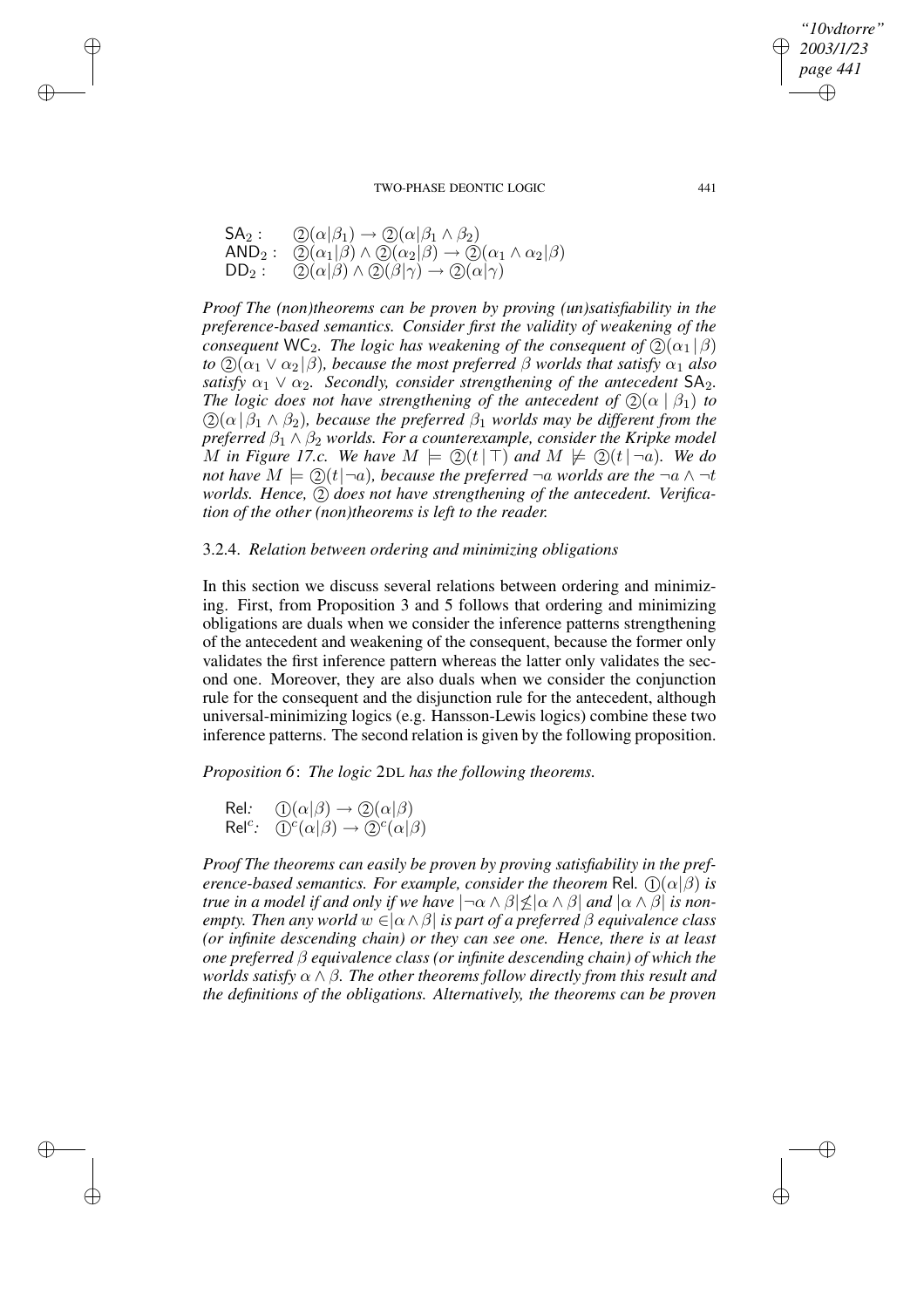### 442 L. VAN DER TORRE AND Y. TAN

"10vdtorre" 2003/1/23 page 442

✐

✐

✐

✐

*by proving validity in* 2DL*. For example,* Rel *is equivalent with the following theorem of* 2DL*.*

$$
\text{Rel} \quad (\overleftrightarrow{\Box}(\beta \wedge \alpha \rightarrow \Box (\beta \rightarrow \alpha)) \wedge \stackrel{\leftrightarrow}{\Diamond}(\alpha \wedge \beta)) \rightarrow \stackrel{\leftrightarrow}{\Diamond}(\beta \wedge \Box (\beta \rightarrow \alpha))
$$

*Finally, the theorem is easier to read as an instance of the following formula that relates the preference orderings*  $(\alpha_1 \succ_1 \alpha_2) \rightarrow (\alpha_1 \succ_2 \alpha_2)$ *.* 

$$
\text{Rel} \quad (\stackrel{\leftrightarrow}{\Box}(\alpha_1 \to \Box \neg \alpha_2) \wedge \stackrel{\leftrightarrow}{\Diamond} \alpha_1) \to \stackrel{\leftrightarrow}{\Diamond}(\alpha_1 \wedge \Box \neg \alpha_2)
$$

The following proposition gives another relation between ordering and minimizing obligations. It shows that an ordering obligation is equivalent to a set of existential-minimizing obligations, when we impose a constraint on the models.

*Proposition 7*: *Let* M *be a* 2DL *model such that* M *does not contain duplicate worlds, i.e. for all*  $w_1, w_2 \in W$  *such that*  $w_1 \neq w_2$ *, there is a propositional*  $\alpha$  *such that*  $M, w_1 \models \alpha$  *and*  $M, w_2 \not\models \alpha$ *. We have* 

 $M, w \models \bigoplus (\alpha | \beta)$  *iff for all formulas*  $\beta'$  *such that*  $M, w \models \stackrel{\leftrightarrow}{\diamond} (\alpha \wedge \beta')$  *and*  $M, w \models \Box (\beta' \rightarrow \beta)$ *, we have*  $M, w \models \Box(\alpha|\beta')$ *.*  $M, w \models \mathbb{O}^c(\alpha|\beta)$  *iff for all formulas*  $\beta'$  *such that*  $M, w \models \phi \ (\neg \alpha \land \beta')$ *,* 

 $M, w \models \bigcirc \negthinspace \diamond \negthinspace (\alpha \wedge \beta')$  and  $M, w \models \Box (\beta' \rightarrow \beta)$ , we have  $M, w \models \bigcirc \negthinspace \diamond \negthinspace (\alpha \vert \beta')$ .

*Proof We only give the proof for*  $(1)$  *and*  $(2)$ *; the other case is analogous.*  $\Rightarrow$ *Follows* directly from  $RSA_1$  *and*  $Rel. \Leftarrow Every$  *world is characterized by a unique* propositional sentence. Let  $\overline{w}$  denote this sentence that characterizes *world* w. Proof by contraposition. If  $M, w \not\models \mathbb{Q}(\alpha | \beta)$ , then there is no  $\alpha \wedge \beta$  *world* (*in which case the proof is trivial*), *or there are*  $w_1, w_2$  *such that*  $M, w_1 \models \alpha \land \beta, M, w_2 \models \neg \alpha \land \beta \text{ and } w_2 \leq w_1$ . Choose  $\beta' = \overline{w_1} \lor \overline{w_2}$ .  $w_2$  *is one of the preferred*  $\beta'$  *worlds, because there are no duplicate worlds. (If duplicate worlds are allowed, then there could be a*  $\beta'$  *world*  $w_3$  *which is a duplicate of*  $w_1$ *, and which is strictly preferred to*  $w_1$  *and*  $w_2$ *.) We have*  $M, w_2 \not\models \alpha$  and therefore  $M, w \not\models \mathcal{Q}(\alpha | \beta').$ 

In the next section we show how minimizing and ordering can be combined in a two-phase deontic logic. The two-phase approach combines strengthening of the antecedent and the conjunction rule for the consequent with weakening of the consequent and the disjunction rule of the antecedent.

 $\rightarrow$ 

 $\rightarrow$ 

✐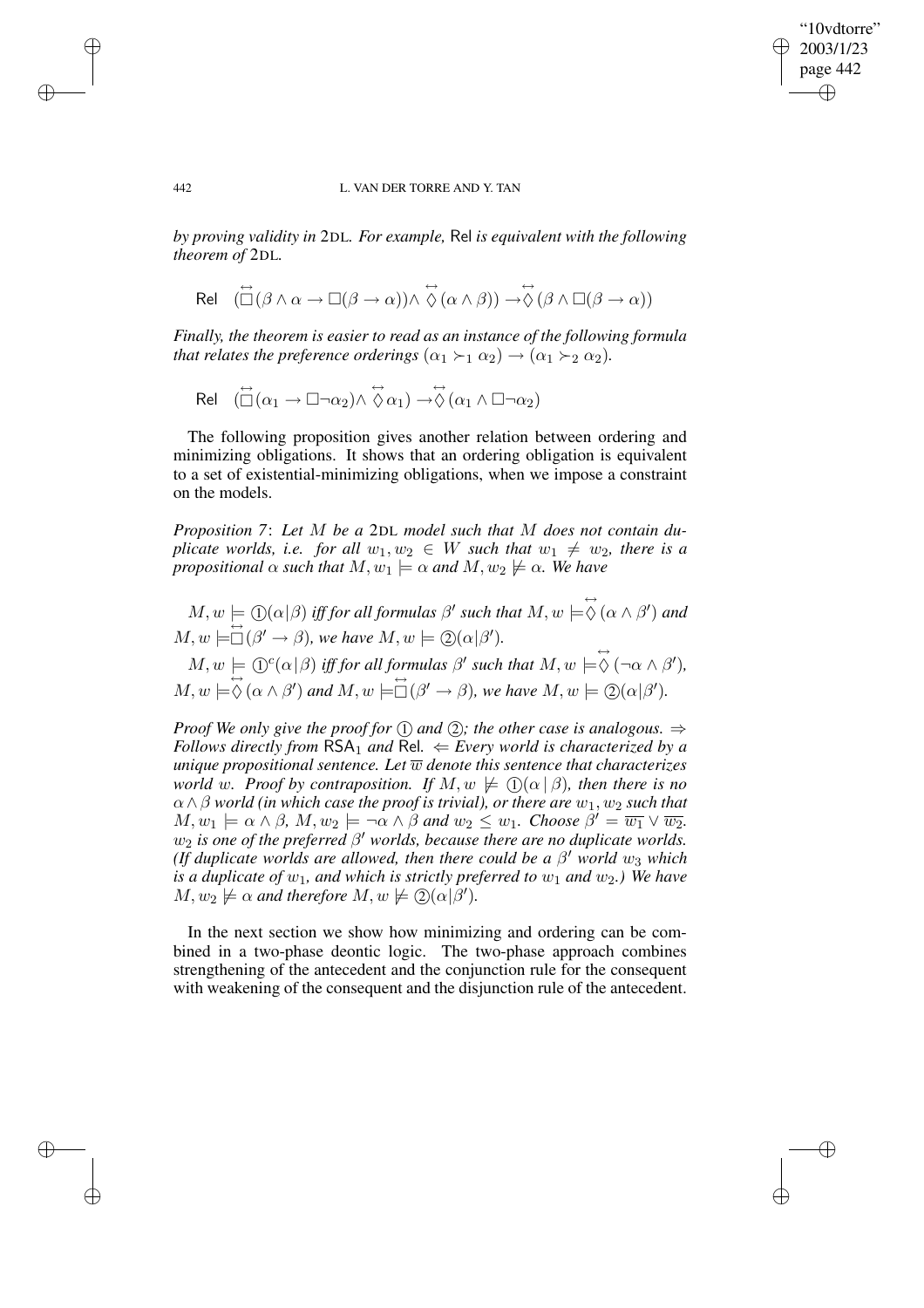# 3.2.5. *Combining ordering and minimizing*

 $\rightarrow$ 

 $\rightarrow$ 

✐

✐

In this section we analyze the examples discussed in Section 1 in 2DL. The two phases in a deontic logic correspond to the two different kinds of obligations  $\circled{1}$  and  $\circled{2}$  (or  $\circled{1}^c$  and  $\circled{2}^c$ ). From a proof-theoretic point of view, the first phase corresponds to applying valid inferences of  $(1)$  like RSA, RAND and DD, and the second phase corresponds to applying valid inferences of 2 like WC and ORA. We have to use phase-1 obligations  $(1)$  as premises, link phase-1 obligations to phase-2 obligations with REL, and end with phase-2 obligations. Hence, Proposition 6 is crucial.

We start with reasoning about dilemmas. In the analysis of Van Fraassen's paradox in Section 1.1 we showed that the problem of the paradox is the combination of the restricted conjunction rule and weakening. In fact, we showed that the two inference patterns can only be combined in a two-phase deontic logic. Now we will show that it is also a sufficient condition to block the counterintuitive derivation. This is proven by showing that the model in Figure 17.a is a counter-model of the derivation. Thus far, we have discussed the ordering logic (1) that has conjunction rule but not weakening, and the minimizing logic  $(2)$  that has weakening but not conjunction. The following example shows that the counterintuitive obligation cannot be derived in 2DL. We can combine restricted conjunction and weakening only if there are two phases. The first phase does not have weakening but it has restricted conjunction, and the second phase vice versa.<sup>28</sup>

*Example 8*: (Van Fraassen's paradox, continued) *Consider the set of obli*gations  $S = \{ (I)(p | \top), (I)(\neg p | \top) \}$  *that represents a dilemma, because the consequents of the obligations are contradictory. The set* S *is consistent, and a typical* model M of S is given in Figure 17.a. We have  $M \models (I)(p \mid T)$ *and*  $M \models (1)(\neg p \upharpoonright T)$ *, because*  $|\neg p \upharpoonright \leq |p|$  *and*  $|p \upharpoonright \leq |\neg p|$ *, respectively, and such* p *and* ¬p *worlds exist. The model illustrates that the dilemma* S *corresponds semantically to incomparable* p *and* ¬p *worlds. The model illustrates that the dilemma* S *corresponds semantically to incomparable* p *and* ¬p *worlds. The first phase of the ordering creates this ordering that consists of two states. The optimal states consists of* p *or* ¬p *worlds, both containing a violation. The second phase of* 2DL *uses this ordering for minimization.*

We now analyze contrary-to-duty reasoning. In Section 1.2 we showed that the problem of the paradoxes is the combination of strengthening of the antecedent and weakening of the consequent. We now show that it is a sufficient condition in 2DL. The following example illustrates how the two-phase approach analyzes the CTD paradoxes.

*"10vdtorre" 2003/1/23 page 443*

✐

✐

✐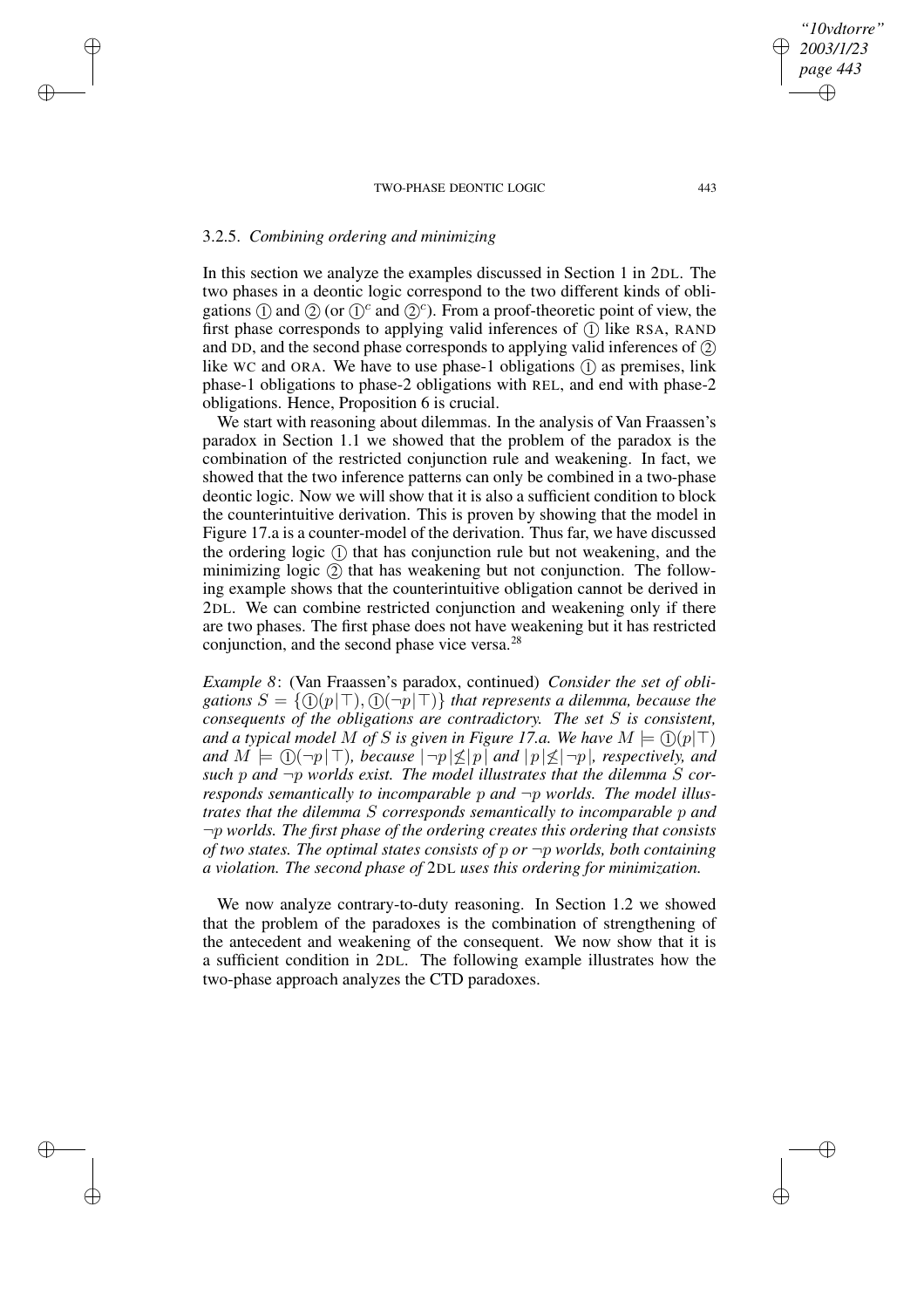"10vdtorre" 2003/1/23 page 444 ✐ ✐

✐

✐

### 444 L. VAN DER TORRE AND Y. TAN

*Example 9*: (Contrary-to-duty paradoxes, continued) *Consider the set of*  $p$  *premises*  $S = \{(\mathbb{D}(\neg k | \top), \mathbb{D}(g | k), k, \Box(g \rightarrow k)\}\$  *of Forrester's paradox in Example* 3. The *crucial observation is that*  $(2)(\neg q \mid k)$  *is not entailed by* S*. A typical counter-model* M *is represented in Figure 17.b. We have*  $M \models \textcircled{1}(\neg k | \top)$  and  $M \models \textcircled{1}(g|k)$ , because  $|k| \leq |\neg k|$  and  $|k \wedge \neg g| \leq |k \wedge g|$ *respectively. We have*  $M \not\models \textcircled{2}(\neg g|k)$ *, because*  $|k \wedge g| \leq |k \wedge \neg g|$ *.* 

*Consider the set*  $S = \{ \mathbb{O}(a | \top), \mathbb{O}(t | a), \mathbb{O}(\neg t | \neg a), a \}$  of *Chisholm's paradox in Example 4. The crucial observation is that*  $\mathcal{Q}(t \mid \neg a)$  *is not entailed by* S*. A typical counter-model* M *is represented in Figure 17.c. We have*  $M \models \bigoplus (a | \top)$ *,*  $M \models \bigoplus (t | a)$  *and*  $M \models \bigoplus (\neg t | \neg a)$ *, because*  $|\neg a| \leq |a|, |a \wedge \neg t| \leq |a \wedge t|$  *and*  $|\neg a \wedge t| \leq |\neg a \wedge \neg t|$  *respectively. We have*  $M \not\models \textcircled{2}(t | \neg a)$ *, because*  $|\neg a \wedge \neg t| \leq |\neg a \wedge t|$ *.* 

Finally we analyze reasoning by cases. In Section 1.3 we showed that the problem of reasoning by cases is the combination of strengthening of the antecedent and the disjunction rule for the antecedent. We now show that the sequencing of derivations is a sufficient condition to block the counterintuitive derivation in 2DL.

*Example 10:* (Disarmament paradox, continued) *Consider the set of premises*  $S = \{ (1)(d|w), (1)(d|\neg w), (1)(\neg d|d \leftrightarrow w) \}.$  The set S is consistent, and *the crucial observation is that*  $\mathcal{Q}(d|d \leftrightarrow w)$  *is not entailed by S. A typical counter-model* M *is represented in Figure 17.d.* We have  $M \models \bigcirc (d | w)$ ,  $M \models \bigoplus (d \mid \neg w)$ *, and*  $M \models \bigoplus (\neg d \mid d \leftrightarrow w)$ *, because*  $\mid \neg d \land w \mid \nleq d \land w$ *|,*  $|\neg d \wedge w \not| \leq | d \wedge \neg w |$  *and*  $|\neg d \wedge \neg w \not| \leq | d \wedge w |$  *respectively. We have*  $M \not\models \textcircled{2}(d | d \leftrightarrow w)$ *, because*  $|\neg d \land \neg w| \leq |d \land w|$ *.* 

## 4. *Summary*

In this paper we have introduced the notion of a *two-phase deontic logic* and we have shown how such a logic analyzes, and escapes, a number of paradoxes and problems. We began with a concern to allow for deontic dilemmas, which requires limiting the conjunction rule  $(\bigcirc \alpha \wedge \bigcirc \beta) \rightarrow \bigcirc (\alpha \wedge \beta)$ (AND) of standard deontic logic (SDL) so as to disallow  $(\bigcirc p \land \bigcirc \neg p) \rightarrow$  $\bigcirc q$ , which would make deontic dilemmas formally inconsistent. Yet, following Van Fraassen and others, we do not want to eliminate the conjunction rule altogether, but to allow for such inferences when  $\alpha$  and  $\beta$  are at least logically consistent. We called such a limited rule restricted conjunction rule (RAND). Yet, merely to limit AND in that way is not enough to avoid paradox, if the logic also contains a rule of 'weakening'  $\bigcirc \alpha \to \bigcirc (\alpha \vee \beta)$  (W), which is derivable from a monotonicity rule  $\frac{\vdash \alpha \to \beta}{\vdash \bigcirc \alpha \to \bigcirc \beta}$ , which seems hard

 $\rightarrow$ 

 $\rightarrow$ 

✐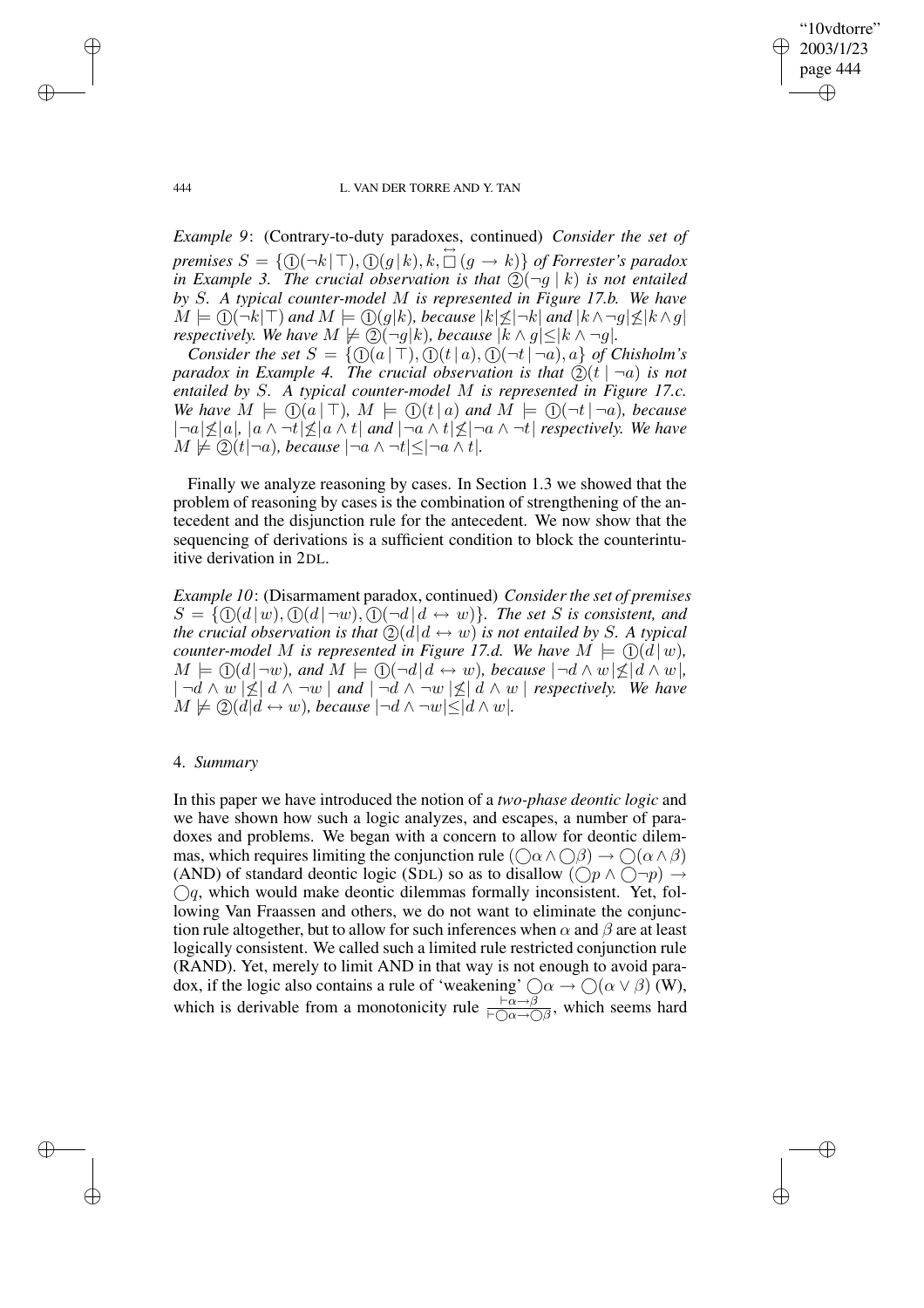$\rightarrow$ 

 $\rightarrow$ 

✐

✐

to give up. This, in effect, is van Fraassen's paradox, which is not much discussed in the literature. In order to preserve both RAND and W, we have presented our two-phase deontic logic. Both rules are, individually, intuitive and acceptable, but they cannot be used together. That is, RAND is barred from application following W, and vice versa. This allows the inferences one wants while blocking those one does not want. This may be analyzed either proof-theoretically, through sequencing the applications of inference rules, or by introducing two sorts of obligation operators. For the first phase operator (1) RAND but not W is valid, and for the second phase operator (2) W but not RAND is valid. The two are linked by a rule  $(1)\alpha \rightarrow (2)\alpha$ . Sections 2 and 3 develop these two approaches in formal detail. The first section, however, continues to show how the idea of a two-phase deontic logic also applies to the more familiar Contrary-To-Duty paradoxes, which extends the idea of the two-phase structure to conditional obligation. Then it examines problems that arise from Reasoning By Cases, the 'disarmament paradox', where once again problematic inferences are blocked by the two phase structure. The standard approach to these kinds of paradox is to reject some of the inference patterns of SDL, considering that logic too strong. The present approach, however, diagnoses the problems rather as resulting from, in effect, SDL being too weak, insofar as it does not distinguish between the two phases. Once that distinction is drawn, all the familiar, and presumably intuitive, patterns of inference may be preserved. Through examining the variety of deontic puzzles and applying the idea of the two-phase structure to them, we have demonstrated the power of our proposal.

Section 2 presents a 'phase labelled deontic logic (PLDL) in the manner of Gabbay's labeled deductive systems. Formulas take the form  $\bigcap (\alpha | \beta)_{L}$ , where  $L$  is a label that, in effect, tracks the steps in a derivation. These are the premises from which they are derived and their phases, which allows rules to be restricted in order to preserve consistency. We observe that this sort of logic is severely limited. It does not admit a possible world semantics, and its language does not allow for factual statements. Hence, although it can be applied to Van Fraassen's paradox and the problems of reasoning by cases, it does not extend to the contrary-to-duty paradoxes. Nevertheless, the introduction of the phase labelled deontic logics formally demonstrates the adequacy of the idea of restricting rule applications that is inherent in the two-phase deontic logic.

Section 3 presents the 'real' two-phase deontic logic, 2DL, chiefly through a preference-based possible worlds semantics. Within this semantics two operations of preference, ordering,  $\succ_1$ , and minimizing,  $\succ_2$ , can be distinguished. They allow for the definition of the two dyadic deontic operators  $\Omega(\alpha \mid \beta)$  and  $\Omega(\alpha \mid \beta)$  that will obey distinct patterns of inference in the way described in Section 1 for the two phases (as extended to dyadic conditional obligation). It is interesting that the two 'better' operations, and hence

✐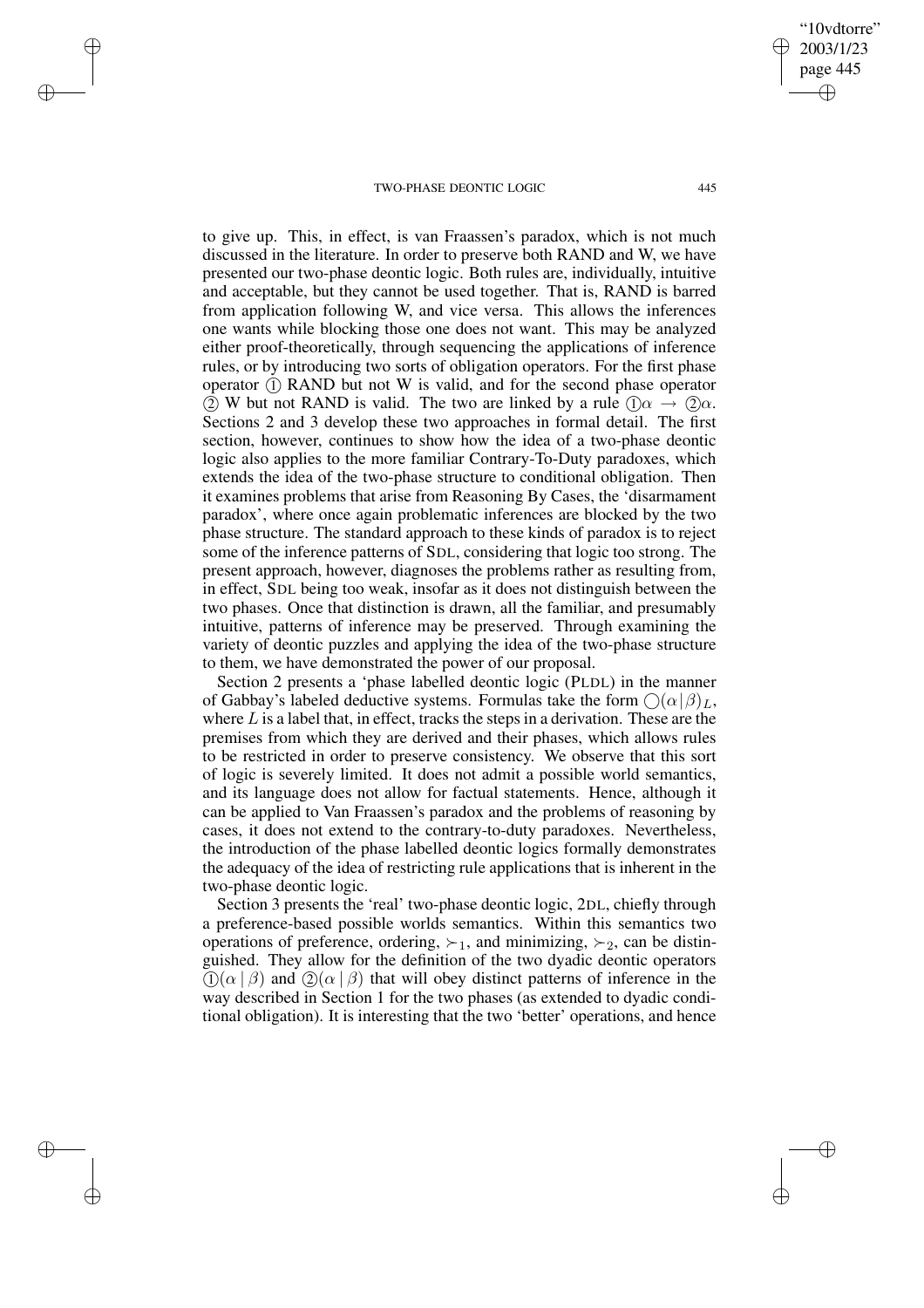"10vdtorre" 2003/1/23 page 446 ✐ ✐

✐

✐

### 446 L. VAN DER TORRE AND Y. TAN

 $\rightarrow$ 

 $\rightarrow$ 

✐

✐

the two 'ought' operations, are *definable* in a normal bimodal logic with

a S5-like necessity operator  $\overrightarrow{a}$  and an S4-like operator  $\overrightarrow{a}$ . Since these are well-behaved and familiar, it makes the development of the deontic concepts particularly simple, and soundness and completeness come cheap and easy. The section further motivates the logic by showing how the preference-based models for 2DL can be used to analyze all three types of problem raised earlier, Van Fraassen's, the CTD paradoxes, and reasoning by cases.

An open problem is the conceptual interpretation of the distinction between the two phases. One direction to search such an interpretation is the decision-theoretic account of normative statements (van der Torre & Tan, 1999b; van der Torre & Weydert, 2001; Lang, van der Torre, & Weydert, 2002), an idea which goes back at least to Powers' comparison of deontic logic with the calculus of a pay-back machine (Powers, 1967). The preference-based definition  $\bigcirc$  ( $\alpha$  | $\beta$ ) =  $_{def}$  ( $\alpha \wedge \beta$ )  $\succ$  ( $\neg$  $\alpha \wedge \beta$ ) can be read as: 'if the agent *chooses* between  $\alpha \wedge \beta$  and  $\neg \alpha \wedge \beta$ , then she ought to choose  $\alpha \wedge \beta$ . The consistency conditions of von Wright contingency principle can also be explained with the concept of choice: if it is not possible to violate or fulfill the obligation, then there is no possibility to choose. One could explain the intuition behind the distinction between phase-1 and phase-2 reasoning with the following metaphor. The moral agent has to make up her mind before she can take decisions; she has to think before she acts.

Metaphor of the moral agent. Phase-1 reasoning is what a person does when she envisions the message of the law, issued by the legislator, by determining the preference relations between the possible deontic states. In this envisionment process bad states are as important as good states. Phase-2 reasoning is what the person does when she also tries to realize the best states. Distinctions between varying degrees of bad states are irrelevant. A moral agent does both, because first she interprets the legal message and then she also tries to realize the best worlds.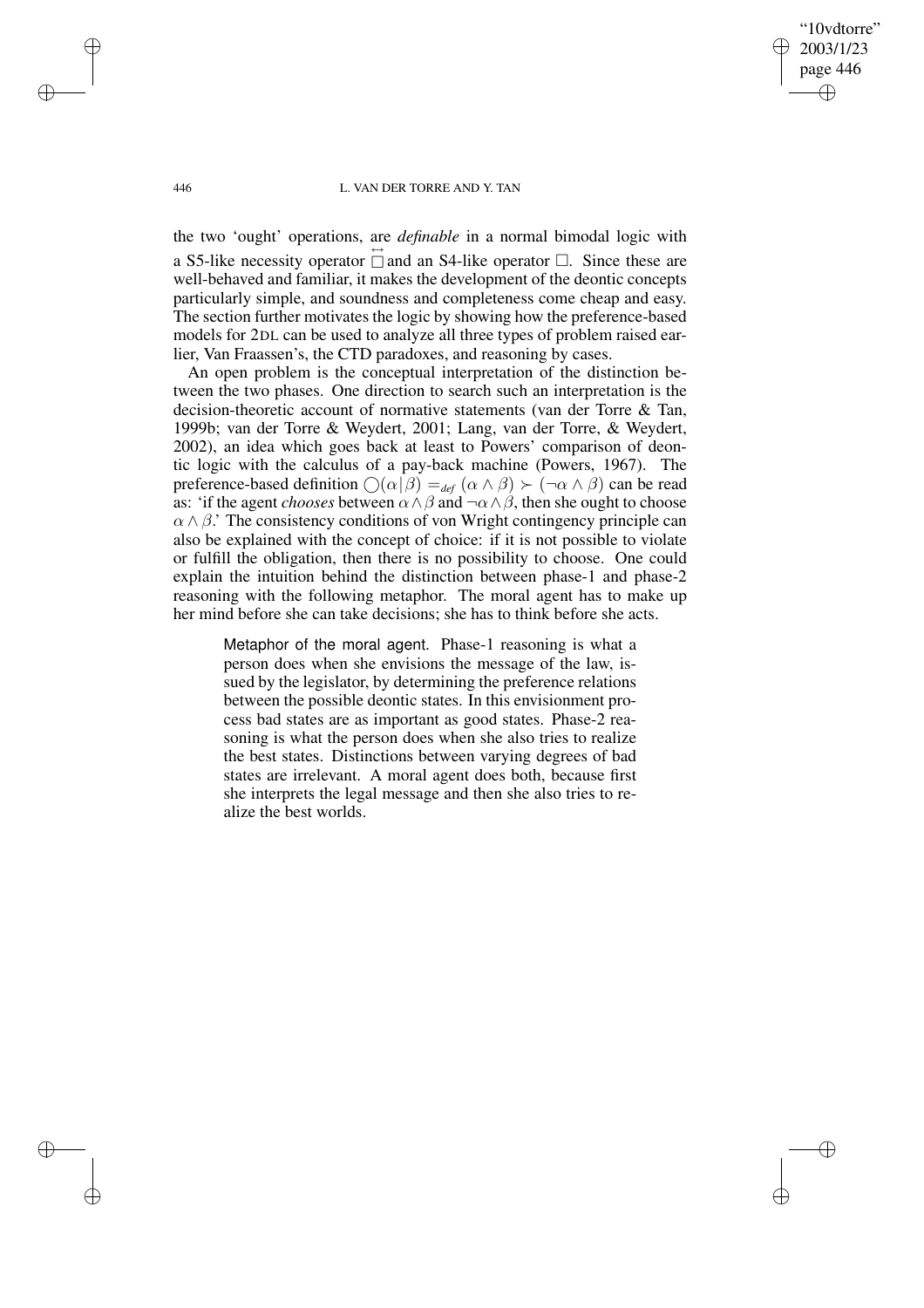$\rightarrow$ 

 $\rightarrow$ 

✐

✐

## **NOTES**

<sup>1</sup> In this paper we do not consider nested modal operators. See (Weydert, 1994) for an interpretation and formalization of nested modal operators. Our logics can be extended along the lines proposed there.

 $2$  For a long time, Van Fraassen's argument for a consistent representation of dilemmas has been ignored. Since the eighties, there has been some discussion on dilemmas (Conee, 1982; Prakken, 1996). In application-oriented research it is often been argued that dilemmas exist in practical situations, and they should therefore be consistent, see e.g. (Brown, Mantha, & Wakayama, 1993).

<sup>3</sup> SDL is a modal system of type KD according to the Chellas classification (Chellas, 1980). It is the smallest set that contains the propositional theorems and the axioms  $K: \bigcirc (\beta \to \alpha) \to (\bigcirc \beta \to \bigcirc \alpha)$  and  $D: \neg (\bigcirc \alpha \wedge \bigcirc \neg \alpha)$ , and that is closed under the inference rules modus ponens and necessitation.

 $4$  A drawback of this solution (Loewer & Belzer, 1986; Goble, 1991; Goble, 1996) is that not every adverb of action is amenable to treatment as a predicate. For example, Goble (1991) gives the example 'Jones ought not to wear red to school' and 'if Jones wears red to school, then Jones ought to wear scarlet to school.' Goble observes that the relation between scarlet and red is not such that we can say scarlet is 'red *and* ...,' which might allow us to pull the term 'red' away from the deontic operator in the manner of Sinnot-Armstrong and Castañeda, leaving the operator to apply only to whatever fills the blank. Scarlet is just a determinate shade of red; that is all we can say. As another example, Prakken and Sergot (1996) mention 'fences should be white' and 'if they are not white, then they should be black.' Another argument against the scope distinction is that it does not block the so-called pragmatic oddity (Prakken  $\&$  Sergot, 1996): from 'you should keep your promise'  $\bigcirc p$ , 'if you do not keep you promise, then you should apologize'  $\neg p \rightarrow \bigcirc a$  and the fact 'you do not keep your promise'  $\neg p$  we can derive the counterintuitive 'you should keep your promise and apologize for not keeping it'  $\bigcap (p \wedge a).$ 

<sup>5</sup> The most convincing argument that weakening is invalid is the paradox of the knower (Åqvist, 1967), represented by the sentence 'if you ought to know p, then p ought to be (done)'  $\bigcirc$ Kp  $\rightarrow$   $\bigcirc$ p.

<sup>6</sup> A drawback of this solution is that only in a *few* cases it *seems* that  $\bigcap \alpha \wedge \bigcap (\neg \alpha \wedge \beta)$ is not a dilemma and should therefore be consistent. This solution seems like overkill.

 $<sup>7</sup>$  However, this solution is ad hoc. Restoring consistency is like treating symptoms with-</sup> out treating the disease. The term hack comes to mind! Moreover, restoring consistency techniques cannot deal with so-called 'pragmatic oddities' discussed by Prakken and Sergot (1996).

<sup>8</sup> In 3D a dyadic obligation  $\bigcirc$  ( $\alpha$ | $\beta$ ) is read as 'if it is settled that  $\beta$  will be (done), then  $\alpha$ ought to be (done).' Moreover, there is an operator  $S\alpha$  in 3D that represents that a proposition  $\alpha$  is settled. A fact can be settled to become true, without factually being true. Loewer and Belzer (1986) also discuss the relation between their solution and Castañeda's approach to the contrary-to-duty paradoxes (Castañeda, 1981).

"10vdtorre" 2003/1/23 page 447

✐

✐

✐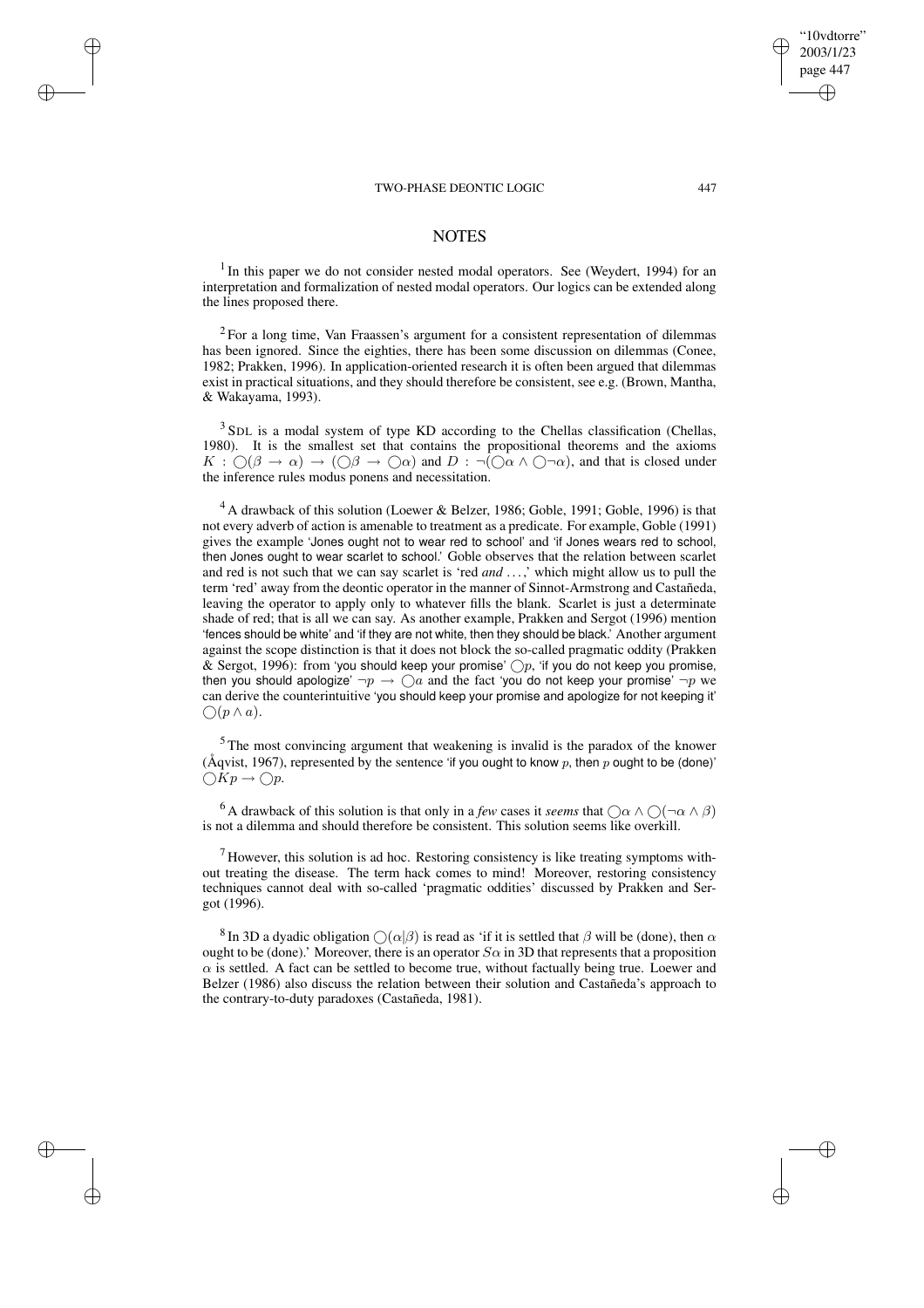### 448 L. VAN DER TORRE AND Y. TAN

"10vdtorre" 2003/1/23 page 448

✐

✐

✐

✐

<sup>9</sup> The drawback of the temporal solution is that the expressive power of the temporal solution is limited. For example, temporal deontic logics that make a distinction between antecedent and consequent cannot represent the set of premises of Forrester's paradox in Example 3, see also the discussion in (Prakken & Sergot, 1996; Yu, 1995).

<sup>10</sup> Hence, they do not allow that a proposition occurs in one formula in the antecedent and in another formula in the consequent, and thus cannot formalize the Forrester or Chisholm set without introducing additional machinery.

<sup>11</sup> See e.g. (Prakken & Sergot, 1996; Prakken & Sergot, 1997; van der Torre & Tan, 2000; van der Torre, 2003) for a discussion on the relation between deontic contrary-to-duty reasoning and contextual reasoning.

 $12$  Reasoning by cases is related to Savage's (1988) sure-thing principle used in the foundations of decision theory. In general it is considered to be a desirable property of conditionals, although several people have raised criticism against it in decision theory (see e.g. (McClennen, 1988)). Another criticism against reasoning by cases is that there is often an implicit modal operator in the scope of the antecedent. E.g. from ' $\alpha$  if you believe  $\beta$ ' and ' $\alpha$  if you believe  $\neg \beta$ ' we can derive by reasoning by cases that ' $\alpha$  if you believe  $\beta$  or you believe  $\neg \beta$ ' but not ' $\alpha$  if you believe  $\beta \vee \neg \beta$ .' Example 5 is based on the following classic illustration of Jeffrey (1983), see also (Thomason & Horty, 1996).

Either there will be a nuclear war or there will not. If there will not be a nuclear war, then it is better for us to disarm because armament is expensive and pointless. If there will be a nuclear war, then we will be dead whether or not we arm, so we are better of saving money in the short term by disarming. So, we should disarm.

The fallacy, of course, depends on the assumption that the action of choosing whether to arm or disarm will have no effect on whether there is war or not. Moreover, the example illustrates that we should make a distinction between controllable and uncontrollable propositions (Boutilier, 1994b), because we cannot control whether there is a nuclear war or not (although we can influence it!). Using our terminology, Jeffrey's complaint about the disarmament paradox is the derivability of  $\bigcirc(d|\top)$  from  $\bigcirc(d|w)$  and  $\bigcirc(d|\neg w)$ . In two-phase deontic logic we can derive  $(2)(d|\top)$  but not  $(1)(d|\top)$  from  $(1)(d|w)$  and  $(1)(d|\neg w)$ . This can be explained as follows. To make decisions, probabilities have to be taken into account. In that case, not only the most ideal state but all states are relevant, because the ideal state may be highly unlikely. Consequently  $(2)$  cannot be used, but  $(1)$  should be used.

<sup>13</sup> In other words, in this derivation the obligation  $\bigcirc(d \mid d \leftrightarrow w)$  is considered to be counterintuitive, because it is not grounded in the premises. If  $d \leftrightarrow w$  and w (the antecedent of the first premise) are true then d is trivially true, and if  $d \leftrightarrow w$  and  $\neg w$  (the antecedent of the second premise) are true then d is trivially false. With other words, if  $d \leftrightarrow w$  then the first premise cannot be violated and the second premise cannot be fulfilled. Hence, the two premises do not ground the conclusion that for arbitrary  $d \leftrightarrow w$  we have that  $\neg d$  is a violation.

The example is difficult to interpret, because it makes use of a bi-implication. An alternative set of premises, also based on bi-implications, with analogous counterintuitive conclusions is  $\{\bigcirc (d | d \leftrightarrow w), \bigcirc (d | \neg d \leftrightarrow w), \bigcirc (\neg d | w)\}.$ 

 $\rightarrow$ 

 $\rightarrow$ 

✐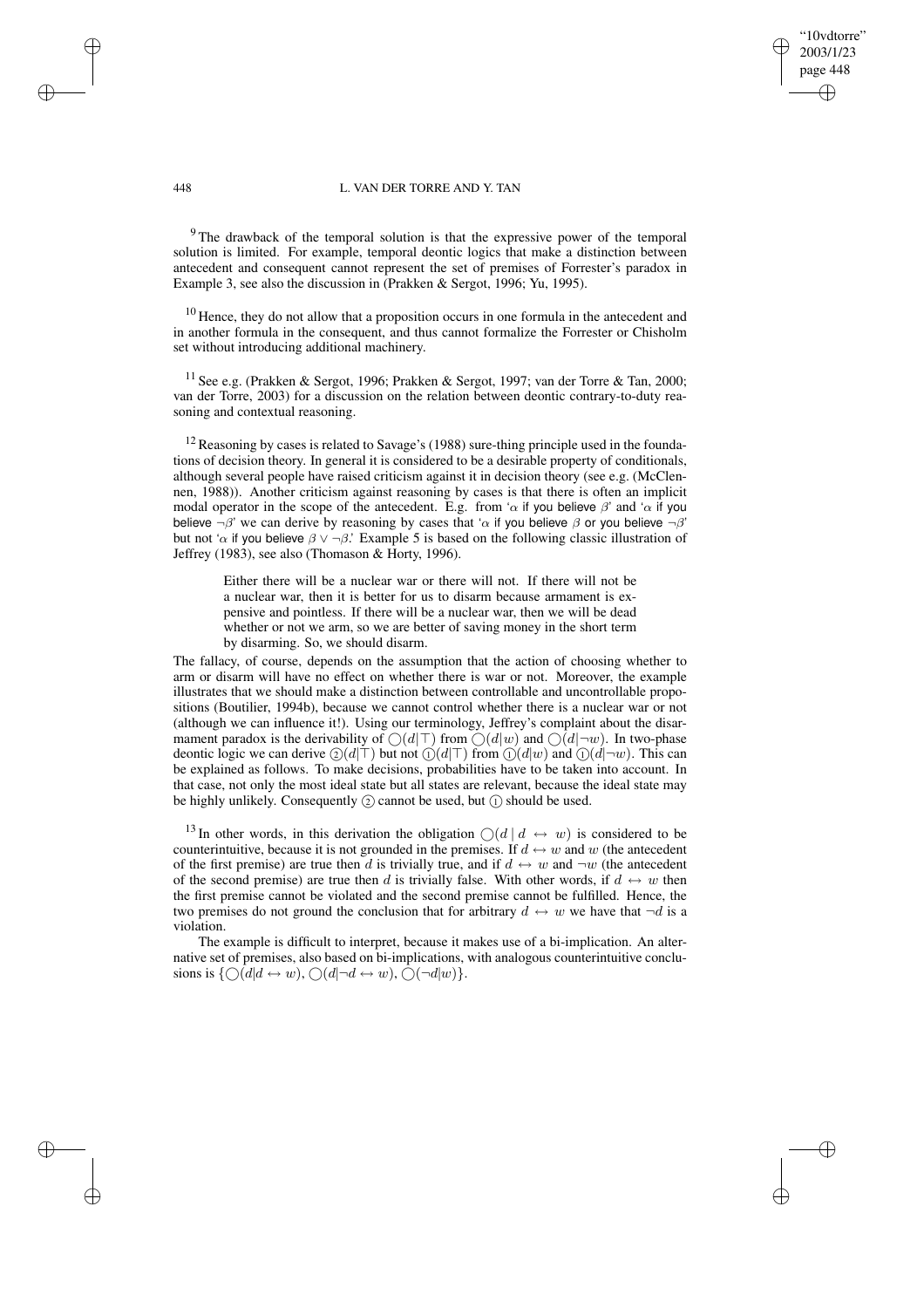$\rightarrow$ 

 $\rightarrow$ 

✐

✐

 $14$  Dilemmas are 'inconsistent' in PLDL if the restricted conjunction rule is replaced by the following unrestricted conjunction rule AND', and the deontic axiom 'ought implies can'  $\neg \bigcap (\bot | \alpha)$  is accepted.

AND': 
$$
\frac{\bigcirc(\alpha_1 \mid \beta)_{(F_1, p_1)}, \bigcirc(\alpha_2 \mid \beta)_{(F_2, p_2)}}{\bigcirc(\alpha_1 \land \alpha_2 \mid \beta)_{(F_1 \times F_2, \max(p_1, p_2))}}
$$

<sup>15</sup> This example has been discussed in the context of the Reykjavik Scenario (Belzer, 1986; McCarty, 1994; van der Torre, 1994; Makinson, 1999), with  $S_1 = \{ \bigcirc (\neg r | \top), \bigcirc (\neg g | \top \},\$  $S_2 = \{ \bigcirc (\neg r \wedge \neg g \mid \top) \}, r \text{ being read as telling the secret to Reagan and } g \text{ as telling }$ it to Gorbatchov. The example suggests that premises not only encode obligations but also independence (or irrelevance) assumptions. In  $S_1$  the obligations for p and q are independent, but in  $S_2$  they are not.

<sup>16</sup> Note that the reverse replacements are possible for WC and for SA and ORA, as follows from adaptations of the first, second and fourth replacement in Figure 16. However, it is not possible to inverse the replacement of DD and ORA. A counterexample is the following derivation.

$$
\frac{\bigcirc (p|q\wedge r) \bigcirc (q|r)}{\bigcirc (p\wedge q|r)} \text{DD} \bigcirc (p\wedge q|\neg r)} \bigcirc (R\wedge q|\neg r) \bigcirc (R\wedge q|\neg r)
$$

 $17$  For example, assume that the preference ordering is not transitive and consider three worlds  $w_1, w_2$  and  $w_3$  such that  $w_1 \leq w_2, w_2 \leq w_3$  but not  $w_1 \leq w_3$ . Is  $w_1$  a preferred world or not? There is no world preferred to it, which seems to indicate that it is a preferred world. However, it is not as preferred as world  $w_3$ , which seems to indicate that it is not a preferred world.

 $18$  Moreover, preferences referring to the normal circumstances can be used to formalize defeasible obligations. Ceteris paribus preferences, referring to similar circumstances, are popular to formalize desires in (qualitative) decision theory (Doyle & Wellman, 1991; Doyle, Shoham, & Wellman, 1991).

<sup>19</sup> However, some minimizing logics have the unrestricted conjunction rule for the consequent, as is explained later in this paper.

 $20$  The first deontic logic based on a preference ordering was introduced by B. Hansson (Hansson, 1971). It is a dyadic logic and it belongs to the second category, because it is based on minimizing. B. Hansson's logic has been criticized because it lacks strengthening of the antecedent. For example, Alchourrón (1993) argues that lack of strengthening of the antecedent is acceptable for logics of defeasible reasoning or logics of defeasible obligations (sometimes called prima facie obligations), but not for non-defeasible obligations. Moreover, the semantic concept of minimization is unexplained: whereas in a defeasible logic 'normally p' might refer to the most normal worlds only, 'obligatory p' does *not* seem to refer to the most ideal worlds only. Recently, several authors (Jackson, 1985; Goble, 1990b; Hansson, 1990; Brown, Mantha, & Wakayama, 1993; Huang & Masuch, 1997) introduced a preference ordering in a monadic deontic logic. These logics belong to the first category of preferencebased deontic logics, because the truth of  $\bigcirc$  depends on the whole ordering. This approach

"10vdtorre" 2003/1/23 page 449

✐

✐

✐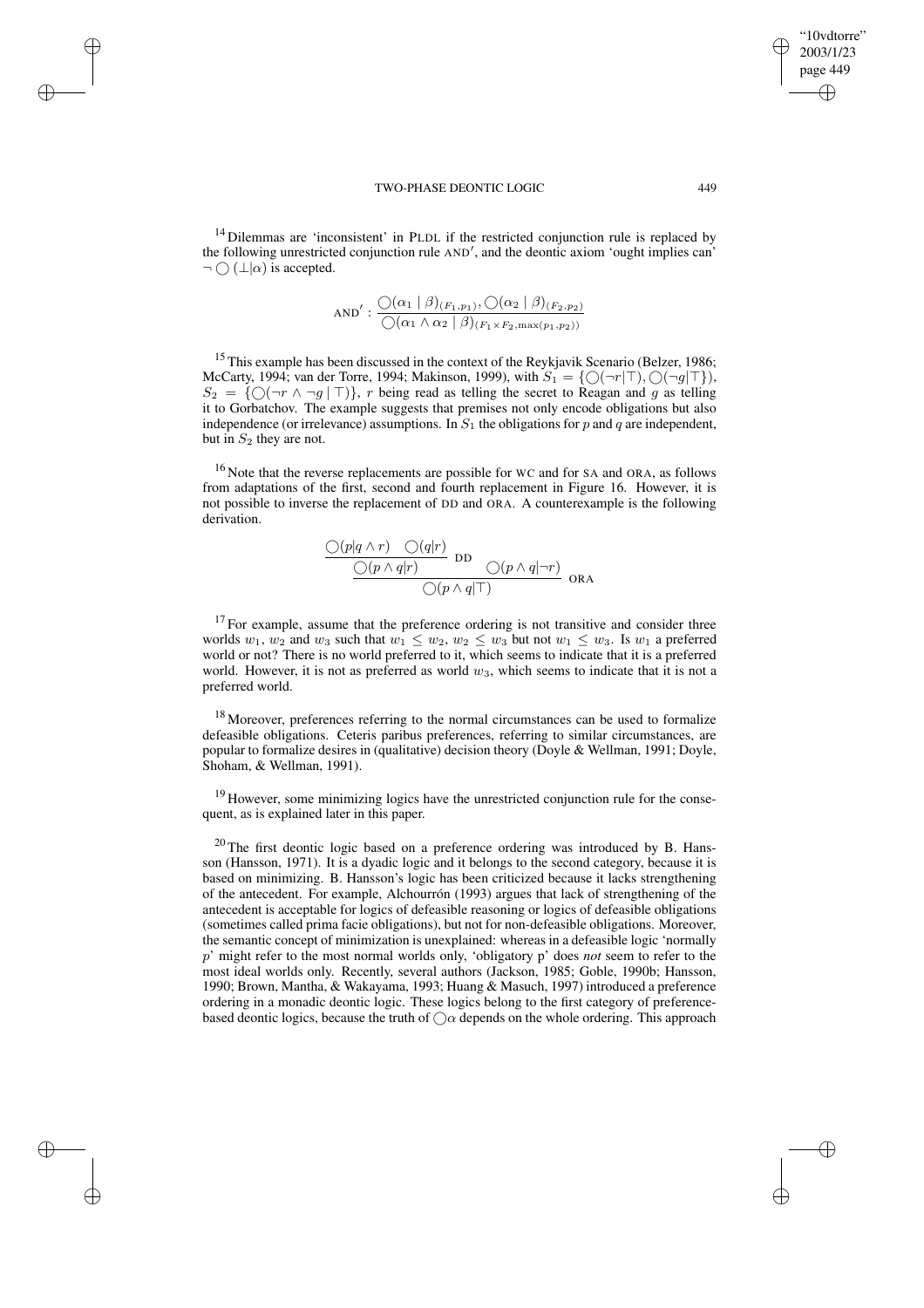### 450 L. VAN DER TORRE AND Y. TAN

"10vdtorre" 2003/1/23 page 450

✐

✐

✐

✐

can be traced through a long history of research in preference logics, see e.g. (von Wright, 1963; Rescher, 1967; Jennings, 1974). For our framework we use variants of the dyadic deontic logic Prohairetic Deontic Logic proposed in (van der Torre & Tan, 1999a). An obligation  $\bigcap (\alpha|\beta)$  is true if for all  $\alpha \wedge \beta$  and  $\neg \alpha \wedge \beta$  worlds, we have that the  $\alpha \wedge \beta$  world is preferred to the  $\neg \alpha \land \beta$  world, or the two worlds are incomparable.

 $21$  The logic PDL and Hansson's minimizing logic can be defined in 2DL as follows (see the definition of 2DL and  $\succ_1$  later in this paper, and (Boutilier, 1994b; van der Torre & Tan, 1999a)). ↔

$$
\alpha_1 \succ_{2'} \alpha_2 =_{def} \Box(\alpha_2 \land \neg \alpha_1 \rightarrow \Diamond (\alpha_1 \land \neg \alpha_2 \rightarrow \Box \neg (\alpha_2 \land \neg \alpha_1)))
$$
  
\n
$$
\bigcirc_{P \text{all}} (\alpha|\beta) =_{def} (\alpha \land \beta) \succ_1 (\neg \alpha \land \beta) \land (\alpha \land \beta) \succ_{2'} (\neg \alpha \land \beta) \land \Diamond (\alpha \land \beta)
$$
  
\n
$$
\bigcirc_{P \text{all}} (\alpha|\beta) =_{def} (\alpha \land \beta) \succ_{2'} (\neg \alpha \land \beta) \land \Diamond (\alpha \land \beta)
$$

Boutilier (1994b) uses a more complex system based on Humberstone's logic of inaccessible worlds. We do not do this in this paper, because it is quite complex and the crucial issue is not the axiomatization of the underlying monadic modal logic, which is indeed trivial now we use  $\Box \alpha \rightarrow \Box \alpha$  as the axiomatization, but the definition of the dyadic operator in the monadic logic.

<sup>22</sup> We cannot derive  $\mathbb{O}(\alpha|\beta)$  from  $\mathbb{O}(\alpha|\top)$  by RSA<sub>1</sub>, unless we have the consistency expression  $\Diamond (\alpha \land \beta)$  as another premise. Instead of explicitly writing down these consistency expressions in every example, we can consider only models in which all propositionally satisfiable formulas  $\alpha$  are true in *some* world. This can be 'axiomatized' with Boutilier's axiom scheme LP, see (Boutilier, 1994a) for a discussion. The axiom scheme LP states that every formula  $\alpha$  without any occurrences of modal operators, which is propositionally satisfiable, is true in some world. The logic 2DL\* is 2DL extended with the following axiom scheme LP.

LP:  $\overleftrightarrow{\Diamond} \alpha$  for all satisfiable propositional  $\alpha$ 

Let P be the set of propositional atoms of the propositional base language  $\mathcal{L}$ . A 2DL\*-model is a 2DL-model  $M = \langle W, \leq, V \rangle$  that satisfies the following condition:

$$
\{f \mid f \text{ maps } \mathcal{P} \text{ into } \{0,1\} \} \subseteq \{ V(w) \mid w \in W \}
$$

We write  $\models^*$  for logical entailment in 2DL<sup>\*</sup>.

The logic 2DL\* is illustrated by the following example. Consider the set of obligations  $S = \{ \bigcirc (p_1 | \top), \bigcirc (p_2 | \top) \}$ . Semantically, the axiom LP ensures that the  $p_1 \wedge p_2$  worlds exist in all 2DL\* models. Hence, we have  $\models \Diamond (p_1 \land p_2)$  whereas we have  $\models \Diamond (p_1 \land p_2)$ . Proof-theoretically, in 2DL we can derive  $\bigcirc (p_1 \wedge p_2 | \top)$  from S and the premise  $\bigcirc (p_1 \wedge p_2)$ by RAND<sub>1</sub>. In 2DL<sup>\*</sup> the consistency expression  $\overline{\diamond}$  ( $p_1 \wedge p_2$ ) can be derived from LP, and hence  $(1)(p_1 \wedge p_2 | \top)$  can be derived from S. This shows that we do not have to write the consistency expressions explicitly in the logic 2DL\*.

 $23$  The conditions only check logical possibility. In an agent environment, the alternatives are to consider stronger conditions which refer to the agent's opportunities or to her abilities.

 $\rightarrow$ 

 $\rightarrow$ 

✐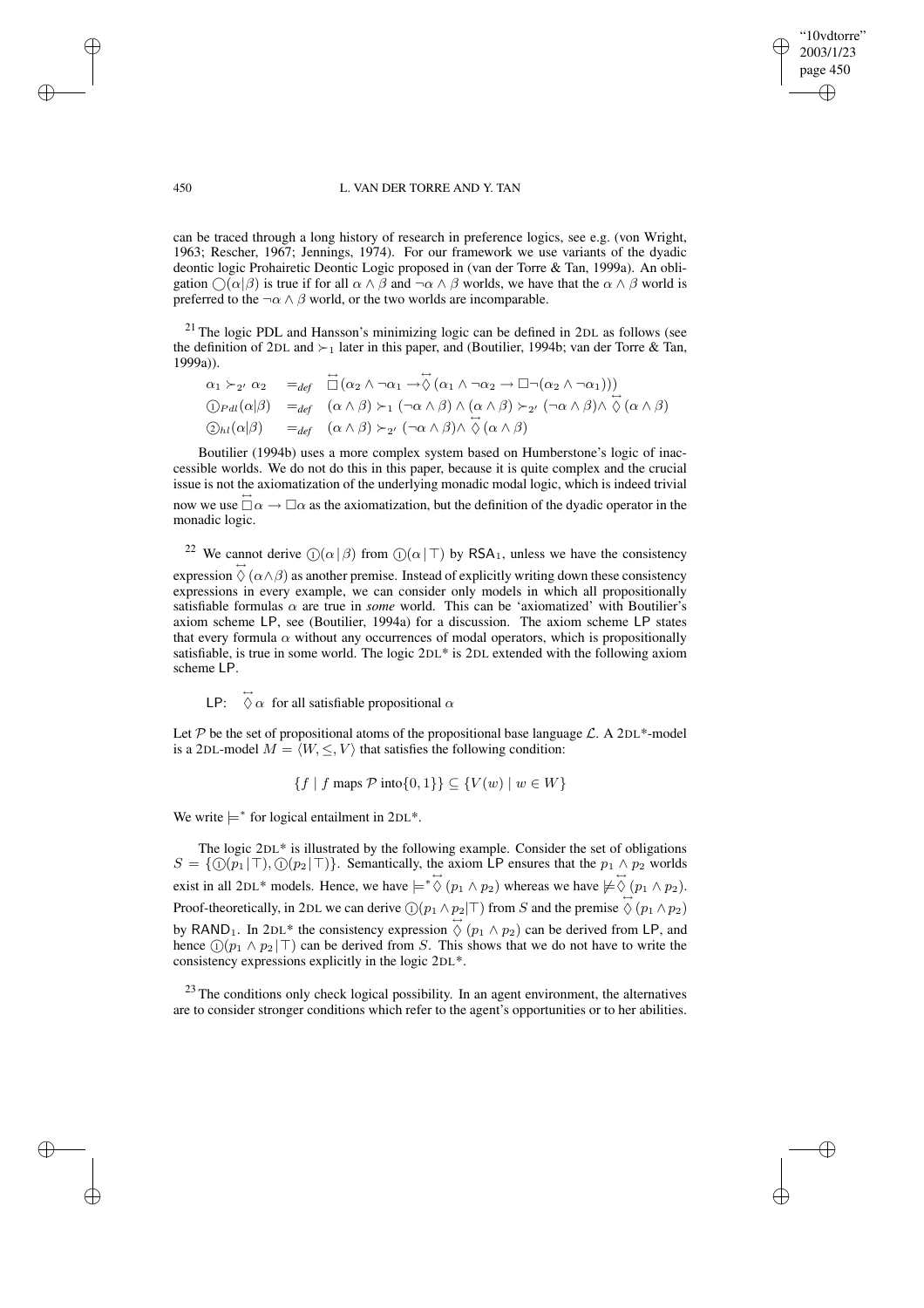✐

✐

✐

"10vdtorre"

The logical conditions are already stronger than necessary to invalidate the counterintuitive theorems, because the consistency conditions  $\overleftrightarrow{\Diamond} \alpha$  and  $\overleftrightarrow{\Diamond} \neg \alpha$  would (in principle) also do the trick.

 $24$  Alternatively, we can take the dyadic ordering obligation as primitive, defined by the semantic definition in Proposition 2, or we can take the preference ordering  $\succ_1$  as primitive. In the latter case, we can define the monadic operator  $\Box$  in terms of  $\succ_1$  by  $\Box \alpha = \det_{\text{def}} \neg \alpha \succ_1 \top$ . Analogous definitions of unary modalities in terms of minimizing conditionals  $\beta \Rightarrow \alpha$  by  $\Box \alpha =_{def} \neg \alpha \Rightarrow \alpha$  are well-known, see e.g. (Stalnaker, 1981; Lewis, 1973), and an analogous grounding of the logic CT4 (hence S4) in a minimizing conditional can be found in (Boutilier, 1992, p.89). Note that we cannot define  $\mathbb{O}(\alpha|\beta) =_{def} \mathbb{O}((\alpha \wedge \beta) \rightarrow \mathbb{O}(\beta \rightarrow \alpha))$  in a monomodal logic, because these obligations cannot be combined with facts.

<sup>25</sup> Moreover, the logic 2DL also has the following theorems.

ORC<sub>1</sub>:  $( \bigcirc (\alpha_1 | \beta) \wedge \bigcirc (\alpha_2 | \beta) ) \rightarrow \bigcirc (\alpha_1 \vee \alpha_2 | \beta)$  $DD-1: \quad \left(\overline{\mathbb{O}}(\alpha|\beta \wedge \gamma) \wedge \overline{\mathbb{O}}(\neg \beta|\gamma)\right) \rightarrow \mathbb{O}((\alpha \wedge \beta) \vee \neg \beta|\gamma)$ **DD**-1:  $\langle \overline{0} \rangle \langle \alpha | \overline{\beta} \rangle \wedge$ <br>**NC**<sub>1</sub>:  $\neg \langle 1 \rangle \langle \perp | \alpha \rangle$  $NC_1^c$ :  $i$ : ¬ $\tilde{D}^{\dot{c}}(\dot{\perp}|\alpha)$  $Id_1$ :  $\overleftrightarrow{\Diamond} \alpha \rightarrow \overrightarrow{\mathbb{O}}(\alpha|\alpha)$  $NId_1^c$ :  $i$ :  $\neg$   $\bigcirc^c(\alpha|\alpha)$ 

The logic 2DL does *not* have the following theorem.

 $\rightarrow$ 

 $\rightarrow$ 

✐

✐

 $DD_1:$   $\left(\mathbb{O}(\alpha|\beta) \wedge \mathbb{O}(\beta|\gamma)\right) \rightarrow \mathbb{O}(\alpha|\gamma)$  $\mathsf{DDT}_1: \quad \widetilde{(\mathbb{O}}(\alpha|\beta) \wedge \widetilde{\mathbb{O}}(\beta|\mathsf{T})) \rightarrow \widetilde{\mathbb{O}}(\alpha|\mathsf{T})$  $D*_1$ :  $\neg(\widehat{I} \cap (\alpha|\beta) \land \widehat{I} \cap (\neg \alpha|\beta))$ 

<sup>26</sup> The definition is adapted from a modal formula of Boutilier. The minor distinction is that Boutilier defines  $\overleftrightarrow{\Diamond}$  ( $\beta \land \Box(\beta \rightarrow \alpha)$ ) $\lor \overleftrightarrow{\Box} \neg \beta$ . We have adapted the definition for our two-phase approach. Boutilier's definition is false if  $\Box \neg (\beta \land \alpha) \land \neg \Box \neg \beta$ , and therefore does not validate Proposition 6.

 $27$  Moreover, the logic 2DL has the following theorems.

 $NC_2$ :  $\neg \odot (\perp|\alpha)$  $NC<sub>2</sub>$ :  $\overline{c}$ :  $\neg \overline{Q}^c(\bot|\alpha)$  $ID<sub>2</sub>$ :  $\overleftrightarrow{\Diamond} \alpha \rightarrow \mathcal{Q}(\alpha|\alpha)$  $NID<sub>2</sub>$ :  $\overline{\Omega}$ :  $\neg \mathbb{Q}^c(\alpha|\alpha)$ 

The logic does not have the following theorem.

$$
D*_2: \neg(\textcircled{2}(\alpha|\beta) \land \textcircled{2}(\neg\alpha|\beta))
$$

<sup>28</sup> In Horty's (1993) reconstruction of van Fraassen's theory in Reiter's (1980) default logic the two phases are *not* explicit. In our terminology, the distinct operators  $(1)$  and  $(2)$  are represented by the same modal operator  $\bigcirc$ , just like in 2LDL. As a consequence, it is very difficult if not impossible to construct a semantics for these logics.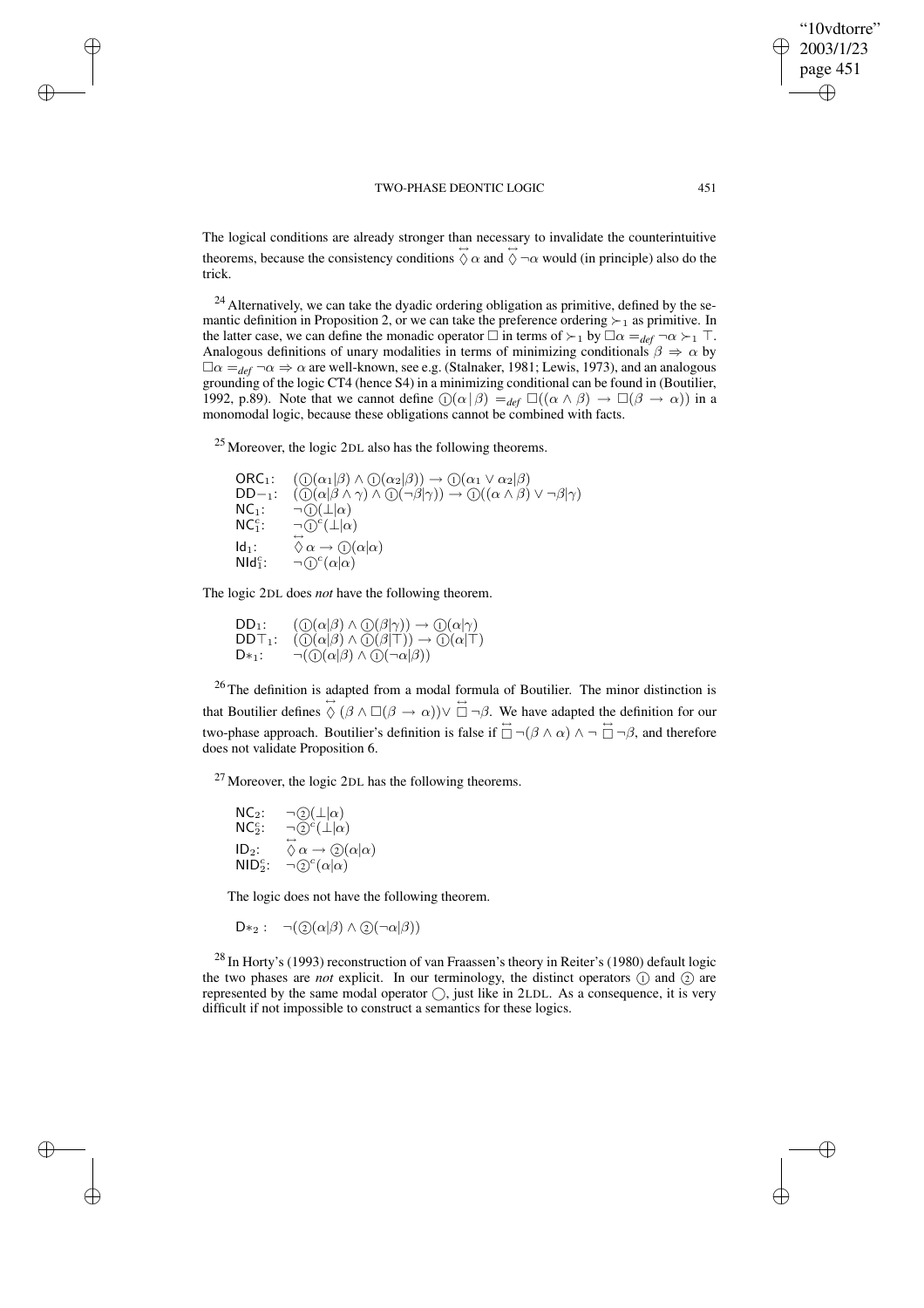## "10vdtorre" 2003/1/23 page 452 ✐ ✐

✐

✐

### 452 L. VAN DER TORRE AND Y. TAN

# ACKNOWLEDGEMENT

Thanks to David Makinson for many suggestions concerning the issues raised in this paper, in particular with respect to the labeled deontic logic in Section 2, and to an annonymous referee of this journal for several helpful comments.

> Leendert van der Torre: CWI, Amsterdam, The Netherlands Yao-Hua Tan: Vrije Universiteit, Amsterdam, The Netherlands E-mail: torre@cwi.nl ytan@feweb.vu.nl

## REFERENCES

- Alchourrón, C. 1993. Philosophical foundations of deontic logic and the logic of defeasible conditionals. In Meyer, J.-J., and Wieringa, R., eds., *Deontic Logic in Computer Science: Normative System Specification*. John Wiley & Sons. 43–84.
- Åqvist, L. 1967. Good Samaritans, contrary-to-duty imperatives, and epistemic obligations. *Noûs* 1:361–379.
- Belzer, M. 1986. A logic of deliberation. In *Proceedings of the Fifth National Conference on Artificial Intelligence (AAAI'86)*, 38–43.
- Boutilier, C. 1992. Conditional logics for default reasoning and belief revision. Technical Report 92-1, Department of Computer Science, University of British Columbia.
- Boutilier, C. 1994a. Conditional logics of normality: a modal approach. *Artificial Intelligence* 68:87–154.
- Boutilier, C. 1994b. Toward a logic for qualitative decision theory. In *Proceedings of the Fourth International Conference on Principles of Knowledge Representation and Reasoning (KR'94)*, 75–86.
- Brown, A., Mantha, S., and Wakayama, T. 1993. Exploiting the normative aspect of preference: a deontic logic without actions. *Annals of Mathematics and Artificial Intelligence* 9:167–203.
- Castañeda, H. 1981. The paradoxes of deontic logic: the simplest solution to all of them in one fell swoop. In Hilpinen, R., ed., *New Studies in Deontic Logic: Norms, Actions and the Foundations of Ethics*. D.Reidel Publishing company. 37–85.
- Chellas, B. 1980. *Modal Logic: An Introduction*. Cambridge University Press.
- Chisholm, R. 1963. Contrary-to-duty imperatives and deontic logic. *Analysis* 24:33–36.

 $\rightarrow$ 

 $\rightarrow$ 

✐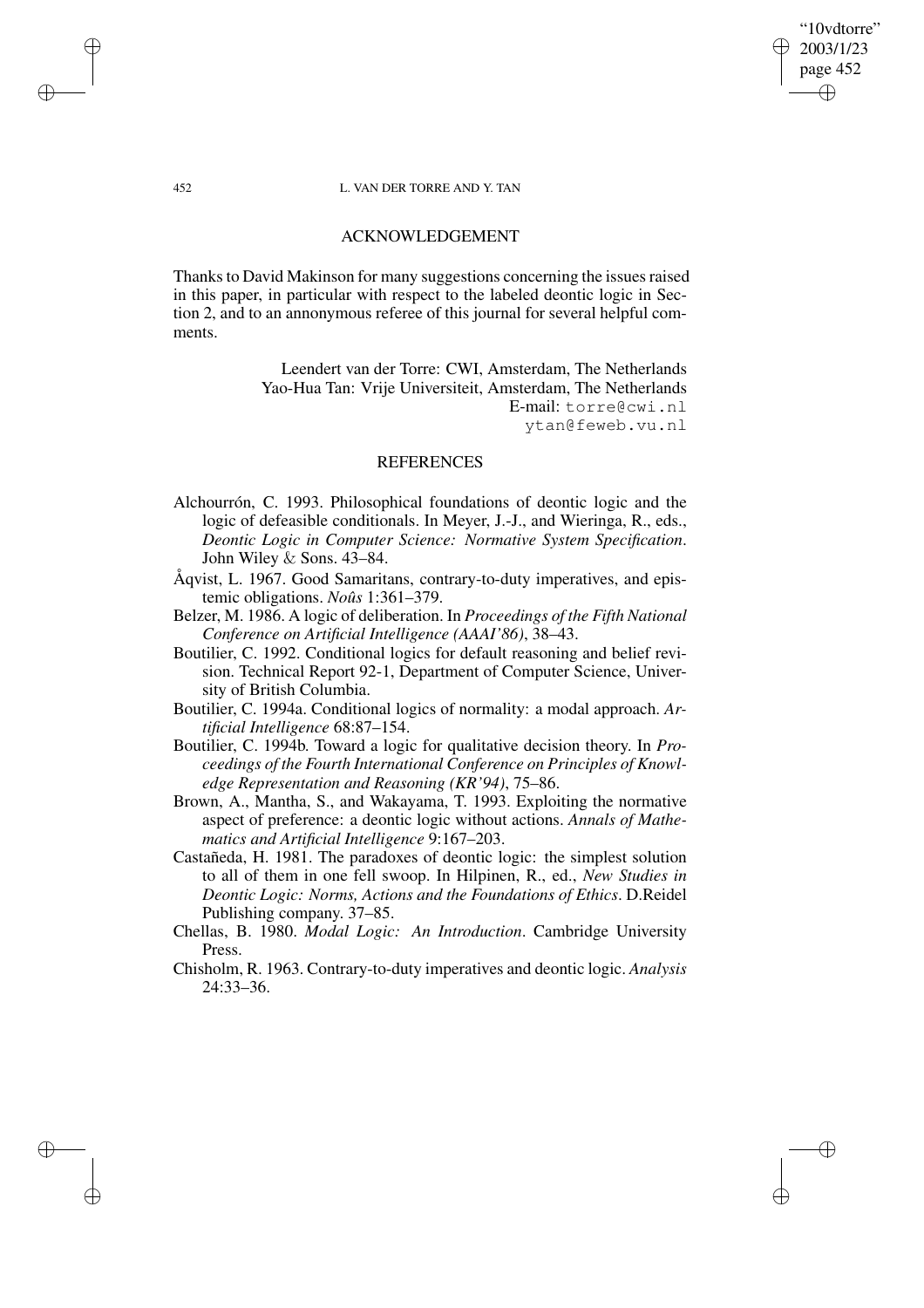$\rightarrow$ 

 $\rightarrow$ 

✐

✐

✐

✐

✐

"10vdtorre" 2003/1/23

Conee, E. 1982. Against moral dilemmas. *The Philosophical Review* 91:87– 97.

Davidson, D. 1967. The logical form of action sentences. In Rescher, N., ed., *The Logic of Decision and Action*. University of Pittsburg Press.

- Doyle, J., Shoham, Y., and Wellman, M. 1991. The logic of relative desires. In Ras, Z. W., and Zemankova, M., eds., *Methodologies for Intelligent Systems*, volume 542 of *Lecture Notes in Artificial Intelligence*, 16–31.
- Doyle, J., and Wellman, M. 1991. Preferential semantics for goals. In *Proceedings of the Ninth National Conference on Artificial Intelligence (AAAI-91)*, 698–703.
- Fagin, R., Halpern, J., Moses, Y., and Vardi, M. 1995. *Reasoning About Knowledge*. MIT press.
- Forrester, J. 1984. Gentle murder, or the adverbial Samaritan. *Journal of Philosophy* 81:193–197.
- Gabbay, D. 1996. *Labelled Deductive Systems*, volume 1. Oxford University Press.
- Goble, L. 1989. A logic of *better*. *Logique et Analyse* 32:297–318.
- Goble, L. 1990a. A logic of good, would and should, part 1. *Journal of Philosophical Logic* 19:169–199.
- Goble, L. 1990b. A logic of good, would and should, part 2. *Journal of Philosophical Logic* 19:253–276.
- Goble, L. 1991. Murder most gentle: the paradox deepens. *Philosophical Studies* 64:217–227.
- Goble, L. 1993. The logic of obligation, 'better' and 'worse'. *Philosophical Studies* 70:133–163.
- Goble, L. 1996. 'ought' and extensionality. *Noûs* 30:330–355.
- Hansson, B. 1971. An analysis of some deontic logics. In Hilpinen, R., ed., *Deontic Logic: Introductory and Systematic Readings*. Dordrecht, Holland: D. Reidel Publishing Company. 121–147.
- Hansson, S. 1990. Preference-based deontic logic (PDL). *Journal of Philosophical Logic* 19:75–93.
- Horty, J. 1993. Deontic logic as founded in nonmonotonic logic. *Annals of Mathematics and Artificial Intelligence* 9:69–91.
- Huang, Z., and Masuch, M. 1997. The logic of permission and obligation in the framework of ALX3: how to avoid the paradoxes of deontic logic. *Logique et Analyse* 149.
- Hughes, H., and Creswell, M. 1984. *A Companion to Modal Logic*. London: Methuen.
- Jackson, F. 1985. On the semantics and logic of obligation. *Mind* 94:177– 196.
- Jeffrey, R. 1983. *The Logic of Decision*. University of Chicago Press, 2nd edition.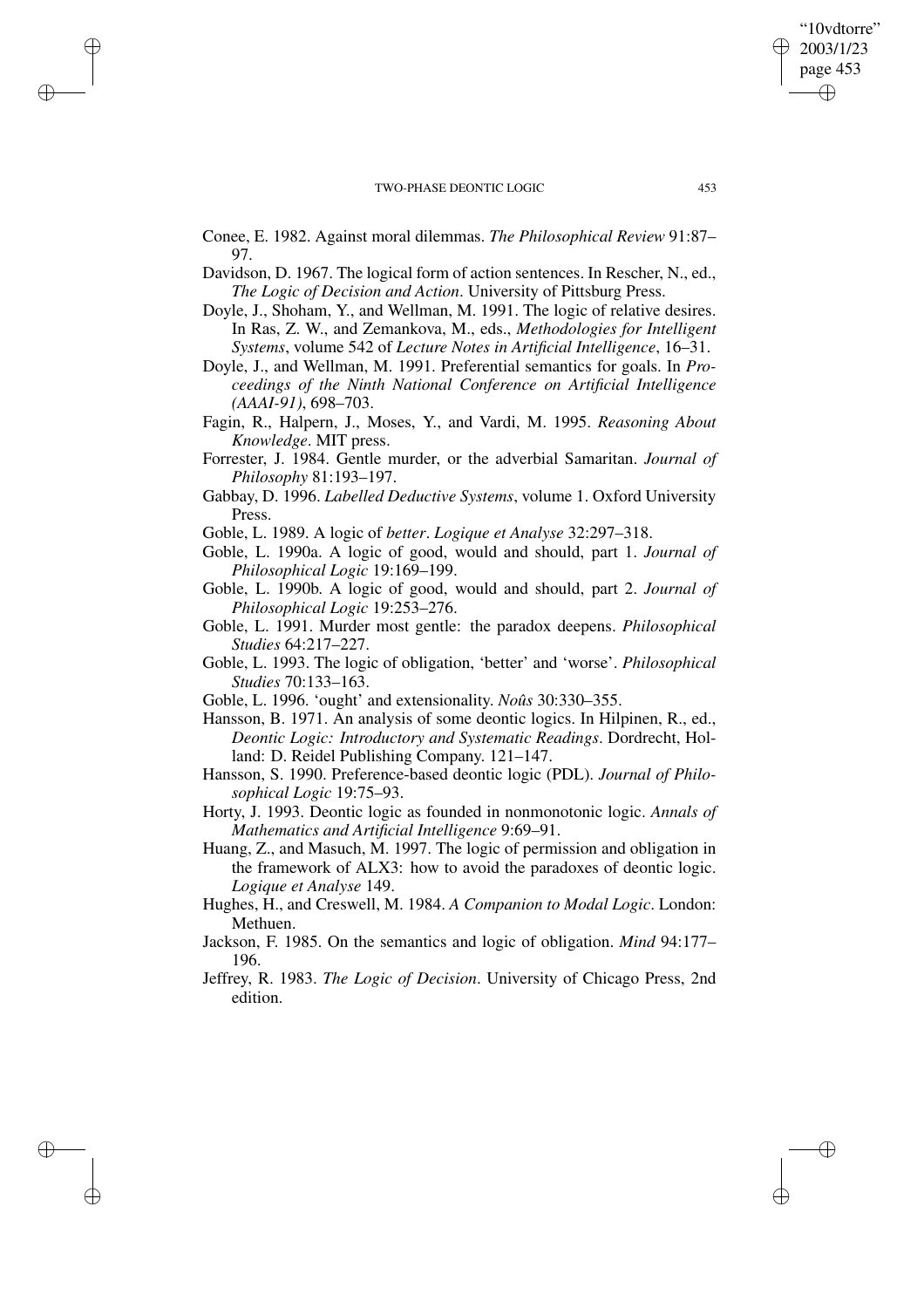454 L. VAN DER TORRE AND Y. TAN

"10vdtorre" 2003/1/23 page 454

✐

✐

✐

✐

- Jennings, R. 1974. A utilitarian semantics for deontic logic. *Journal of Philosophical Logic* 3:445–465.
- Keeney, R., and Raiffa, H. 1976. *Decisions with Multiple Objectives: Preferences and Value Tradeoffs*. New York: Wiley.
- Lamarre, P. 1991. S4 as the conditional logic of nonmonotonicity. In *Proceedings of the Second International Conference on Principles of Knowledge Representation and Reasoning (KR'91)*, 357–367.
- Lang, J., van der Torre, L., and Weydert, E. 2002. Utilitarian desires. *Autonomous Agents and Multi-Agent Systems* 5:3:329–363.
- Lewis, D. 1973. *Counterfactuals*. Oxford: Blackwell.
- Lewis, D. 1974. Semantic analysis for dyadic deontic logic. In Stunland, S., ed., *Logical Theory and Semantical Analysis*. Dordrecht, Holland: D. Reidel Publishing Company. 1–14.
- Loewer, B., and Belzer, M. 1983. Dyadic deontic detachment. *Synthese* 54:295–318.
- Loewer, B., and Belzer, M. 1986. Help for the good Samaritan paradox. *Philosophical Studies* 50:117–127.
- Makinson, D. 1999. On a fundamental problem of deontic logic. In McNamara, P., and Prakken, H., eds., *Norms, Logics and Information Systems. New Studies on Deontic Logic and Computer Science*, 29–53. IOS Press.
- Makinson, D., and van der Torre, L. 2000. Input-output logics. *Journal of Philosophical Logic* 29:383–408.
- Makinson, D., and van der Torre, L. 2001. Constraints for input-output logics. *Journal of Philosophical Logic* 30(2):155–185.
- McCarty, L. 1994. Defeasible deontic reasoning. *Fundamenta Informaticae* 21:125–148.
- McClennen, E. 1988. Sure-thing doubts. In Gärdenfors, P., and Sahlin, N., eds., *Decision, Probability, and Utility*. Cambridge University Press. 166–182.
- Meyer, J.-J. 1988. A different approach to deontic logic: deontic logic viewed as a variant of dynamic logic. *Notre Dame Journal of Formal Logic* 29:109–136.
- Nute, D., and Yu, X. 1997. Introduction. In Nute, D., ed., *Defeasible Deontic Logic*. Kluwer. 1–16.
- Pearl, J. 1993. From conditional oughts to qualitative decision theory. In *Proceedings of Uncertainty in Artificial Intelligence (UAI'93)*, 12–20.
- Powers, L. 1967. Some deontic logicians. *Noûs* 1:380–400.
- Prakken, H. 1996. Two approaches to the formalisation of defeasible deontic reasoning. *Studia Logica* 57:73–90.
- Prakken, H., and Sergot, M. 1996. Contrary-to-duty obligations. *Studia Logica* 57:91–115.

 $\rightarrow$ 

 $\rightarrow$ 

✐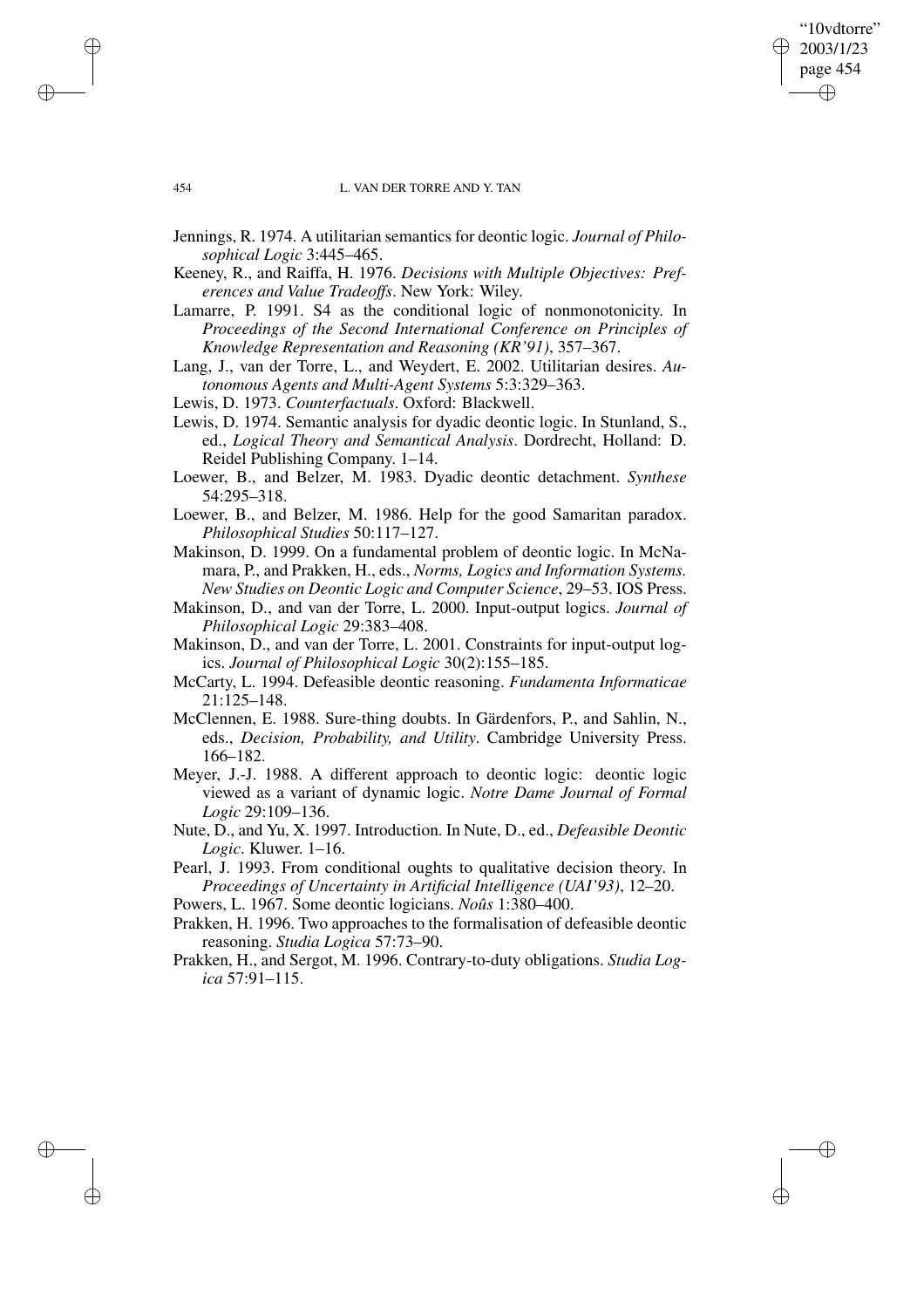$\rightarrow$ 

 $\rightarrow$ 

✐

✐

- Prakken, H., and Sergot, M. 1997. Dyadic deontic logic and contrary-toduty obligations. In Nute, D., ed., *Defeasible Deontic Logic*. Kluwer. 223–262.
- Reiter, R. 1980. A logic for default reasoning. *Artificial Intelligence* 13:81– 132.
- Rescher, N. 1967. The logic of preference. In *Topics in Philosophical Logic*. Dordrecht, Holland: D. Reidel Publishing Company.
- Ryu, Y., and Lee, R. 1993. Defeasible deontic reasoning: A logic programming model. In Meyer, J.-J., and Wieringa, R., eds., *Deontic Logic in Computer Science: Normative System Specification*. John Wiley & Sons. 225–241.
- Savage, L. 1988. The sure-thing principle. In Gärdenfors, P., and Sahlin, N., eds., *Decision, Probability, and Utility*. Cambridge University Press. 80–85.
- Sinnot-Armstrong, W. 1985. A solution to Forrester's paradox of gentle murder. *Journal of Philosophy* 82:162–168.
- Stalnaker, R. 1981. A theory of conditionals. In Harper, W., Stalnaker, R., and Pearce, G., eds., *Ifs*. Dordrecht: D. Reidel. 41–55.
- Tan, Y.-H., and van der Torre, L. 1996. How to combine ordering and minimizing in a deontic logic based on preferences. In *Deontic Logic, Agency and Normative Systems. Proceedings of the* ∆*eon'96. Workshops in Computing*, 216–232. Springer Verlag.
- Thomason, R., and Horty, R. 1996. Nondeterministic action and dominance: foundations for planning and qualitative decision. In *Proceedings of the Sixth Conference on Theoretical Aspects of Rationality and Knowledge (TARK'96)*, 229–250. Morgan Kaufmann.
- Tomberlin, J. 1981. Contrary-to-duty imperatives and conditional obligation. *Noûs* 16:357–375.
- van der Torre, L. 1994. Violated obligations in a defeasible deontic logic. In *Proceedings of the Eleventh European Conference on Artificial Intelligence (ECAI'94)*, 371–375. John Wiley & Sons.
- van der Torre, L. 1998a. Labeled logics of goals. In *Proceedings of the Thirteenth European Conference on Artificial Intelligence (ECAI'98)*, 368– 369.
- van der Torre, L. 1998b. Phased labeled logics of goals. In *Proceedings of the 6th European Workshop on Logics in AI (JELIA'98)*, volume 1489 of *Lectore Notes in Computer Science*, 92–106. Springer. Also appeared in: Proceedings of the First International Workshop on Labeled Deduction (LD'98).
- van der Torre, L. 2003. Contextual Deontic Logic: Normative Agents, Violations and Independence. *Annals of Mathematics and Artificial Intelligence*, Special issue on Computational Logic in Multi-Agent Systems, 37 (1–2): 33–63.

"10vdtorre" 2003/1/23 page 455

✐

✐

✐